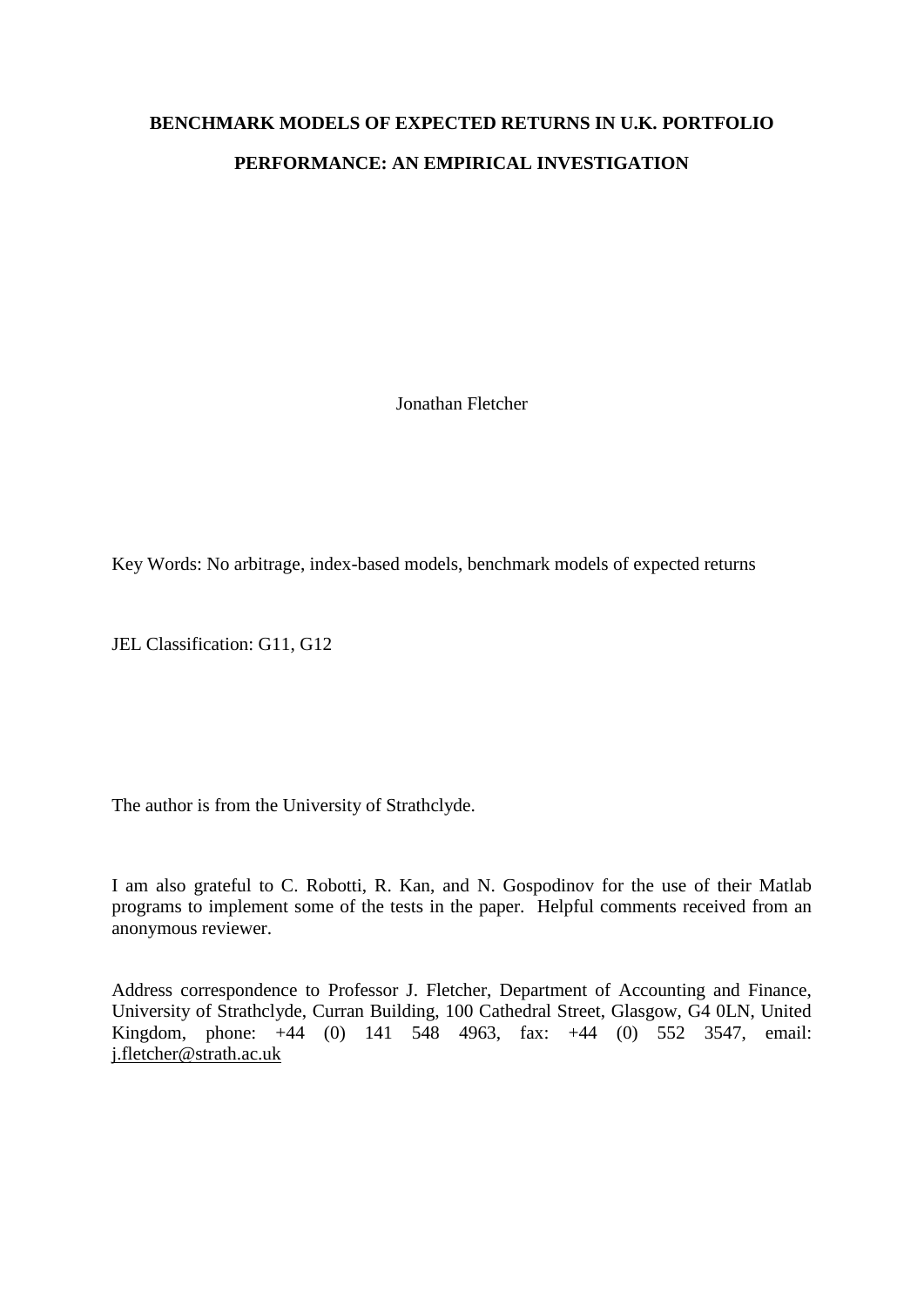# **BENCHMARK MODELS OF EXPECTED RETURNS IN U.K. PORTFOLIO PERFORMANCE: AN EMPIRICAL INVESTIGATION ABSTRACT**

I use the second Hansen and Jagannathan(1997) distance measure (HJD) to examine whether index-based models similar to Cremers, Petajisto and Zitzewitz(2012) are more reliable benchmark models of expected returns than the Fama and French(1993) and Carhart(1997) models in U.K. stock returns. I use the second HJD as it is important to take account of pricing errors over possible contingent claims when considering benchmark models that are used in fund performance applications (Wang and Zhang(2012)). I find that all of the candidate benchmark models are misspecified. I find that conditional multifactor models provide significant lower second HJD compared to the unconditional factor models. I find that there is nothing to be gained in terms of significant lower second HJD in using the index-based models compared to the conditional Carhart model. My results suggest that among the models I consider, the most reliable models are the conditional Carhart model and the conditional seven-index model of Cremers et al(2012).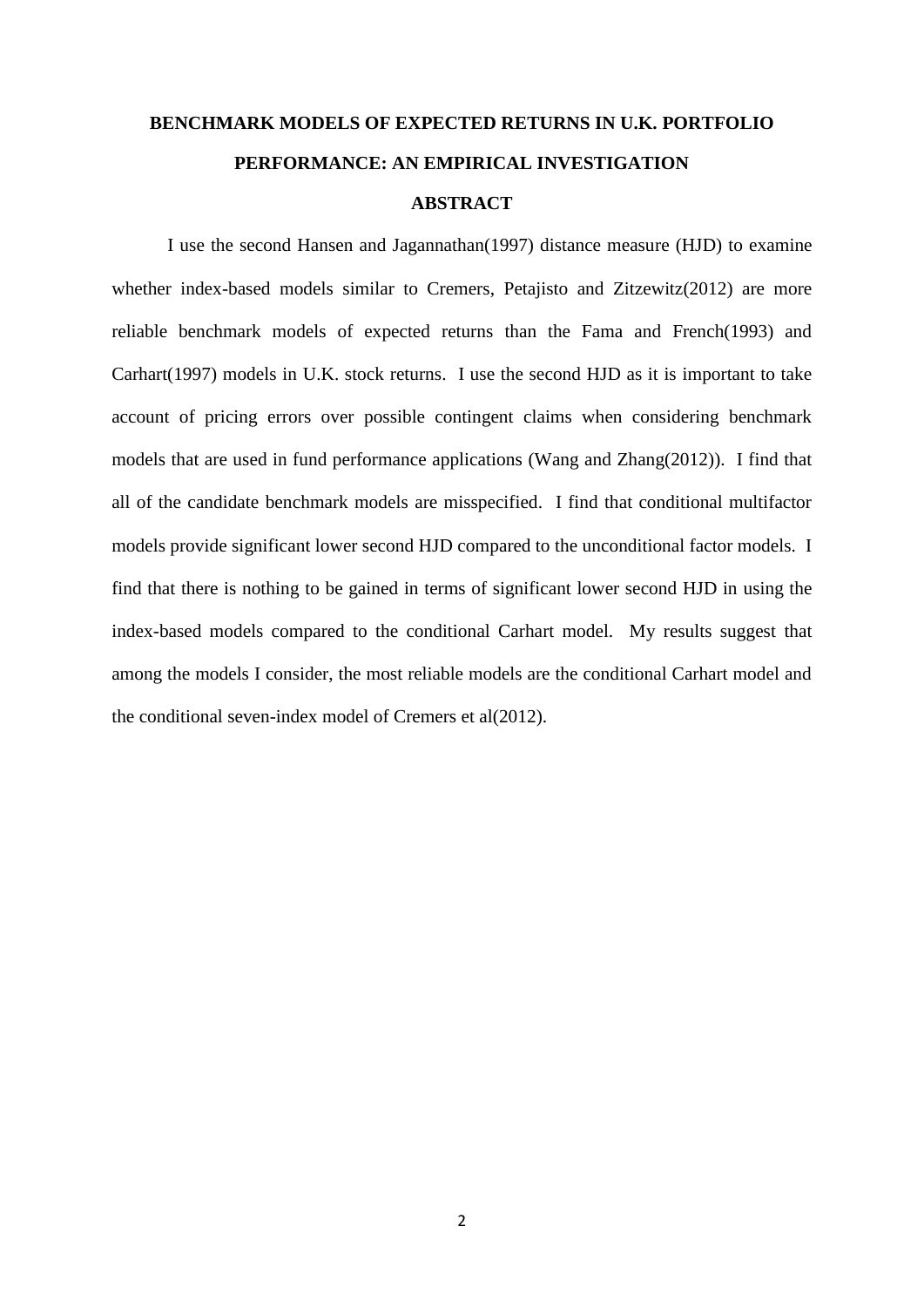## **I Introduction**

The linear factor models of Fama and French(1993) and Carhart(1997) are used extensively in the evaluation of managed fund performance and for examining the performance of trading strategies (e.g. Alwathainani(2012)). Fama and French(2010) provide comprehensive evidence on U.S. mutual fund performance using these two models as do Cuthbertson, Nitzsche and O'Sullivan(2008) for U.K. unit trusts<sup>12</sup>. Recent studies by Chan, Dimmock and Lakonishok(2009) and Cremers, Petajisto and Zitzewitz(2012) highlight problems in using both the Fama and French and Carhart models in fund performance. Cremers et al find that different passive indexes have significant performance relative to both models which suggests that the models are unable to correctly assign zero performance to passive trading strategies with no skill.

Cremers et al(2012) propose alternative index-based models to evaluate fund performance. The index-based models are constructed from benchmark indexes provided by Standard and Poor's and Frank Russell and provide alternative ways to capture the size and value/growth effects in stock returns. Cremers et al find that their index-based models outperform the Fama and French(1993) and Carhart(1997) models in a number of specification tests.

I examine, using U.K. stock return data, whether index-based models similar to Cremers et al(2012) provide more reliable benchmark models of expected returns compared to the Fama and French(1993) and Carhart(1997) models. My study differs from Cremers et al in that I evaluate the models using the second Hansen and Jagannathan(1997) distance measure (HJD). Hansen and Jagannathan show that the second HJD captures the minimum

 $\overline{\phantom{a}}$ 

 $1 \text{ U.K.}$  unit trusts are equivalent to open-end U.S. mutual funds.

<sup>2</sup> Cuthbertson, Nitzsche and O'Sullivan(2010) provide an excellent review of open-end U.S. and U.K. fund performance evidence.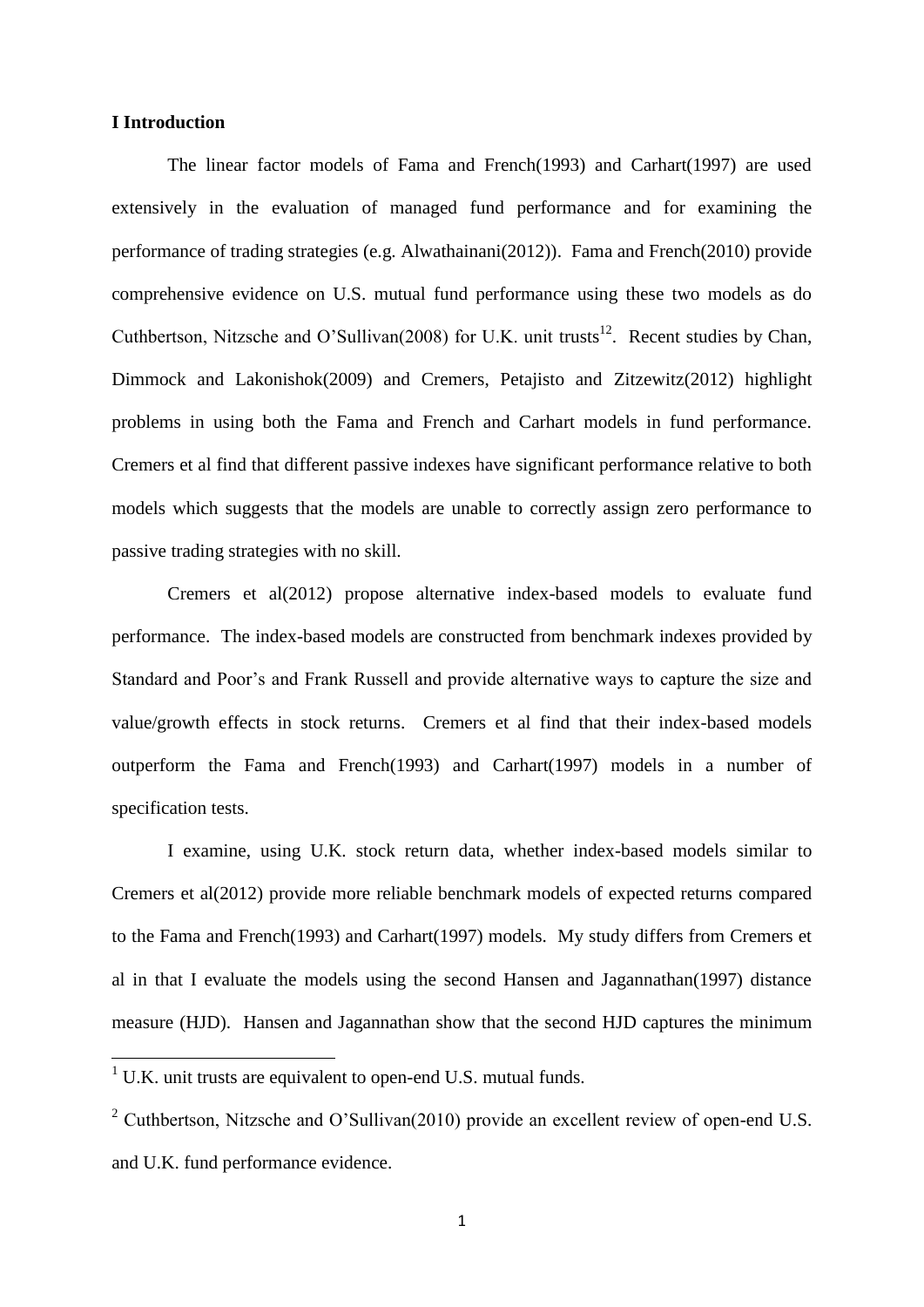distance between a candidate stochastic discount factor<sup>3</sup> model and the set of nonnegative stochastic discount factors that correctly price a given set of test assets<sup>4</sup>. The second HJD penalizes models that have pricing errors in the test assets and pricing errors in potential contingent claims, such as derivative claims in the test assets.

Wang and Zhang(2012) argue that it is important to use the second HJD to evaluate benchmark models that can be used in fund performance because the payoffs of managed funds can approximate contingent claims (see Merton(1981), Dybvig and Ross(1985), and Glosten and Jagannathan(1994) among others). The payoffs of a managed fund can approximate contingent claims either by the fund investing directly in derivatives or by engaging in dynamic trading strategies (e.g. Merton). This latter case is important as many traditional U.K. open-end and closed-end funds do not invest directly in derivatives. Benchmark models that cannot price correctly contingent claims are unreliable for evaluating fund performance (see Glosten and Jagannathan, Chen and Knez(1996), and Wang and Zhang(2012) among others for more discussion).

I consider both unconditional and conditional versions of the two index-based models similar to Cremers et al(2012) and the two empirical factor models similar to Fama and French(1993) and Carhart(1997). I also include the capital asset pricing model (CAPM) as an additional benchmark model. I estimate and evaluate the models using the second HJD between January 1959 and December 2010 using the approach developed by the recent

<sup>4</sup> The set of nonnegative stochastic discount factors that correctly price the set of test assets are known as admissible stochastic discount factors. Models which do not belong to this set are known as inadmissible models.

<sup>&</sup>lt;sup>3</sup> See Ferson(2003) and Cochrane(2005) for excellent reviews of the stochastic discount factor approach to asset pricing. Ferson(2012) shows how the stochastic discount factor approach can be used to unify a number of important issues in fund performance.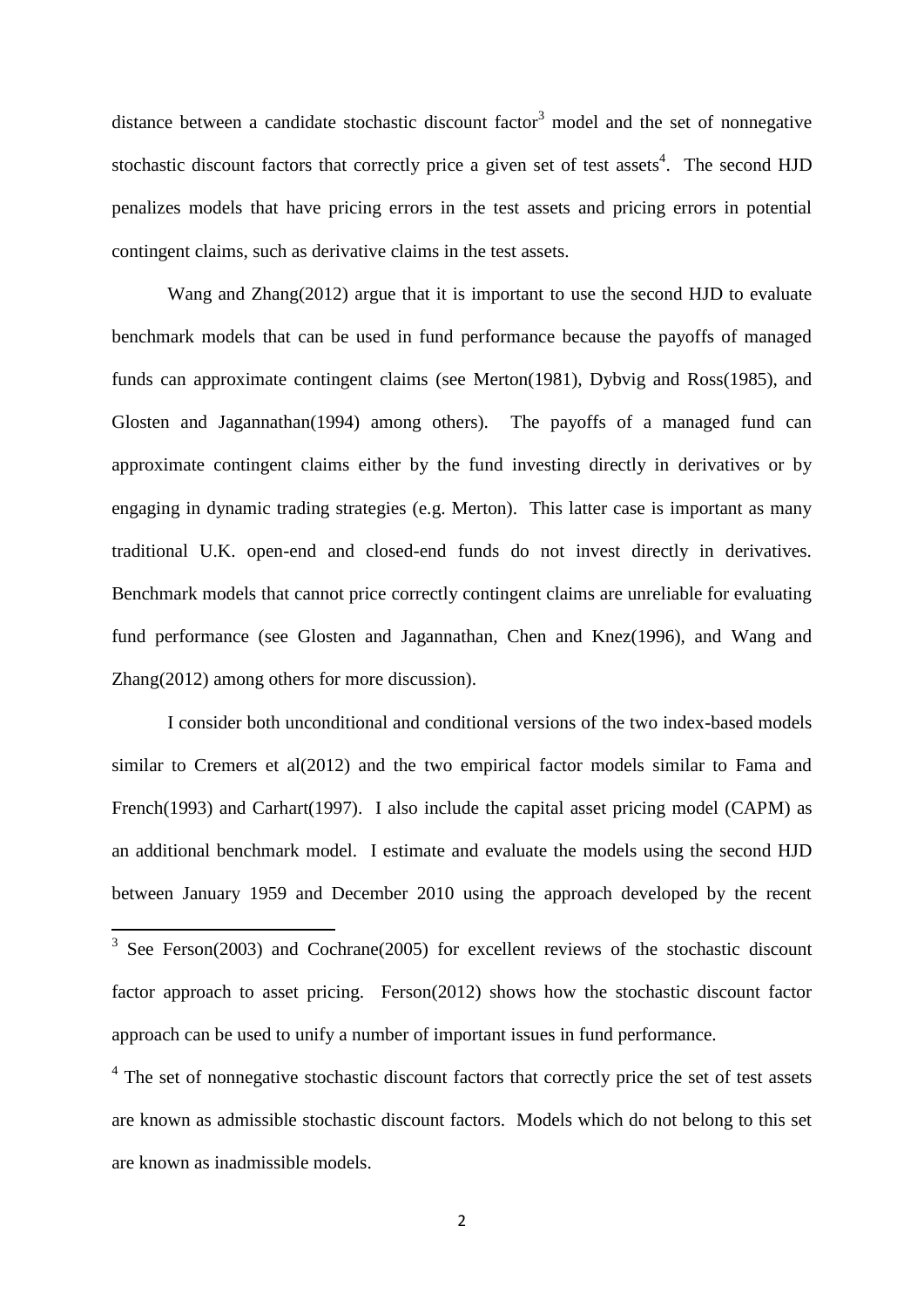studies of Li, Xu and Zhang(2010) and Gospodinov, Kan and Robotti(2010). I compare the performance of the models by testing the equality of the squared second HJD measures between models using the pairwise and multiple model comparison tests developed by Gospodinov et al(2010,2012a).

There are three main findings in my paper. First, I find that all of the candidate benchmark models are misspecified. None of the models are able to correctly price the N payoffs and be arbitrage free at the same time. Second, I find that the conditional multifactor models provide significant lower second HJD relative to the unconditional factor models and the conditional CAPM using the excess returns and scaled excess returns of size/dividend yield (DY) portfolios and gross Treasury Bill return as the set of payoffs. Third, I find that there is nothing to be gained in using the index-based models compared to the conditional Carhart(1997) model as there are no significant differences in the second HJD between the conditional Carhart and seven-index models. The results of the paper would suggest that among the factor models I consider, the conditional Carhart model or conditional seven-index model are the most reliable models to use in evaluating U.K. fund performance.

My study contributes to the large literature which focuses on the admissibility of benchmark models in evaluating U.S. and U.K. managed fund performance. A partial list includes Fletcher(1994), Ahn, Cao and Chretien(2009), Chan et al(2009), and Cremers et al(2012) among others. I contribute to this literature by using the second HJD to evaluate the benchmark models. Related papers by Wang and Zhang(2012), Chen and Ludvigson(2009), Li et al(2010), and Gospodinov et al(2010, 2012a) in U.S. stock returns and Fletcher(2010) in U.K. stock returns use the second HJD to evaluate different asset pricing models. My study differs from these studies, in particular Fletcher, by comparing the index-based models of Cremers et al relative to the Fama and French(1993) and Carhart(1997) models.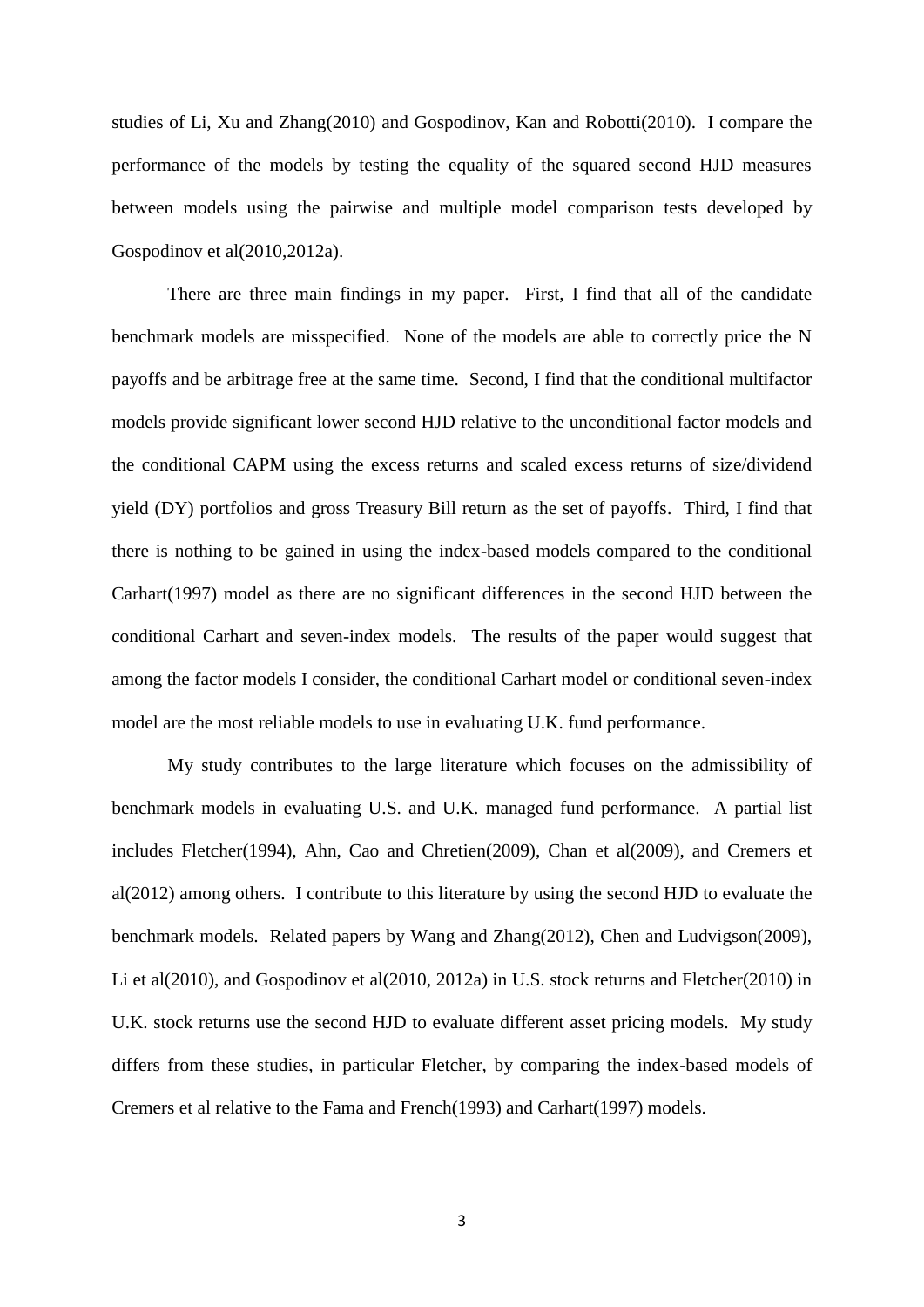The paper is organized as follows. Section II describes the research method used in the study. Section III reports the data. Section IV presents the empirical results. The final section concludes.

# **II Research Method**

**.** 

Ross(1978), Harrison and Kreps(1979), and Hansen and Richard(1987), among others, show that if the law of one price (LOP) holds in financial markets then there exists a stochastic discount factor  $m_t$  such that:

$$
E_{t-1}(m_t x_t) = q_{t-1}
$$
 (1)

where  $x_t$  is a (P,1) vector of the payoffs of P primitive assets at time t, and  $q_{t-1}$  is a (P,1) vector of the costs of the P primitive assets at time t-1. Where financial markets satisfy the no arbitrage (NA) restriction,  $m_t$  will be positive in every state of nature (Cochrane(2005)). The stochastic discount factor will only be unique if markets are complete<sup>5</sup>. Equation  $(1)$ states that conditional on the information available at time t-1, the risk-adjusted payoffs of the primitive assets at time t has costs equal to  $q_{t-1}$ . In my study, the payoffs are the gross returns of the U.K. Treasury Bill and the excess returns of test portfolios sorted by security characteristics. In this case, the  $q_{t-1}$  vector is given by [1;0<sub>P-1</sub>], where 0<sub>P-1</sub> is a (P-1,1) vector of zeros.

Taking unconditional expectations of equation (1) results in the unconditional pricing equation:

$$
E(m_t x_t) = E(q_{t-1})
$$
\n<sup>(2)</sup>

The difference between the left-hand side and right-hand side of equation (2) are the pricing errors of the primitive assets. Cochrane(1996,2005) shows that the unconditional pricing equation in (2) can be used to incorporate the impact of conditioning information without

 $<sup>5</sup>$  Markets are complete when investors can buy any contingent claim (see Cochrane(2005)).</sup>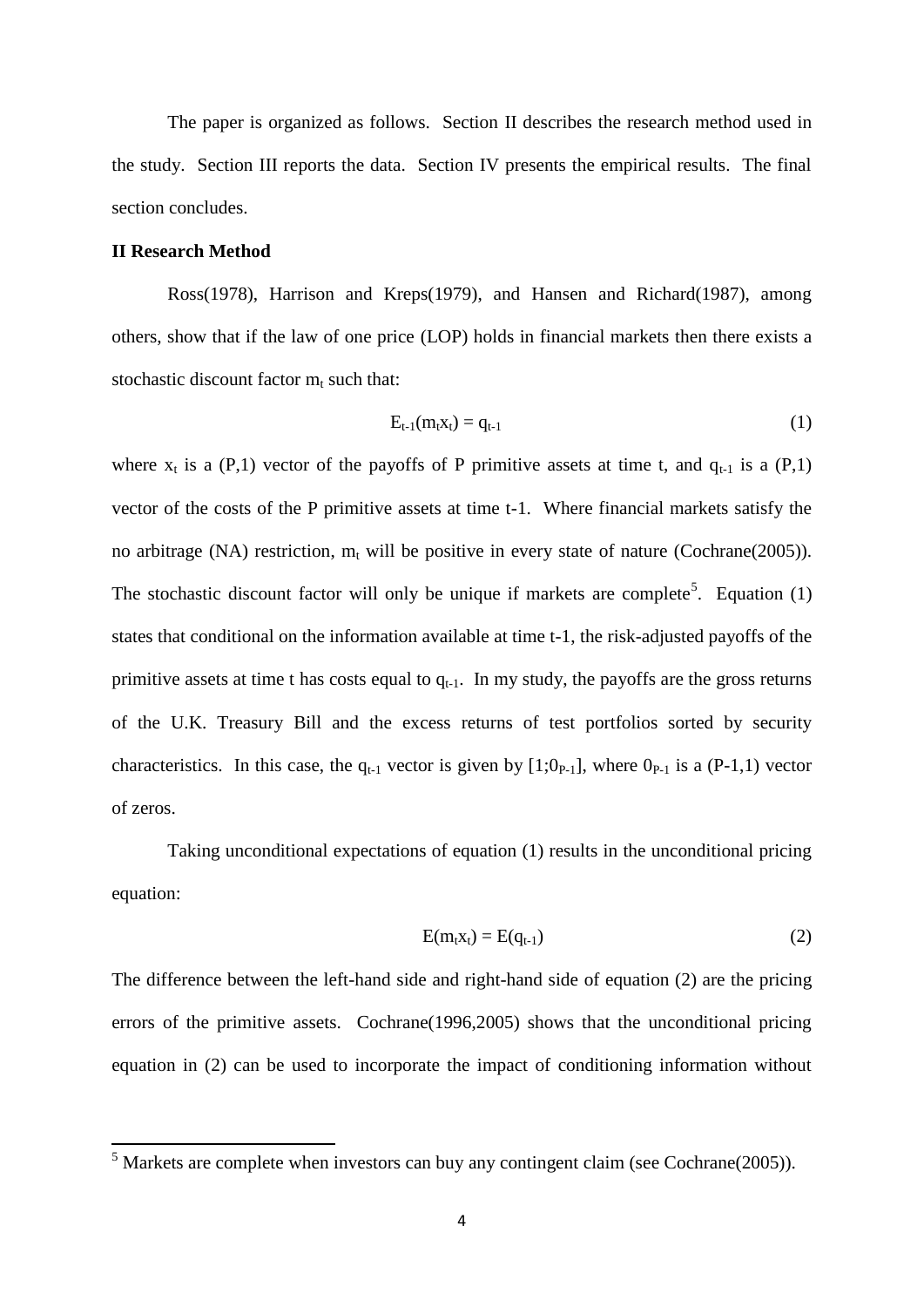having to specify a model of conditional moments<sup>6</sup>. Define  $Z_{t-1}$  as a (L+1,1) vector of a constant and L lagged information variables at time t-1. The approach of Cochrane augments the payoffs of the P assets by creating scaled payoffs where each payoff is multiplied by the L lagged information variables. The scaled payoffs of a given asset i using one of the lth lagged information variables  $(x_{it}Z_{lt-1})$  are equivalent to a dynamic trading strategy that invests  $Z_{lt-1}$  each period in asset i with a cost equal to  $(q_{it-1}Z_{lt-1})$ . The number of payoffs (N) created by this approach equals  $P^*(L+1)$ .

Define  $y_t$  as a candidate stochastic discount factor model. The most widely used form of stochastic discount factor models are linear factor models. In this study, I consider the models based on the CAPM, the empirical factor models of Fama and French(1993) and Carhart(1997), and the index-based models of Cremers et al(2012). The stochastic discount factor of a linear factor model can be written as:

$$
y_t = \gamma_0 + \Sigma_{k=1}^K \gamma_{0k} f_{kt}
$$
 (3)

where  $f_{kt}$  is the value is the value of the kth factor at time t and K is the number of factors in the models. The slope coefficients ( $\gamma_{0k}$ ) tell us whether the factors are important in pricing the N payoffs given the other factors in the model (Cochrane(2005)). The specification in equation (3) refers to unconditional versions of the models where  $\gamma_0$  and  $\gamma_{0k}$  are constant through time. Conditional versions of the models allow the  $\gamma_0$  and  $\gamma_{0k}$  parameters to vary through time. The standard approach is to model  $\gamma_{0t}$  and  $\gamma_{0kt}$  as a linear function of a small number of lagged information variables in the investor's information set (Hodrick and Zhang(2001)).

One of the challenges in estimating conditional factor models is that the number of parameters increase sharply as more lagged information variables are added. The increase in

1

 $6$  Asset pricing models can be evaluated using conditional moments in equation (1) as in Nagel and Singleton(2011).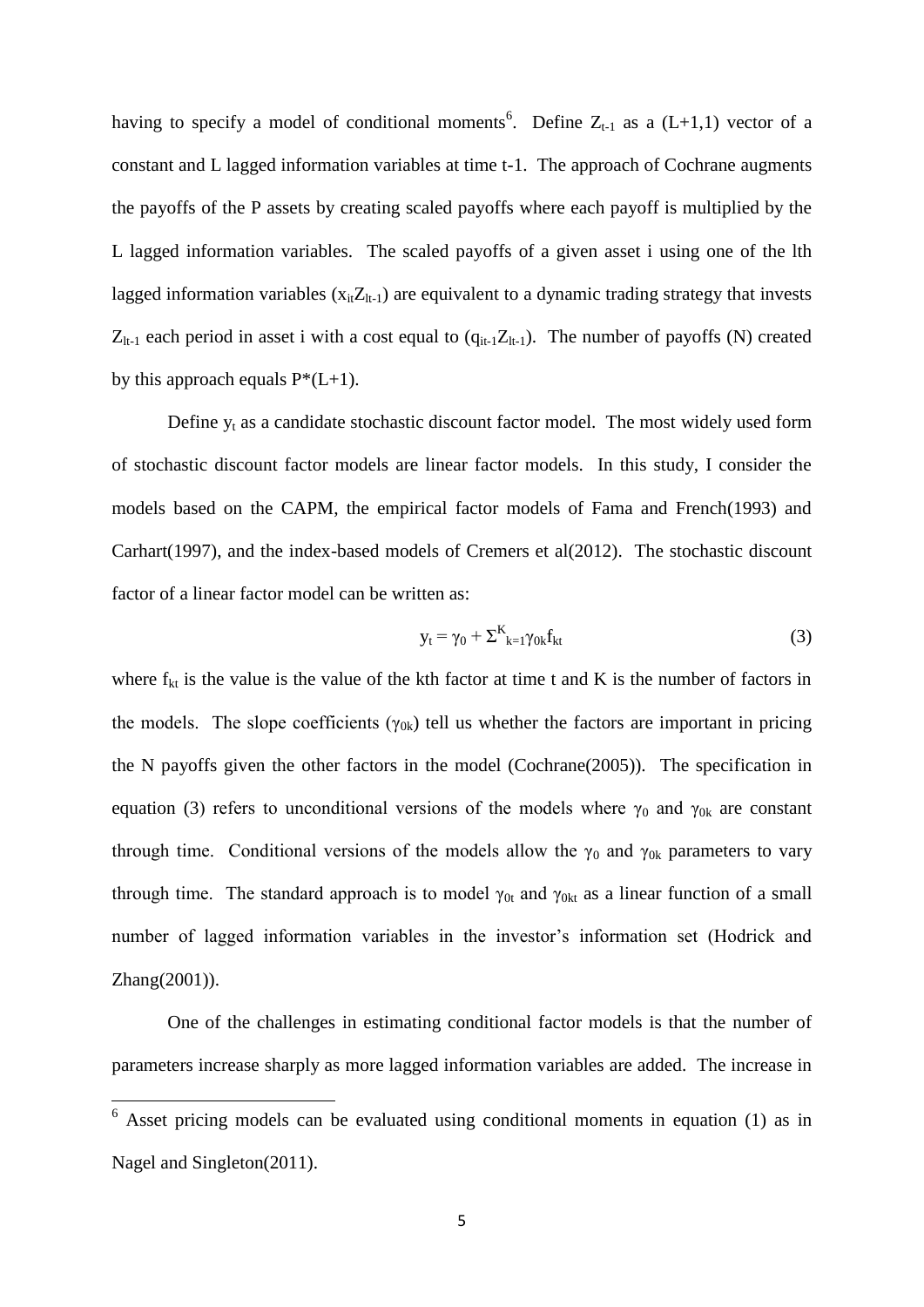the number of parameters raises the possibility that the model performs well due to overfitting the data (Hodrick and Zhang(2001)). To reduce the problem of overfitting, I only include one lagged information variable. I model the constant  $\gamma_{0t}$  and slope coefficients  $\gamma_{0kt}$ on the K factors as a linear function of the lagged information variable defined as  $z_{t-1}$  as  $\gamma_{0t} =$  $\gamma_0+\gamma_1z_{t-1}$  and  $\gamma_{0kt} = \gamma_{0k}+\gamma_{1k}z_{t-1}$ . The conditional version of the models can be written as:

$$
y_{t} = \gamma_{0} + \gamma_{1} z_{t-1} + \Sigma^{K}_{k=1} \gamma_{0k} f_{kt} + \Sigma^{K}_{k=1} \gamma_{1k} f_{kt} z_{t-1}
$$
(4)

Hansen and Jagannathan(1997) develop a framework to evaluate candidate stochastic discount factor models for which equation (2) might not be true. They propose two distance measures in their analysis. The first HJD measures the minimum least squares distance between  $y_t$  and the set of admissible stochastic discount factors  $(M)$  that correctly price the set of N payoffs. Hansen and Jagannathan show that the first HJD is equal to the maximum pricing error of a portfolio of N payoffs with a unit norm. Some of the admissible stochastic discount factors in set M can take on negative values and so contradict the NA restriction. Admissible stochastic discount factors in M which are negative in certain states of the world can introduce arbitrage opportunities on possible contingent claims such as derivative securities. Such stochastic discount factors are inappropriate to use in evaluating fund performance as the payoffs of managed funds can approximate the payoffs of contingent claims (e.g. Merton(1981), Glosten and Jagannathan(1994)) and so will generate pricing errors on managed funds. The payoffs of funds can approximate contingent claims either by the fund directly trading in derivates or through dynamic trading strategies.

To take account of pricing errors over contingent claims in the evaluation of candidate stochastic discount factor models, Hansen and Jagannathan(1997) develop the second HJD. The second HJD measures the minimum least squares distance between  $y_t$  and the set of nonnegative admissible stochastic discount factors  $(M<sup>+</sup>)$  that correctly price the N payoffs. The squared second HJD  $(d^{+2})$  is given by: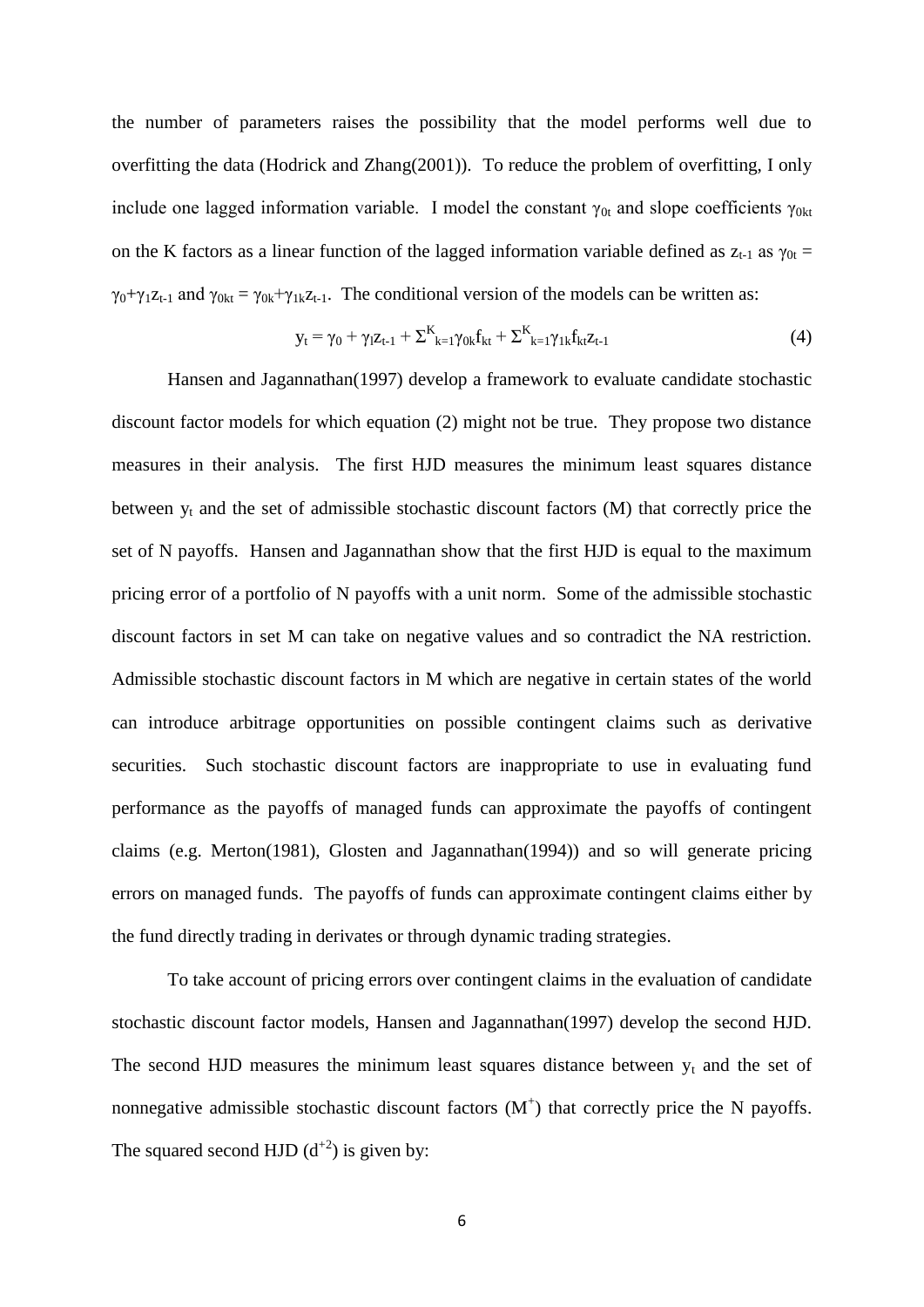$$
d^{+2} = \min (m \in M^{+}) E[(y_t - m_t)^2]
$$
 (5)

The maximum pricing error interpretation of the second HJD is more complicated as the maximum pricing error over all possible contingent claims depends upon the choice of m in M<sup>+</sup>. Hansen and Jagannathan show that the second HJD is equal to the minmax pricing error bound over all possible contingent claims with unit norm. Wang and Zhang(2012) argue that one should use the second HJD to evaluate the suitability of benchmark models for use in fund performance. The reason is that with the second HJD, models are penalized through not only having large pricing errors over the N payoffs but also large pricing errors over contingent claims.

Hansen and Jagannathan(1997) show that the second HJD can be extended to the case where the candidate stochastic discount factor model has unknown parameters  $(\gamma)$ . The parameters in the stochastic discount factor model can be estimated to minimize the second HJD. Hansen and Jagannathan show that we can estimate the second HJD and the parameters in the stochastic discount factor by solving the following conjugate problem:

$$
d^{+2} = \min_{\gamma} \max_{\lambda} (1/T) \Sigma^{T}{}_{t=1} \Phi_{t}(\gamma, \lambda)
$$
 (6)

where  $\Phi_t(\gamma,\lambda) = y_t(\gamma)^2 - m_t(\gamma,\lambda)^{2} - 2\lambda^2 q_{t-1}$ . The  $x_t$  vector is a (N,1) vector of payoffs at time t on the primitive assets,  $q_{t-1}$  is a (N,1) vector of costs on the N payoffs at time t-1,  $\lambda$  is a (N,1) vector of Lagrange Multipliers,  $m_t(\gamma, \lambda) = y_t(\gamma) - \lambda^2 x_t$ , and  $m_t(\gamma, \lambda)^+ = \max(0, y_t(\gamma) - \lambda^2 x_t)$ . The Lagrange Multipliers tell us which payoffs make the largest contribution to model misspecification. If a given payoff has a zero Lagrange Multiplier then that payoff makes no contribution to model misspecification.

Hansen and Jagannathan(1997) point out that  $m_t(\gamma, \lambda)^+$  is the payoff of an option that is the solution to equation (6). The  $m_t(\gamma, \lambda)^+$  term is a NA admissible stochastic discount factor that belongs to set M<sup>+</sup>. The difference between  $y_t$  and  $m_t(\gamma,\lambda)$ <sup>+</sup> term is the minimum adjustment required to make the candidate model  $y_t$  to belong to set  $M^+$ . The stochastic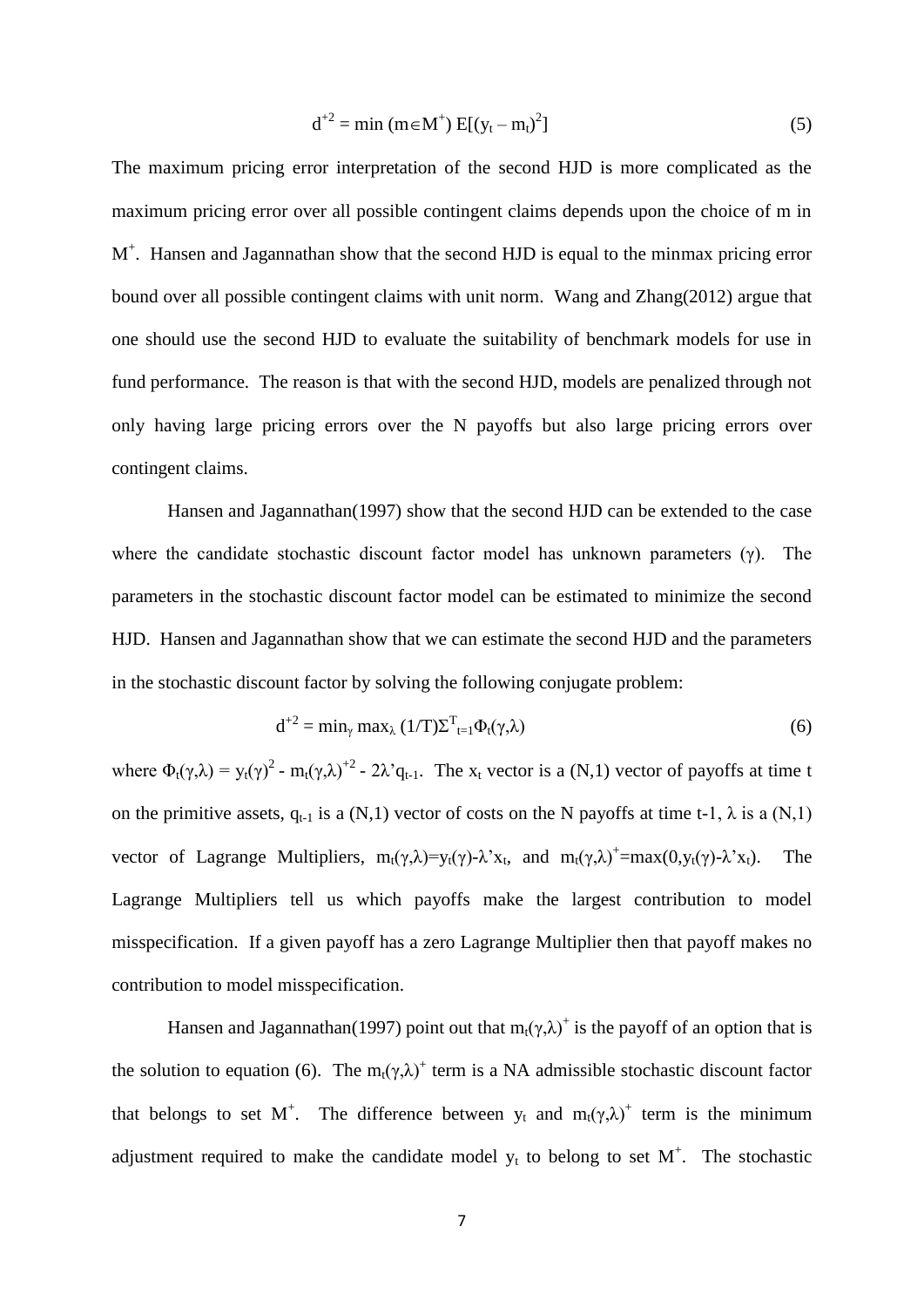discount factor parameters, Lagrange Multipliers, and second HJD can be solved through numerical methods. For linear factor models, Gospodinov et al(2010) provide a fast iterative analytical solution.

I estimate and compare the performance of the models using the second HJD using the results developed by the recent studies of Li et al(2010) and Gospodinov et al(2010,2012a). In the Appendix, I provide fuller details of the results of these studies and the model comparison tests but here I provide a summary of the tests I use. Li et al(2010) and Gospodinov et al(2010) derive the asymptotic distribution of the stochastic discount factor model parameters ( $\gamma$ ) and Lagrange Multipliers ( $\lambda$ ) under the null of a misspecified model<sup>7</sup>. The main challenge in deriving the asymptotic distribution is the fact that  $\Phi_t(\gamma,\lambda)$  is not differentiable everywhere since the second derivative does not exist when  $y_t(\gamma) - \lambda' x_t = 0$ . I use the distribution theory to examine whether the factors play a significant role in pricing the N payoffs ( $\gamma \neq 0$ ) and to examine whether the individual values of  $\lambda$  are equal to zero.

Hansen, Heaton and Luttmer(1995) derive the asymptotic distribution of the second HJD under the null of a misspecified model. Li et al(2010) and Gospodinov et al(2010) derive the asymptotic distribution of the second HJD under the null of a correctly specified model. I use the distribution theory of the second HJD to test whether  $d^+=0$  as a specification test of each model. The test of a zero first HJD was derived by Jagannathan and Wang(1996). Gospodinov et al show that the same approach can be used to test for a zero second HJD. Simulation evidence in Ahn and Gadarowski(2004)) suggest that the test of Jagannathan and Wang on the first HJD tends to overreject models when N is large relative to T. As an alternative specification test, I adapt the Lagrange Multiplier (LM) test in Theorem 1 of Gospodinov et al(2012a). Gospodinov et al derive the LM test, using the first HJD

 $\overline{a}$  Ludvigson(2012) advocates the use of empirical methods in asset pricing that allow for potential model misspecification and facilitate model comparison tests.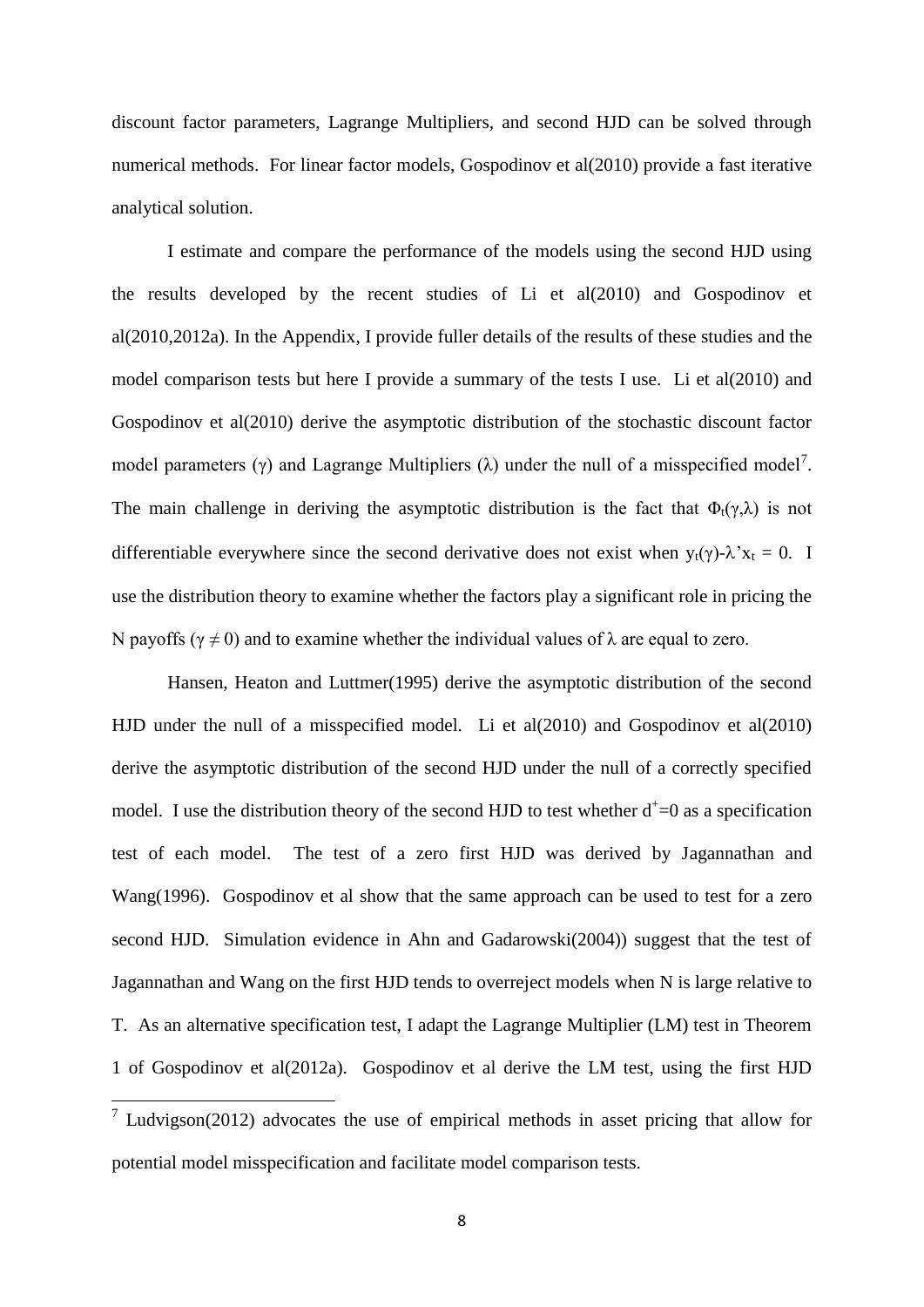framework, to examine whether  $\lambda = 0_N$ , where  $0_N$  is a (N,1) vector of zeros. Simulation evidence in Gospodinov et al suggests that the LM test has good finite sample properties and is not subject to the overrejection problem.

Li et al(2010) and Gospodinov et al(2010) develop model comparison tests of the equality of the second HJD for two stochastic discount factor models. The model comparison tests of Li et al are refined and extended by Gospodinov et al. I test the equality of the second HJD between two models using the approach in Gospodinov et al. The test statistic is given by:

$$
Diff = d^{+2}{}_{F} - d^{+2}{}_{G}
$$
 (7)

where  $d^{2}F$  and  $d^{2}G$  are the squared second HJD for two models F and G. I use the pairwise model comparison tests to examine whether there are significant differences in the second HJD for every pair of factor models. I also adapt and use the multiple model comparison test developed by Gospodinov et al(2012a) to examine whether a benchmark model has the lowest second HJD across the competing models. I use the model comparison tests to examine if the index-based models of Cremers et al $(2012)$  provide a significant lower second HJD than the Fama and French(1993) and Carhart(1997) models. All of the test statistics are corrected for heteroskedasticity and serial correlation using the automatic lag selection, without prewhitening, method of Newey and West(1994).

# **III Data**

All of the data is collected from the London Share Price Database (LSPD) provided by the London Business School unless otherwise specified. Details of the construction of the primitive assets, the factors in the linear factor models, and the lagged information variable are provided in the Appendix.

## **A) Primitive Assets**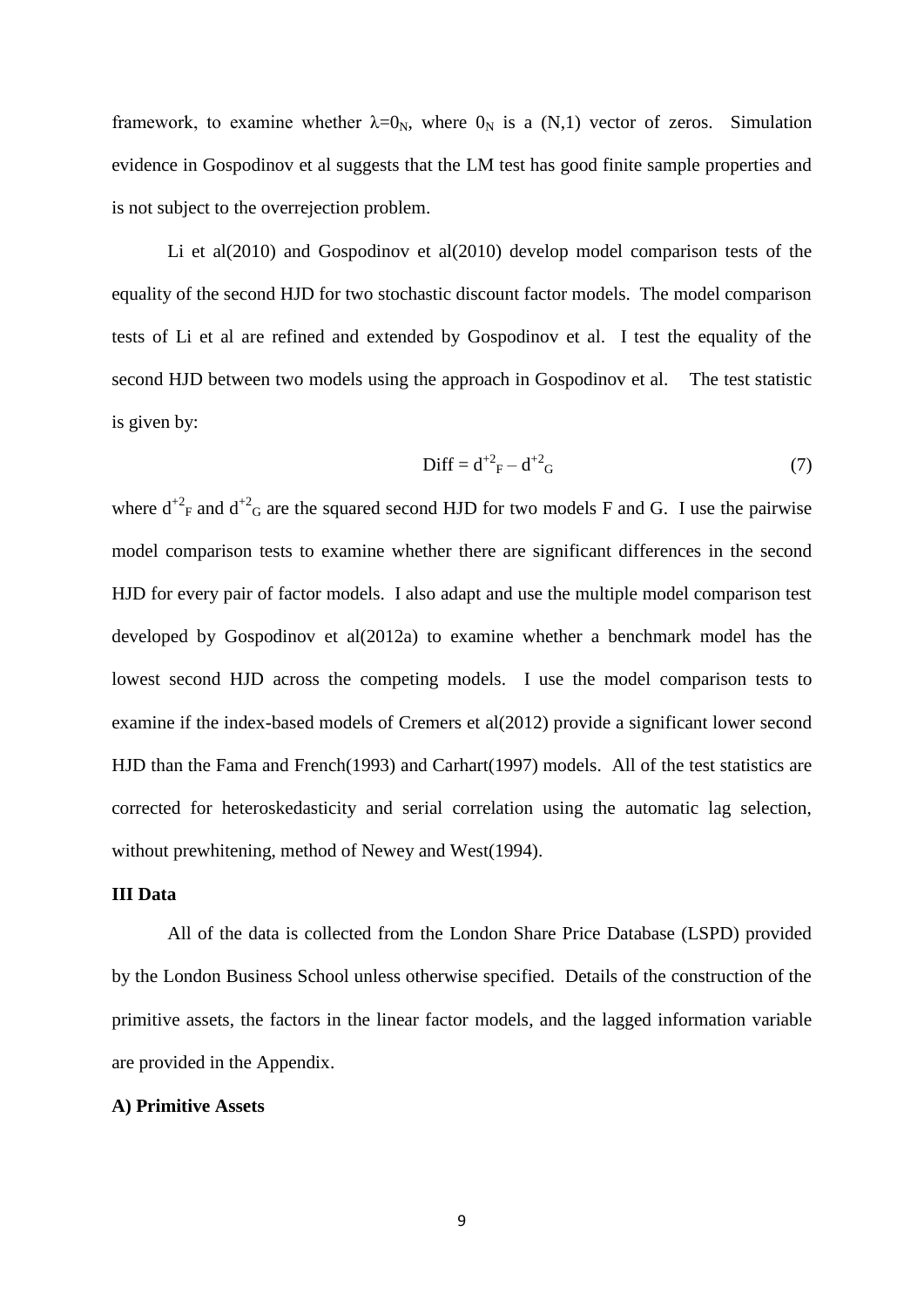My set of primitive assets include the monthly gross returns of the three-month U.K. Treasury Bill, monthly excess returns of eighteen portfolios sorted by size and DY, and the scaled monthly excess returns of the size/DY portfolios between January 1959 and December 2010. I include the Treasury Bill return to tie down the expected value of the stochastic discount factor models to be just below 1 (Farnsworth, Ferson, Jackson and Todd(2002), Kan and Robotti(2008)). I do not scale the gross Treasury Bill return. I use the DY to capture the value/growth effect rather than the book-to-market (BM) ratio due to data availability. Dimson, Nagel and Quigley(2003) find that the value effect is not as strong with DY but there is a high positive correlation between zero-cost portfolios formed using the DY and BM ratios<sup>8</sup>.

The size/DY portfolios are formed each year and are value weighted buy and hold excess returns. All securities are grouped into four portfolios by market value in ascending order (Small to Big). Within each size portfolio, all securities are further grouped into a zero DY portfolio and four portfolios by their DY in ascending order (Low to High). For most of the years of my sample period, apart from the Small size quartile, there are an insufficient number of companies to form a zero DY portfolio for each size quartile. As a result, I group all the zero DY companies in the size quartiles 2 to Big into a single zero DY portfolio, which I refer to as the Big/Zero portfolio. Table 1 reports summary statistics of the size/DY portfolio excess returns. The table includes the mean (panel A) and standard deviation (panel B) of monthly excess returns (%).

## Table 1 here

 $\overline{\phantom{a}}$ 

<sup>&</sup>lt;sup>8</sup> Chan, Karceski, and Lakonishok(1998) also find a DY effect in U.K. stock returns.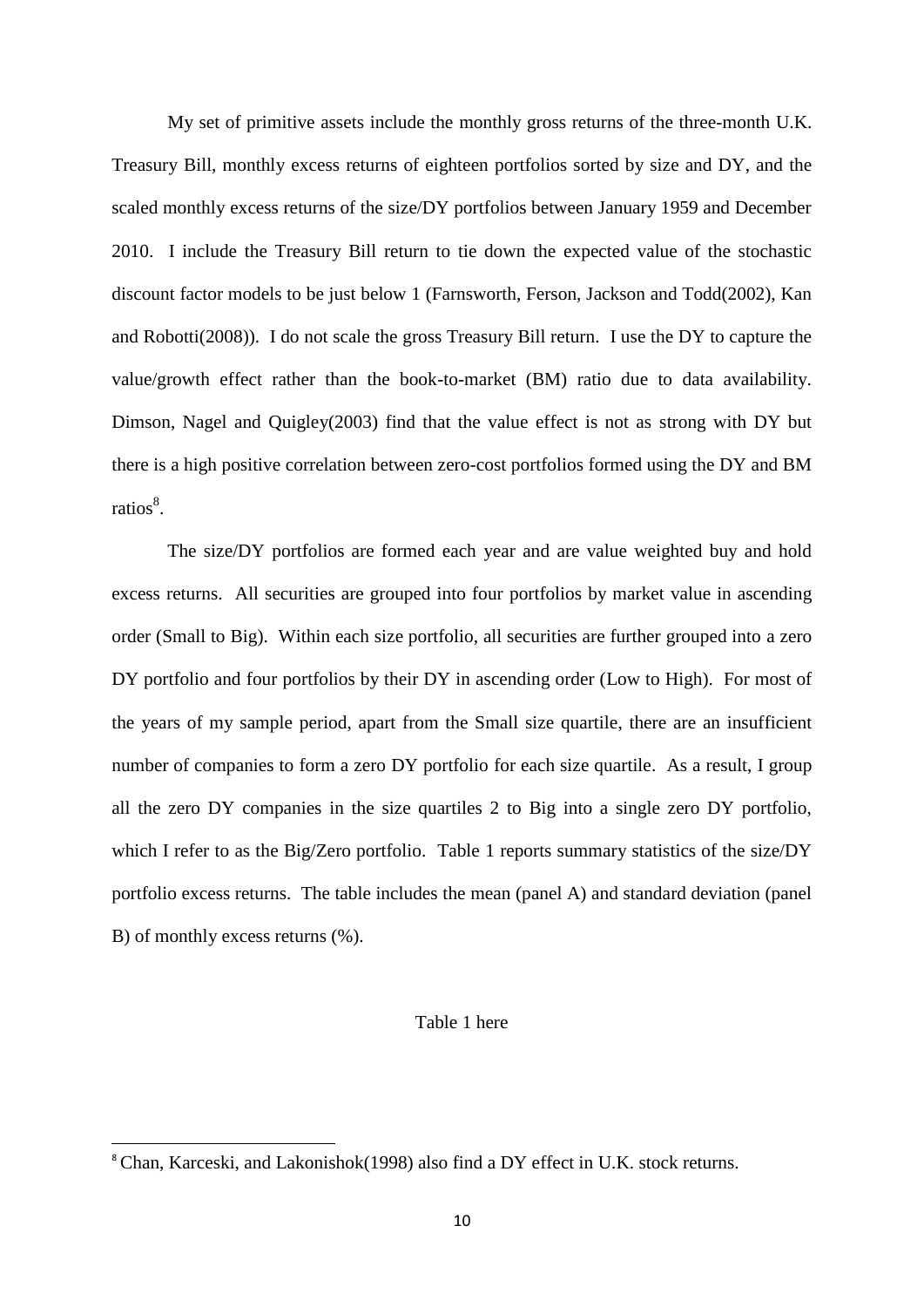Table 1 shows that there is a wide spread in the average excess returns across the size/DY portfolios. The average excess returns range between  $0.355\%$  (Big/Zero) and 1.200% (Small/3). There is a clear size effect in the average excess returns across all DY classifications, where the Small portfolio has a higher average excess return than the Big portfolio. There is less of a DY effect in the mean excess returns across the size classifications. The High portfolio provides a higher mean excess return than the Low portfolio across all size classifications.

To limit the size of the N payoffs relative to the number of T observations, I only include one lagged information variable in  $Z_{t-1}$ . I create scaled excess returns on the size/DY portfolios by multiplying the portfolio excess returns by the lagged information variable. I form the scaled excess returns of the size/DY portfolios by multiplying the size/DY portfolio excess returns using the lagged term spread as the information variable. The costs of the scaled excess returns are equal to zero.

To examine the predictive ability of the lag term spread, I run predictive regressions of the size/DY portfolio excess returns on a constant and the lagged term spread in unreported tests<sup>9</sup>. I find that the lagged term spread has significant predictive ability of the size/DY portfolio excess returns. There is a significant positive relation between the lagged term spread and future monthly excess returns for all portfolios, except the four DY portfolios in the largest size category and the Big/Zero portfolio. A Wald test rejects the null hypothesis of no predictability across all 18 portfolios. The  $R^2$ s are all 5.6% or under, which highlights that the predictability is small in statistical terms. The regressions provide some support to using the lagged term spread to scale the size/DY portfolio excess returns.

# **B) Factors**

**.** 

I use the following factor models in our empirical analysis:

<sup>&</sup>lt;sup>9</sup> Results are available on request.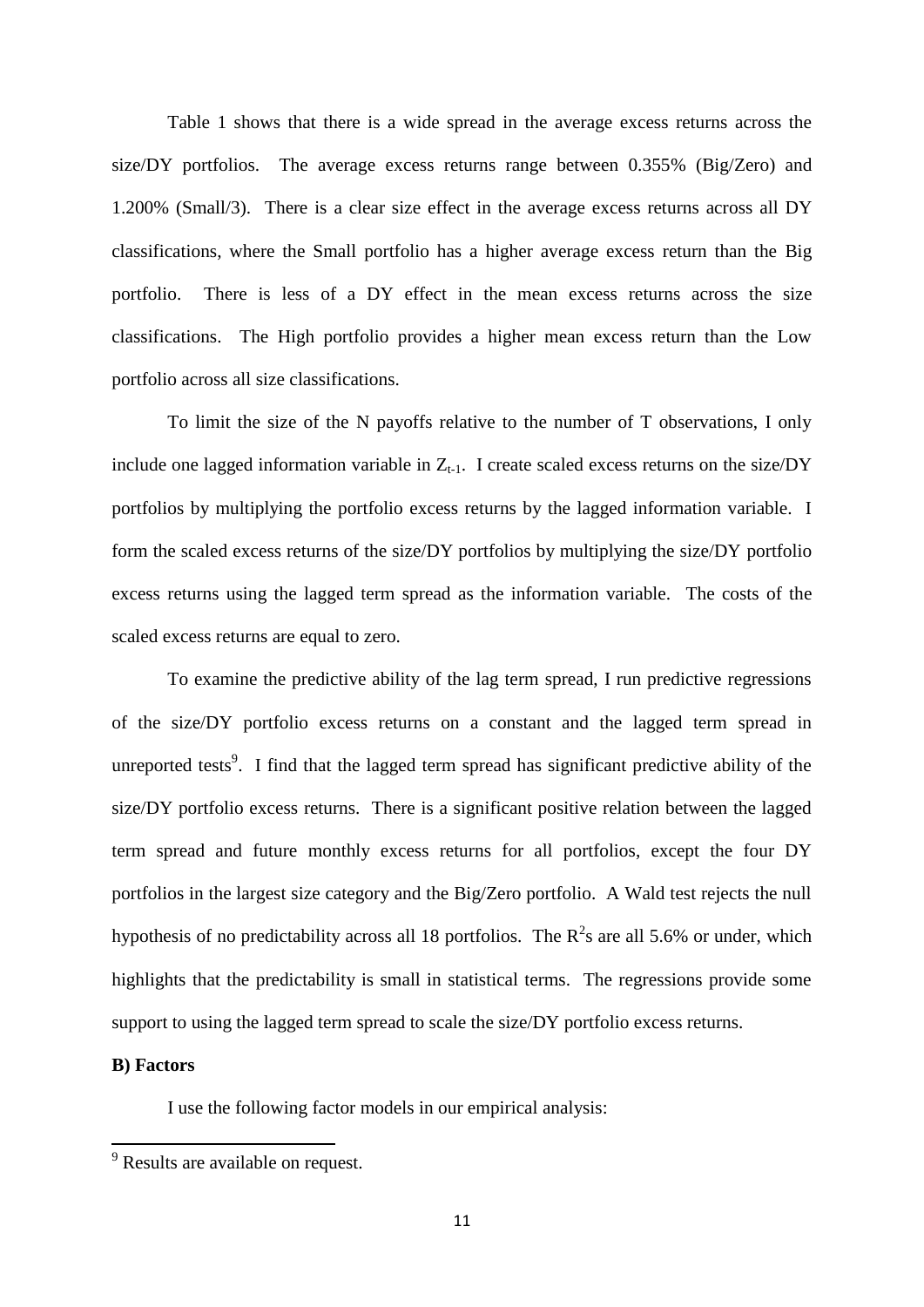## 1. CAPM

This model is a single-factor model that uses the excess returns of the U.K. stock market index (Market) as the proxy for aggregate wealth.

2. Fama and French(1993) (FF)

The FF model is a three-factor model. The factors are the excess return on the market index and two zero-cost portfolios that capture the size (SMB) and value/growth (HML) effects in stock returns. I use the DY to capture the value/growth effect.

#### 3. Carhart(1997)

The Carhart model is a four-factor model. The factors are the three factors in the FF model and a zero-cost portfolio that captures the momentum effect (WML) in stock returns.

4. Four-index model (4-index)

This model is a four-factor model and is motivated by the four-index model in Cremers et al(2012). Cremers et al advocate the use of index-based models to capture the size and value/growth effects in stock returns. The factors include the excess returns on the largest 100 stocks (Large), the difference in returns between small stocks and large stocks (Small-Large), the difference in returns between high DY stocks and low DY stocks across all companies (HML (All)), and WML.

5. Seven-index model (7-index)

This model is a seven-factor model and is motivated by the seven-index model in Cremers et al(2012). The factors include the excess returns on the largest 100 stocks (Large), the difference in returns between small stocks and mid-cap stocks (Small-Mid), the difference in returns between mid-cap stocks and large stocks (Mid-Large), the difference in returns between high DY stocks and low DY stocks across large companies (HML (Large)), the difference in returns between high DY stocks and low DY stocks across mid-cap companies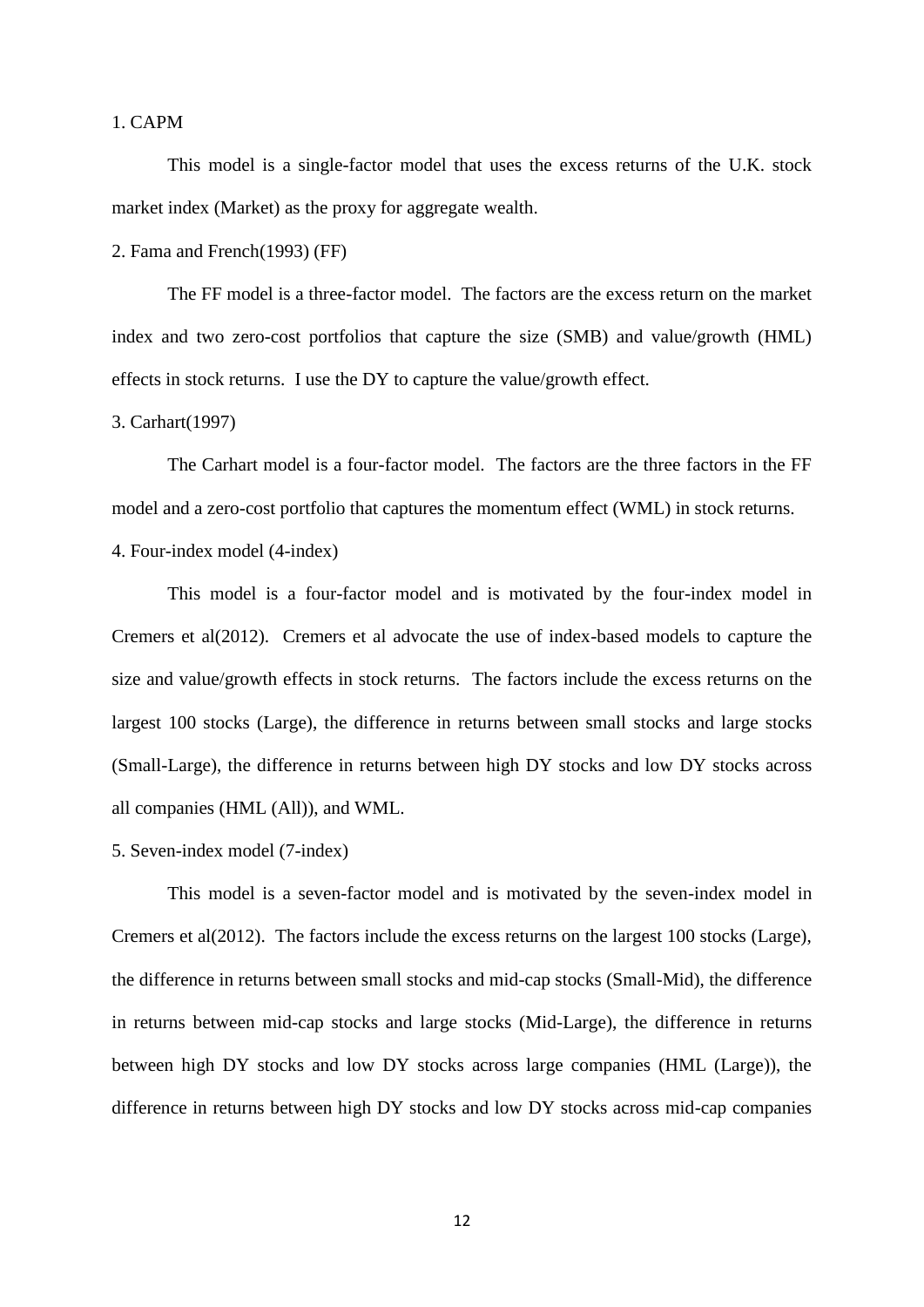(HML (Mid)), the difference in returns between high DY stocks and low DY stocks across small companies (HML (Small)) and WML.

Table 2 reports summary statistics of the factors included in the linear factor models between January 1959 and December 2010. Table 2 shows that all of the factors have positive average excess returns except the Small-Mid factor. The WML factor has the largest mean excess return at 0.632%, which is more than two standard errors from zero. This finding confirms the strong momentum effect in U.K. stock returns. The average excess returns on the Market and Large factors are also more than two standard errors from zero. All of the size factors (SMB, Small-Large, Small-Mid, and Mid-Large) have average excess returns close to zero and none are more than two standard errors from zero. The HML and HML (All) factors have positive average excess returns and both are more than two standard errors from zero. This result confirms the value effect in U.K. stock returns. The pattern in average excess returns in the HML (Large), HML (Mid), and HML (Small) factors show that the value effect is concentrated in the largest and smallest companies. The HML (Large) and HML (Small) factors both have mean excess returns more than two standard errors from zero.

# Table 2 here

In unreported tests, I examine the predictive ability of the lagged term spread for the monthly factor excess returns. I find that the lagged term spread has significant predictive ability for a number of factors. I find a significant positive relation between the lagged term spread and future monthly excess returns for the SMB, HML, Small-Large, Mid-Large, and HML (Small) factors. There is a significant negative relation between the lagged term spread and future monthly excess returns for the WML factor. All of the  $R^2$ s are below 3.1% and so the degree of predictability is small in statistical terms.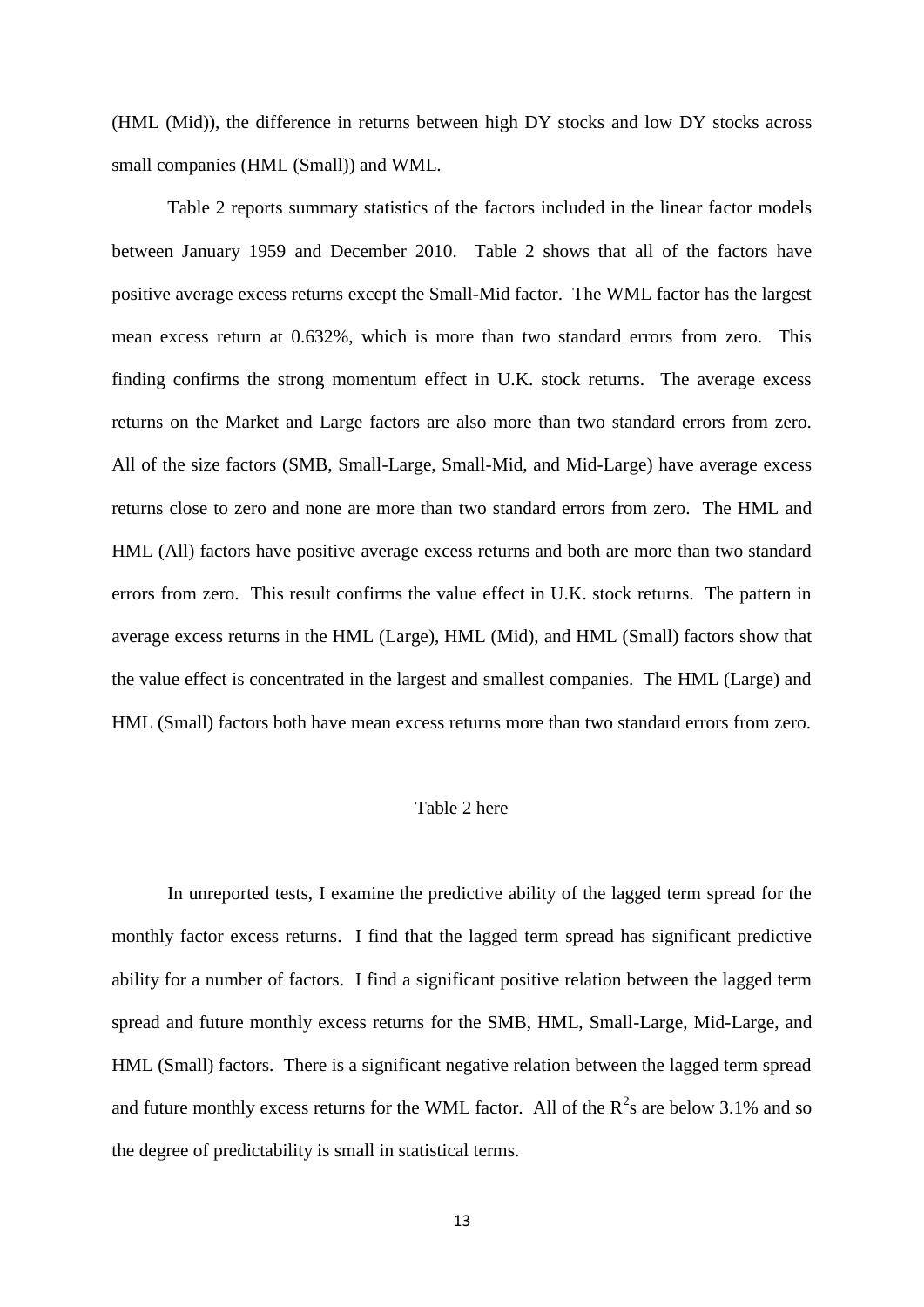#### **IV Empirical Results**

I begin my empirical analysis by examining whether the set  $M^+$  is non-empty for the N payoffs using the excess returns of the 18 size/DY portfolios, scaled excess returns of the size/DY portfolios, and the gross return of the three-month U.K. Treasury Bill. Gospodinov et al $(2010)$  show that the set M<sup>+</sup> can be non-empty when there are in-sample arbitrage opportunities in the set of N payoffs. Gospodinov et al show that the issue of whether insample arbitrage opportunities exist can be checked by running a linear programming problem with constraints that  $m_t \geq 0$  for  $t = 1, \ldots, T$ , and:

$$
(1/T)\Sigma_{t=1}^{\mathrm{T}}\mathbf{x}_{t}\mathbf{m}_{t}=\mathbf{q}\tag{8}
$$

where q is a  $(N,1)$  vector of average costs. I run this linear program for the overall period and find that  $M^+$  is non-empty. There exist nonnegative admissible stochastic discount factors in my sample period.

I estimate the model parameters for each linear factor model to minimize the second HJD. Table 3 reports summary statistics of the fitted stochastic discount factor values for each model and the specification test using the second HJD. The  $E(y)$  and  $\sigma_y$  columns are the mean and standard deviation of the fitted stochastic discount factor values. The  $Prop(y<0)$ column is the proportion of the fitted stochastic discount factor values below zero (%). The  $d^+$  column reports the second HJD and the  $p$  value of the null hypothesis of a zero second HJD is in parentheses. The  $p(\lambda)$  column is the p value of the LM test of Gospodinov et al(2012a), which examines if  $\lambda=0_N$ . The SE(d<sup>+</sup>) column is the standard error of the second HJD under the null of a misspecified model from Hansen et al(1995). The conditional versions of the models are in bold in all the tables.

Table 3 here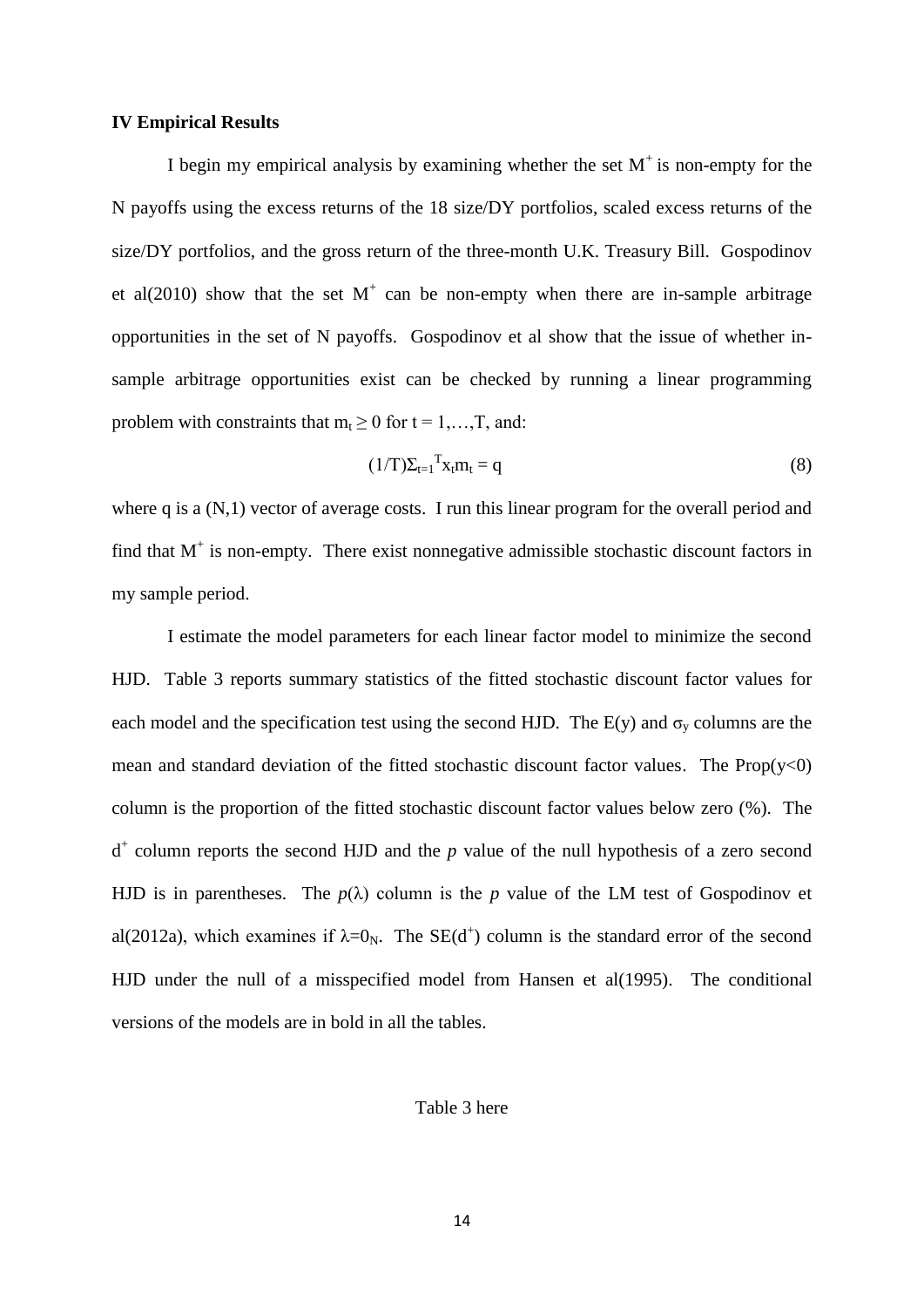Table 3 shows that all of the models are rejected as being correctly specified using the second HJD. The *p* values of the test for a zero second HJD are all 0 and so none of the models are able to correctly price the N payoffs and be arbitrage free at the same time. The LM test likewise rejects the null hypothesis that  $\lambda = 0_N$ . The second HJD ranges between 0.392 (conditional 7-index) and 0.496 (unconditional CAPM). All of the conditional versions of each model have a lower second HJD than the corresponding unconditional versions of the model. The three best performing models by the magnitude of the second HJD are the conditional versions of the 7-index, Carhart, and 4-index models.

All of the factor models have a sensible value for the mean fitted stochastic discount factor values at 0.994, which is important for model comparison tests (Kan and Robotti(2008)). This result stems from including the gross Treasury Bill return in the N payoffs. The conditional versions of the models are more volatile than the unconditional versions of the models. All of the models have very few negative fitted stochastic discount factor values. The conditional Carhart model has the highest proportion of negative fitted stochastic discount factor values at 2.88%. The small proportion of negative fitted stochastic discount factor values for conditional models is a feature of using the second HJD to estimate the model parameters (see Li et al(2010)).

The results in Table 3 compare the performance of the models using the point estimates of the second HJD. I next examine whether there are significant differences in the squared second HJD between every pair of factor models using the model comparison tests. I also use the multiple model comparison tests to examine, for each model as the benchmark model, whether the given benchmark model has the lowest squared second HJD across a set of models. Panel A of Table 4 reports the difference in the squared second HJD for each pair of models. Where the difference is positive (negative), the model in the row has a higher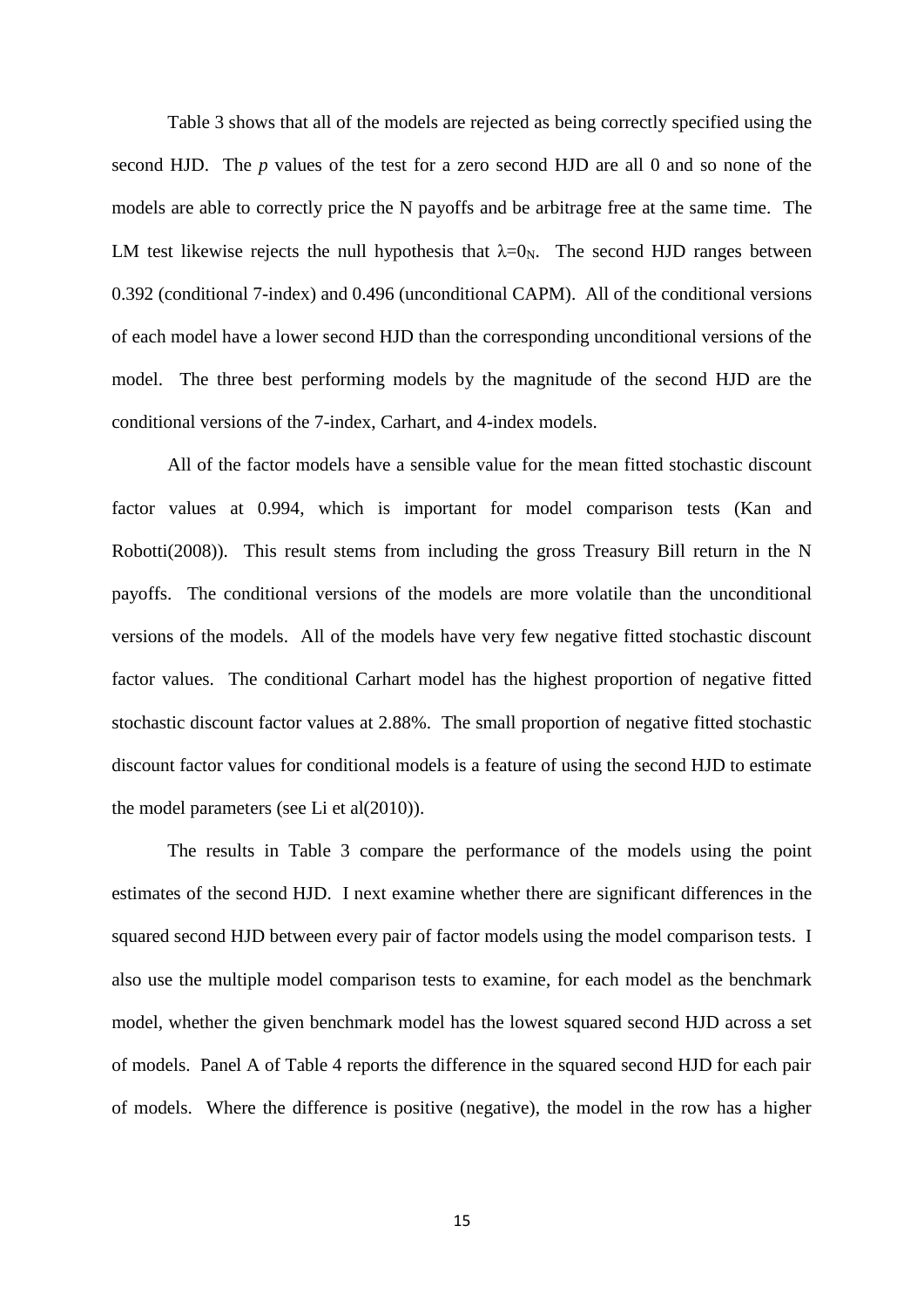(lower) second HJD than the model in the column. Panel B of the table reports the LR test and *p* value of the multiple non-nested model comparison tests of Gospodinov et al(2012a).

## Table 4 here

Panel A of Table 4 shows that there are a number of significant differences in the second HJD between models. The unconditional CAPM model is the poorest performing model and has a significant higher second HJD than every other model at the 10% level, except for the unconditional 4-index model. The null hypothesis that the unconditional CAPM model has the lowest squared second HJD among the competing models is strongly rejected in the multiple non-nested model comparison tests in panel B of Table 4 and in the nested model comparison tests. Among the unconditional multifactor models, there are no significant differences in the squared second HJD between the models. However the unconditional versions of the model perform poorly relative to the conditional multifactor models. The unconditional FF, Carhart, 4-index, and 7-index models have a significant higher second HJD than all the conditional FF, Carhart, 4-index, and 7-index models. The null hypothesis using any of the unconditional models as the benchmark model of having the lowest squared second HJD across models is rejected in the multiple non-nested and nested model comparison tests. These results provide strong support to the superior pricing performance of the conditional multifactor models relative to the unconditional models when using the second HJD to estimate and evaluate models.

Among the conditional factor models, the conditional CAPM has a significant higher second HJD than the other conditional models. The null hypothesis that the conditional CAPM has the lowest squared second HJD among the competing models is rejected in the multiple non-nested and nested model comparison tests. The conditional FF model has a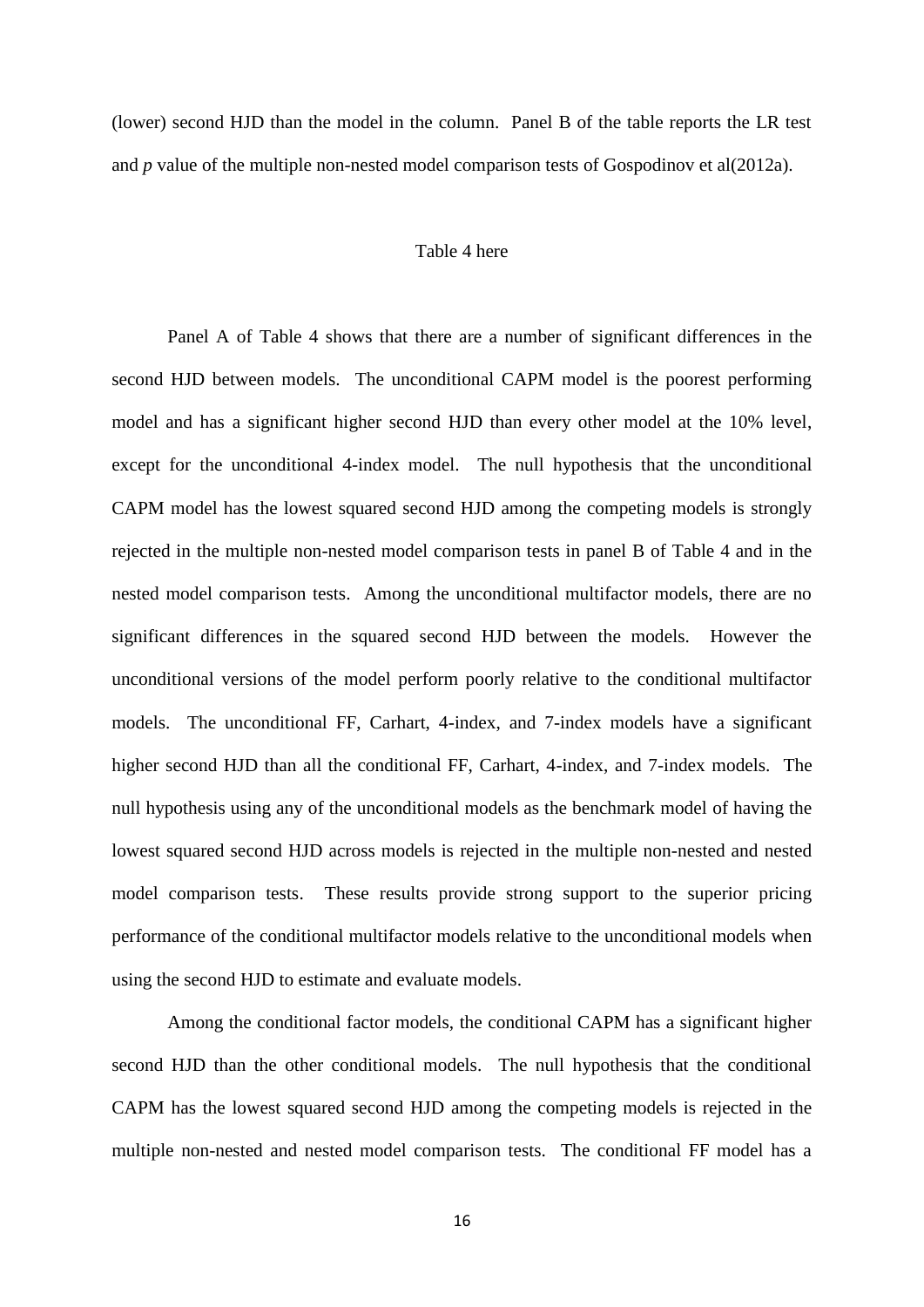significant higher second HJD than the conditional Carhart model but among the conditional Carhart, 4-index, and 7-index models there are no significant differences in the second HJD. The null hypothesis using the conditional 4-index model as the benchmark model having the lowest squared second HJD among the models is rejected at the 10% level in the multiple non-nested model comparison tests. The conditional Carhart and 7-index models have the best performance in Table 4 when evaluating the models using the second HJD. For both models, the hypothesis using either of these models as the benchmark model that they have the lowest squared second HJD across all models cannot be rejected.

The results in Tables 3 and 4 show that conditional multifactor models outperform, in terms of lower second HJD, the unconditional factor models and the conditional CAPM. To explore the performance of some of the models in more detail, Table 5 reports the model parameters (panel A) and Lagrange Multipliers (panel B) for the two best performing models (conditional Carhart and 7-index models) and the unconditional FF model as a comparison. Panel A of the table reports the stochastic discount factor parameters (γ) and *t*-statistics in parentheses. The *t*-statistics in panel A of Table 5 are computed with misspecification-robust standard errors. The Wald test examines whether the coefficients on the lag term spread and scaled factor excess returns are jointly equal to zero. This test examines the importance of conditioning information in the conditional factor models. Panel B of the table reports the Lagrange Multipliers (λ) and *t*-statistics in parentheses of the five payoffs with the highest absolute *t*-statistics, where the *t*-statistics are computed under the null of a correctly specified model. The Portfolio column in panel B refers to the corresponding payoff.

## Table 5 here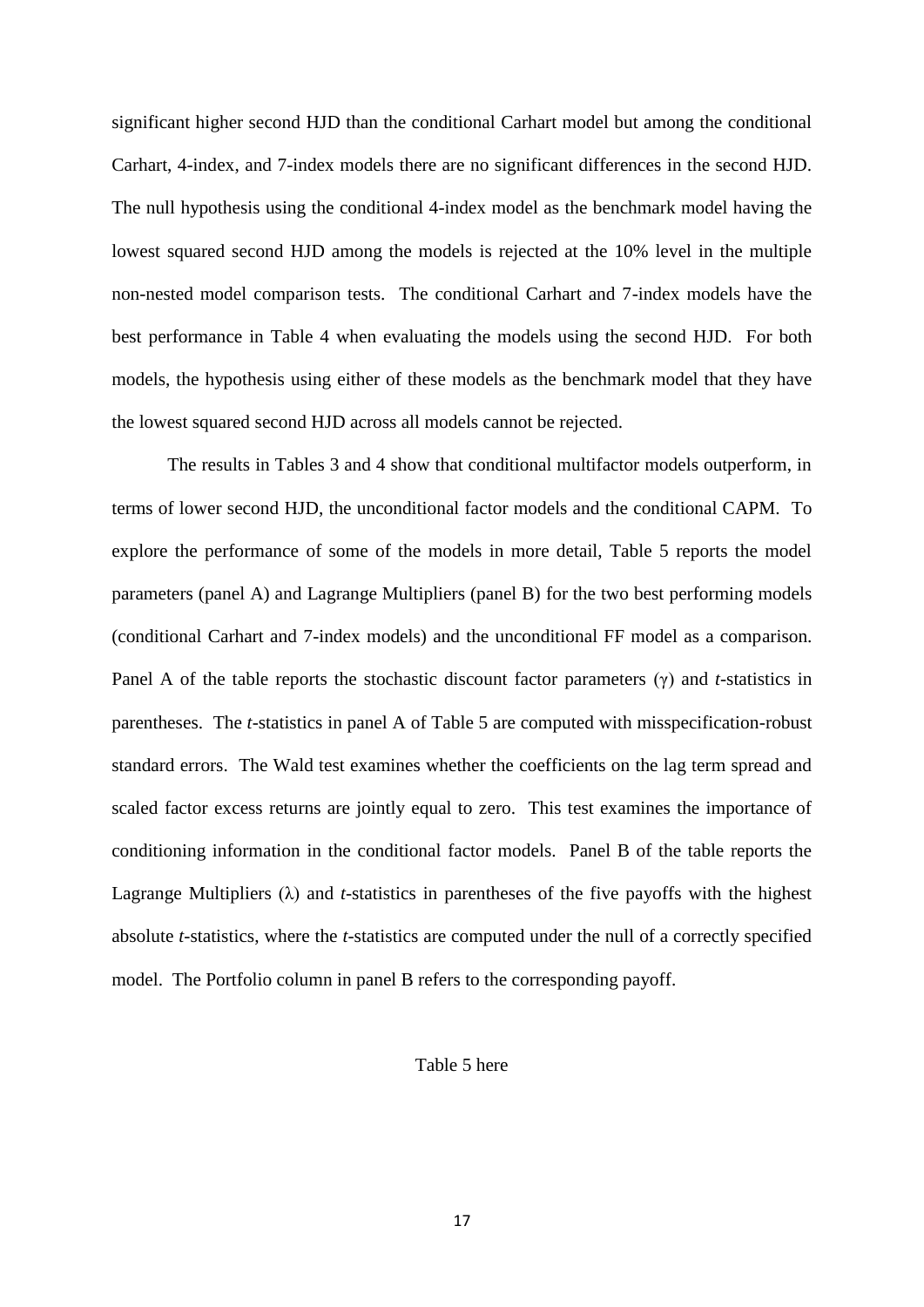Panel A of Table 5 shows that there are a number of significant coefficients in the three stochastic discount factor models. In the unconditional FF model, all three factors have significant slope coefficients at the 10% level. A negative slope coefficient in the unconditional model is consistent with a positive factor risk premium. In the conditional Carhart model, there is a significant negative slope coefficient on the Market, HML, and WML factors. There is also a significant negative slope coefficient on the lag term spread and the scaled SMB factor and a significant positive slope coefficient on the scaled WML factor. The Wald test rejects the null hypothesis of the slope coefficients on the lag term spread and scaled factor excess returns being jointly equal to zero. These results suggest that conditioning information has a significant impact in improving the performance of the conditional Carhart model relative to the unconditional Carhart model.

For the conditional 7-index model, there is a significant negative slope coefficient on the HML (Large), HML (Small), and WML factors. There is a significant negative slope coefficient on the lagged term spread and a significant positive slope coefficient on the scaled WML factor at the 10% level. The Wald test rejects the null hypothesis that the slope coefficients on the lag term spread and scaled factor excess returns are jointly equal to zero. This result confirms the importance of conditioning information in improving the performance of the conditional 7-index model relative to the unconditional 7-index model.

Panel B of Table 5 shows that the gross Treasury Bill return has the largest absolute *t*statistic across the three models. Gospodinov et al(2012b) show that with the choice of the cost vector in my study,  $q=(1,0,0,...0)$ , that the Lagrange multiplier on the Treasury Bill return is not normally distributed and so cannot be used to assess statistical significance<sup>10</sup>. This result stems from the fact that under the null of a correctly specified model, the asymptotic covariance matrix of  $\lambda$  is singular and some linear combinations of  $\lambda$  are not

**.** 

 $10$  I am grateful to the reviewer pointing out this issue.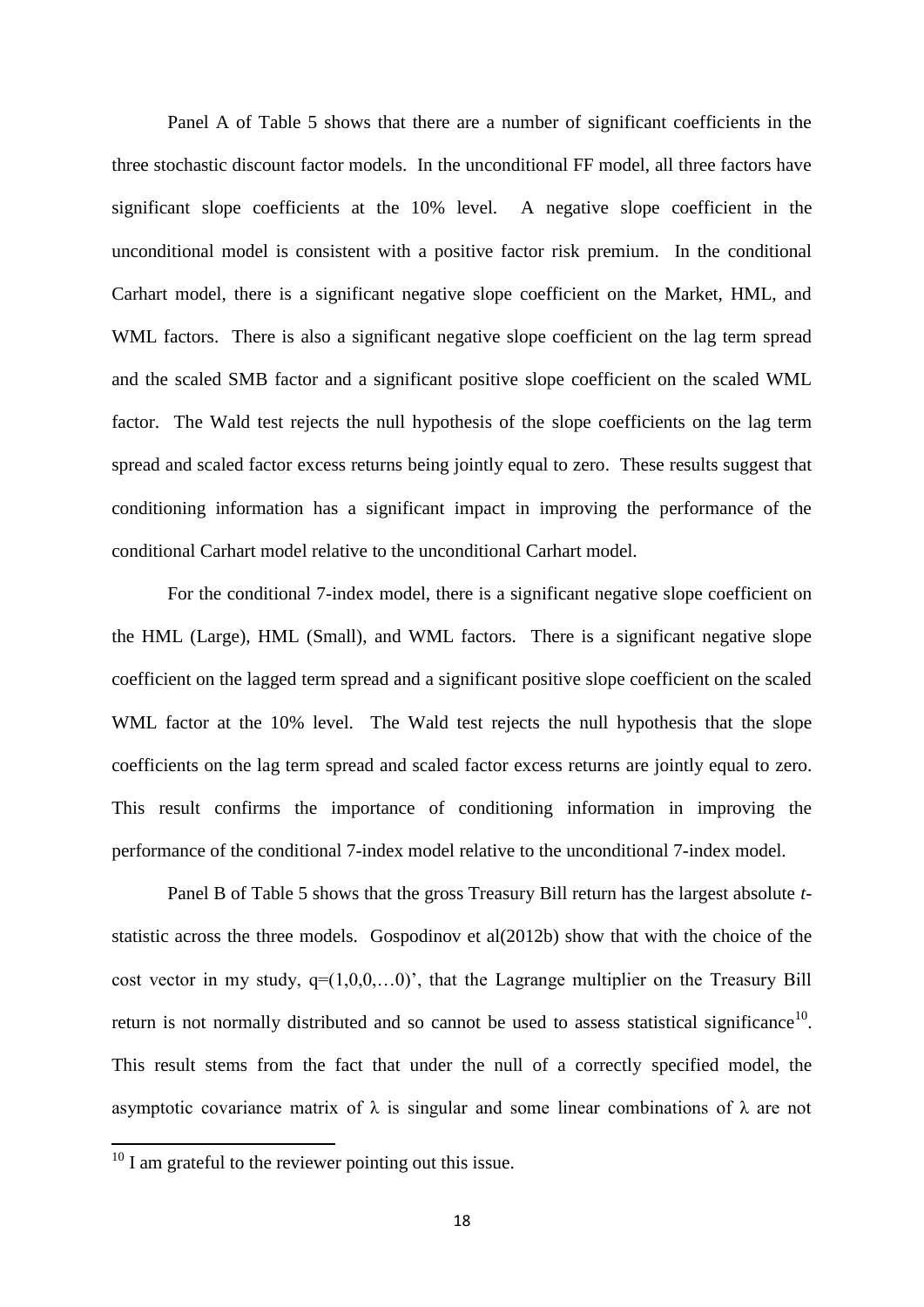asymptotically normally distributed. The Lagrange Multipliers of the payoffs with the largest absolute *t*-statistics are nearly all scaled excess returns on the size/DY portfolios. The scaled excess returns of the Big/High, Big/3, and 2/High portfolios are common across the three factor models as being among the five largest absolute *t*-statistics.

The results in Tables 3 to 5 show that conditional multifactor models provide superior performance relative to the unconditional factor models and conditional CAPM when using the second HJD to evaluate the models. This result is consistent with the superior performance of conditional factor models in Hodrick and Zhang(2001) who use the first HJD to evaluate models. The surprising result here is that Kan and Robotti(2009) show that much of the superior performance of the conditional factor models in terms of lower first HJD is not statistically significant when using tests that allow for potential model misspecification. I do not find this pattern when using the second HJD to compare models as the test statistics are robust to potential model misspecification.

The results also suggest that the index-based models do not significantly outperform the conditional Carhart model in terms of lower second HJD. This result differs from Cremers et al(2012). The difference could stem from the use a different metric to evaluate models and I consider conditional versions of the models in addition to the unconditional versions of the models. The two best performing models are the conditional Carhart and 7 index models. The results would suggest that these two models are the most reliable benchmark models to use in evaluating fund performance among the set of models I consider. A caveat to this interpretation is that the second HJD represents one way to evaluate the pricing errors over contingent claims<sup>11</sup>. Gospodinov et al(2010) show that when markets are complete, the second HJD is a lower bound on the maximum pricing error over all contingent

 $11$ An alternative approach is the minimum discrepancy method of Almeida and Garcia(2012).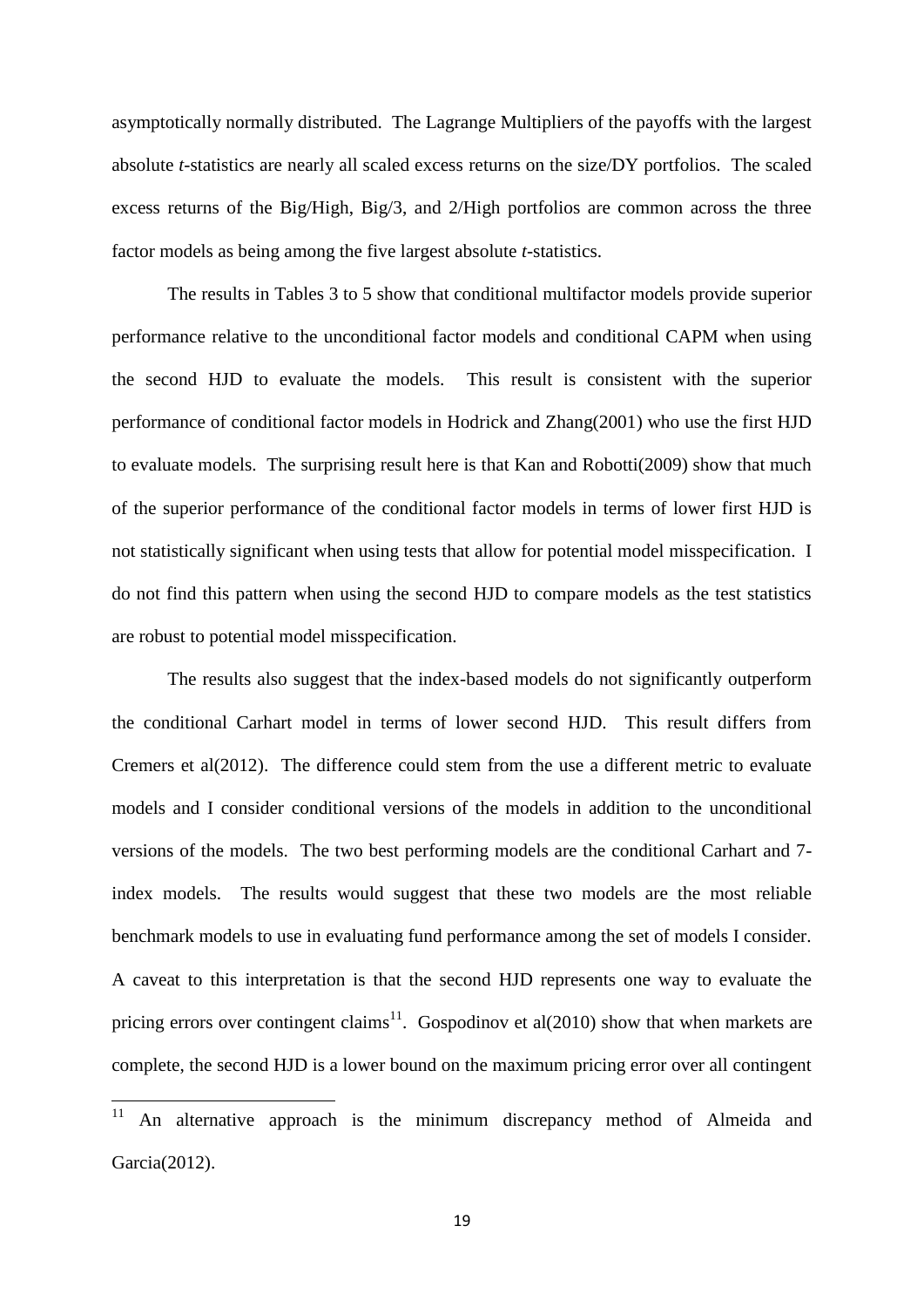claims. As a result, they argue that one model could have a higher second HJD than another model and yet have a smaller maximum pricing error over all contingent claims. In this case, the model with the lower second HJD would not be a better model to use for pricing derivatives or alternatively a more reliable benchmark model to use in evaluating fund performance. However this argument rests on the existence of complete markets.

 The analysis of the paper so far has used size/DY portfolios as the set of test assets to evaluate the different factor models. In a critique of asset pricing tests, Lewellen, Nagel and Shanken(2010) argue that the use of size/book-to-market (BM) portfolios as the test assets has limited power to discriminate between alternative models due to the tight covariance structure in the size/BM portfolios. A similar issue could arise in the use of the size/DY portfolios. Lewellen et al advocate expanding the set of test assets to break the tight covariance structure in the size/BM portfolios. I examine how sensitive my results are to using a different set of N payoffs to evaluate models. I use the excess returns of 16 size/beta portfolios<sup>12</sup>, scaled excess returns of the size/beta portfolios, and the gross Treasury Bill return as the N payoffs. The size/beta portfolios are available between January 1961 and December 2010. Details on the construction of the size/beta portfolios are included in the Appendix.

I examine whether  $M^+$  is non-empty in this new set of N payoffs and find that  $M^+$  is non-empty and admissible stochastic discount factors do exist. I repeat the tests of Tables 3 and 4 using the new set of N payoffs. Table 6 reports summary statistics of the fitted stochastic discount factor values for each model and the specification tests using the second HJD and the LM test. I do not report the model comparison tests (results are available on request) but will discuss in the text.

1

 $12$  Kan, Robotti and Shanken(2012) use 25 size/beta portfolios as an alternative set of test assets when using the cross-sectional  $R^2$  to evaluate linear factor models.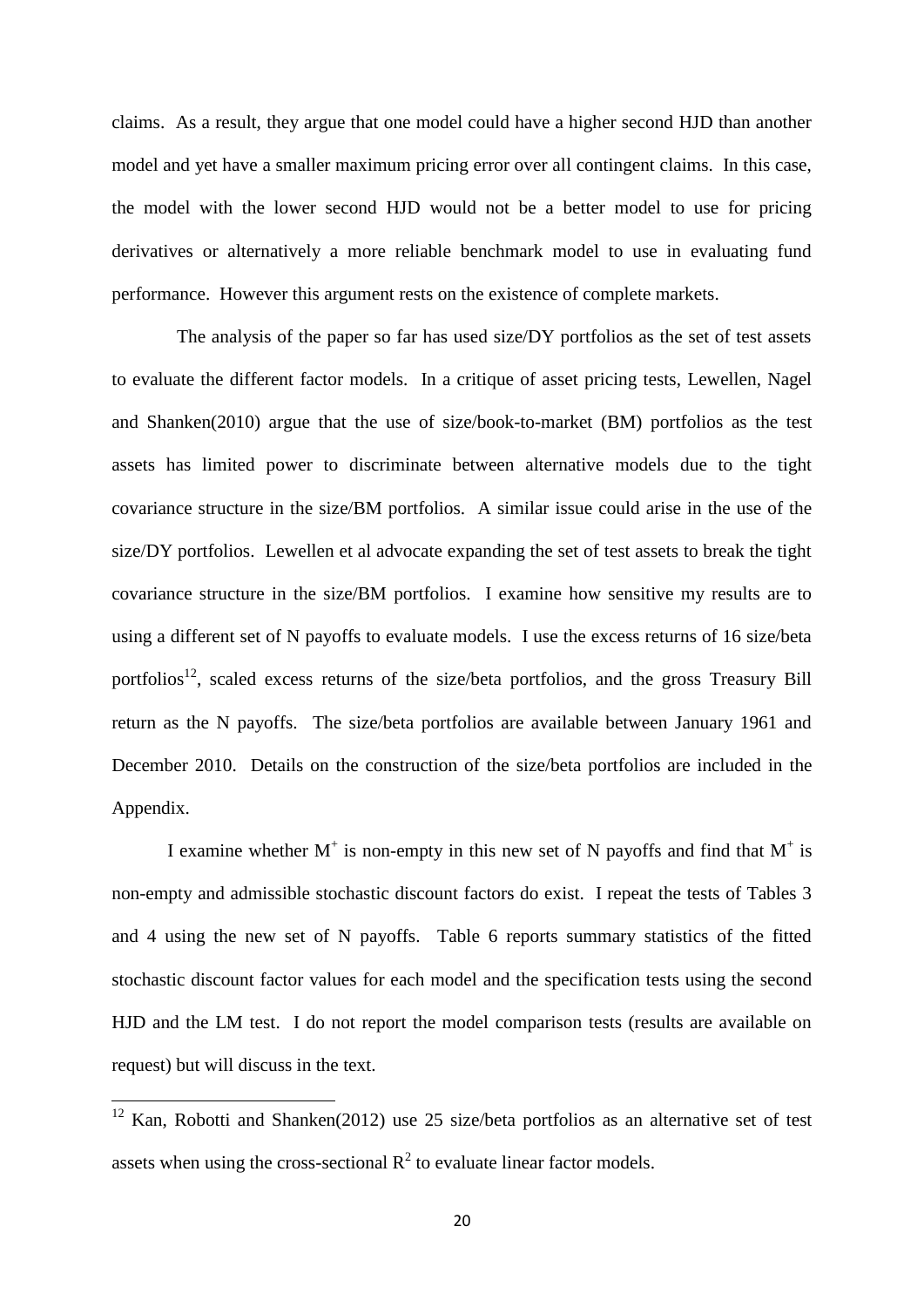## Table 6 here

Table 6 shows that the use of a different set of N payoffs has only a marginal impact on the summary statistics of fitted stochastic discount factor values and the relative performance of the models. There is an increase in the volatility of the fitted stochastic discount factor values for the unconditional Carhart, 4-index, and 7-index models and the conditional Carhart, 4-index, and 7-index models. There is only a small proportion of negative fitted stochastic discount factor values, with the conditional 7-index model having the highest proportion at 3.666%. The second HJD in Table 6 is lower than that in Table 3 for each of the models but the relative performance across the models is similar. The null hypothesis of a zero second HJD is rejected for each model as is the null hypothesis that  $\lambda$ =0<sub>N</sub>, which suggests that each model is misspecified. For each factor model, the conditional version of the model provides a lower second HJD than the unconditional version of the model. The three best performing models in terms of the lowest second HJD are the conditional 7-index, Carhart, and 4-index models, which is the same as for the size/DY portfolios.

The model comparison tests using the size/beta portfolios provide a similar picture to Table 4. The main difference is that the conditional FF model does not perform as well in the size/beta portfolios. This result is due to the fact that whereas for the other conditional multifactor models, there is an increase in volatility of the fitted stochastic discount factor values using the size/beta portfolios, there is a decrease in volatility for the conditional FF model. The conditional Carhart, 4-index, and 7-index models provide a significant lower second HJD than all the unconditional models and the conditional CAPM and FF models. In the multiple non-nested and nested model comparison tests, for all the unconditional models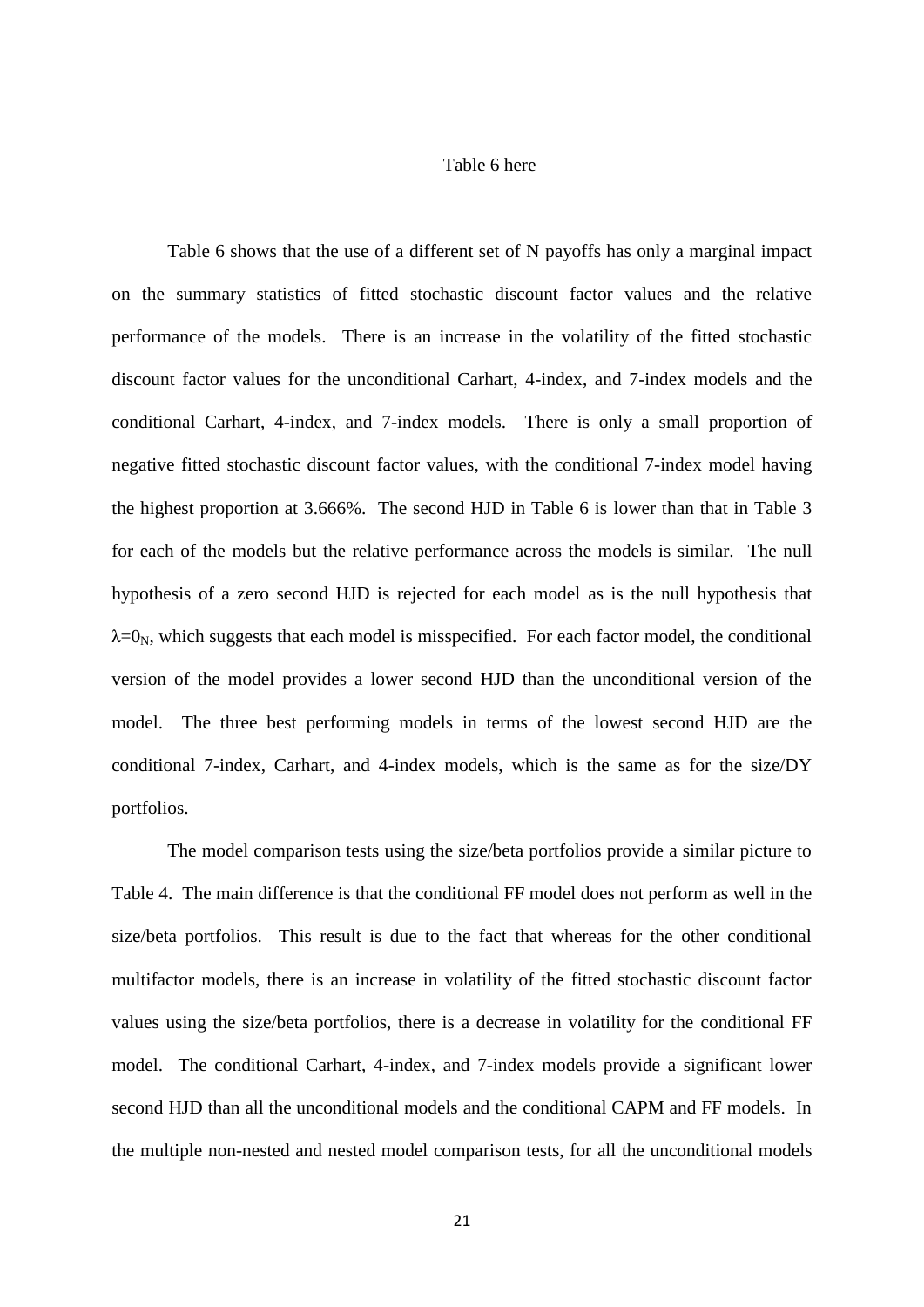and the conditional CAPM and FF models the null hypothesis using these models as the benchmark that they provide the lowest squared second HJD across the models can be rejected. Among the conditional Carhart, 4-index, and 7-index models there are no significant differences in the second HJD and using the multiple model comparison tests, the hypothesis cannot be rejected for any of these models that they provide the best performance in terms of the smallest squared second HJD.

The results in Table 6 and the model comparison tests suggest that using an alternative set of N payoffs has little impact on my findings. The superior performance of the conditional multifactor models, with the exception of the conditional FF model, is robust in the different set of N payoffs and the conditional index-based models are not able to significantly outperform the conditional Carhart model. My analysis so far has used the DY when forming the value/growth factors in the Fama and French(1993), Carhart(1997), and the index-based models of Cremers et al(2012). I next examine whether my results are sensitive to the use of DY rather than the BM ratio. I collect the price-to-book ratio from Datastream and form the factor models using the BM ratio between July 1981 and December 2010. I also construct 16 size/BM portfolios and use the excess returns of the size/BM portfolios, scaled excess returns of the size/BM portfolios, and the gross Treasury Bill return as an alternative set of N payoffs. Details on the construction of the size/BM portfolios and the factor models using the BM ratio are included in the Appendix. I examine whether  $M^+$  is non-empty using the subperiod data and find that admissible stochastic discount factors do exist.

 I repeat the results of Tables 3 and 4 over the July 1981 and December 2010 subperiod. Table 7 reports summary statistics of the fitted stochastic discount factor values for each model and the specification tests using the second HJD and the LM test. I do not report the model comparison tests (results are available on request) but will discuss in the text.

22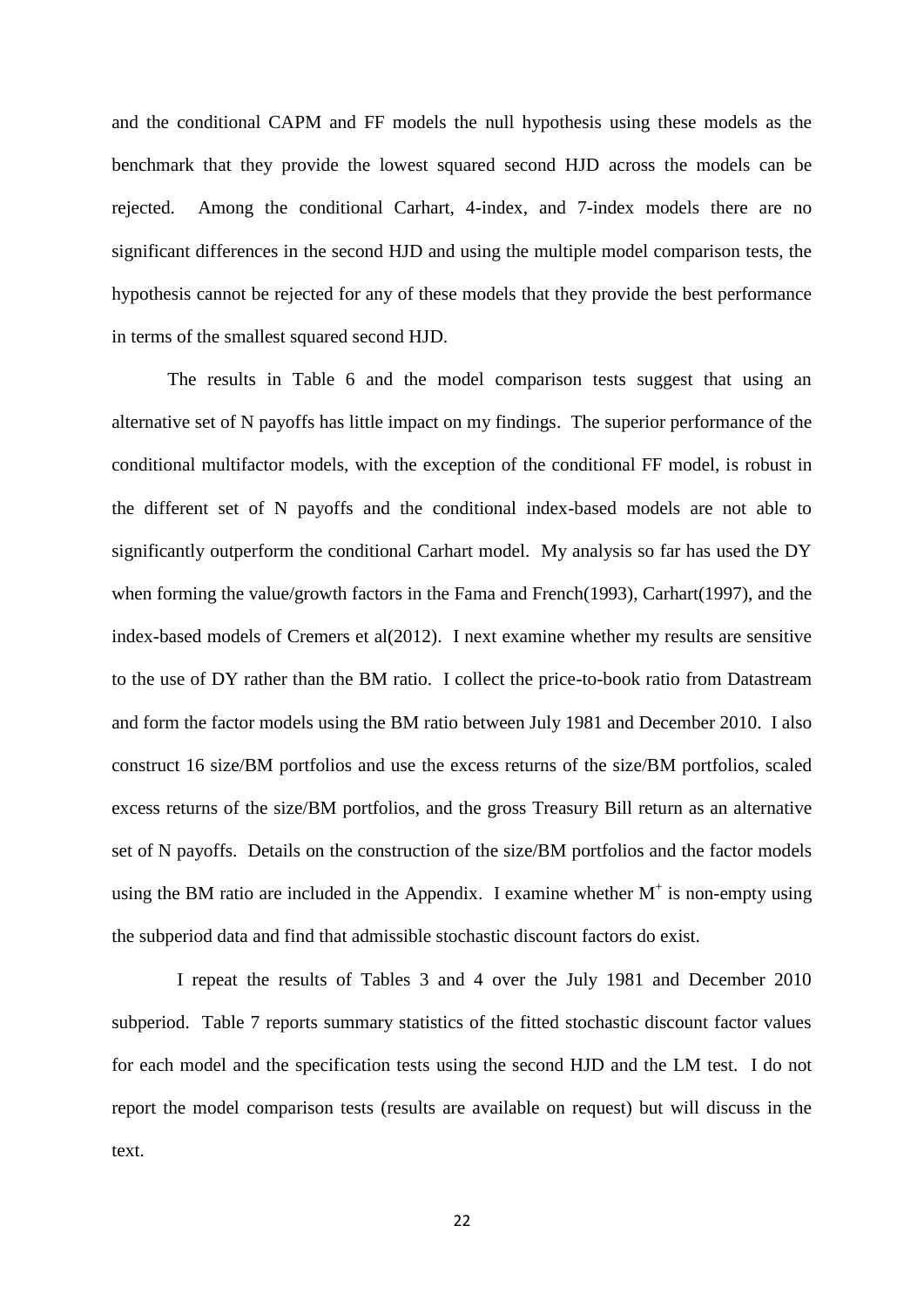## Table 7 here

Table 7 shows that using the BM ratio to form the N payoffs and the value/growth factors during the July 1981 and December 2010 subperiod has some impact of the relative performance of the linear factor models. The summary statistics of the fitted stochastic discount factor values are in the main similar to Table 3 with very few negative fitted stochastic discount factor values. There is an increase in the volatility of the fitted stochastic discount factor values for the unconditional 7-index model. This increase in volatility leads to the unconditional 7-index model having the third lowest second HJD across the models. The unconditional and conditional 4-index models have poorer performance in Table 7 compared to Tables 3 and 6. The two best performing models continue to be the conditional 7-index and Carhart models with the lowest second HJD. All of the models remain misspecified as the null hypotheses of a zero second HJD and that  $\lambda = 0_N$  can be rejected for every model. The standard errors of the second HJD in Table 7 are higher than those in Tables 3 and 6, which reflects the use of a smaller T.

In the model comparison tests using the size/BM portfolios, there are fewer significant differences in the second HJD due to the larger sampling variation that arises due to the smaller T. The dominance of the conditional multifactor models is less apparent due to the better performance of the unconditional 7-index model and the poorer performance of the conditional 4-index model. The conditional Carhart and 7-index models continue to outperform most of the alternative models. The conditional Carhart model provides a significant lower second HJD than the unconditional CAPM, FF, Carhart, 4-index, and conditional CAPM models. The conditional 7-index model provides a significant lower second HJD than the unconditional CAPM, FF, Carhart, 4-index, and conditional CAPM, FF,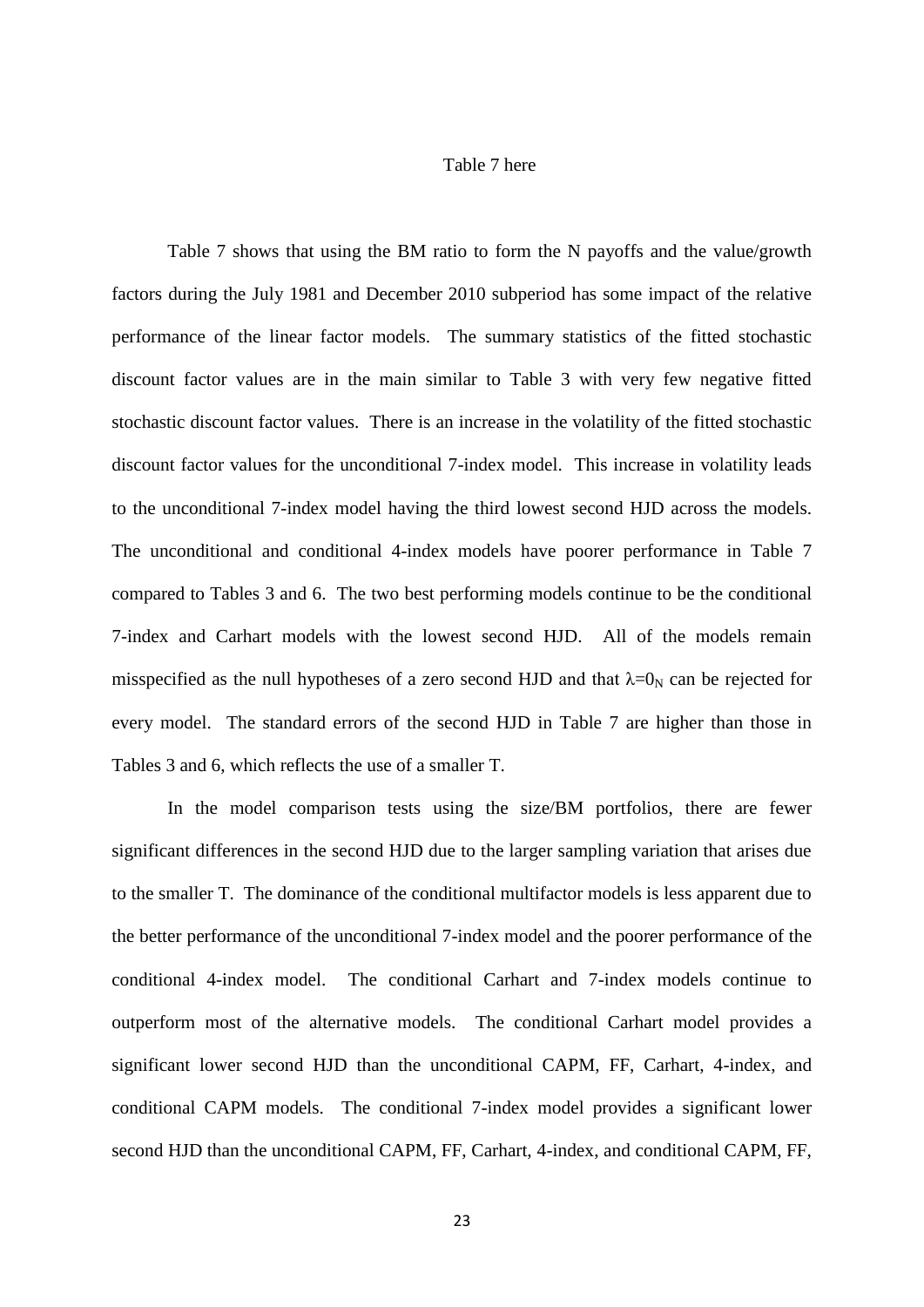and 4-index models. In the multiple non-nested and nested model comparison tests, for the unconditional CAPM, FF, Carhart, and 4-index models, and the conditional CAPM and 4 index models the null hypothesis that using these models as the benchmark that they provide the lowest squared second HJD across models can be rejected. For the unconditional 7-index, conditional FF, Carhart, and 7-index models, I cannot reject the hypothesis that these models perform as least as well as the competing models.

The results in Table 7 and model comparison tests suggest using the BM ratio in the factor models and N payoffs has some impact on my results. However, the two best performing models continue to be the conditional Carhart and 7-index models and there is nothing to be gained in using the index-based models rather than the conditional Carhart model. The main impact is that the unconditional 7-index model performs a lot better and the unconditional and conditional 4-index models have poorer performance and the conditional multifactor models are less dominant in the subperiod.

## **V Conclusions**

I use the second HJD to examine whether index-based models similar to Cremers et al(2012) are more reliable benchmark models of expected returns than the Fama and French(1993) and Carhart(1997) models. There are three main findings in my study. First, I find that all the benchmark models I consider are misspecified. None of the models are able to correctly price the N payoffs and be arbitrage free at the same time. None of the models are NA admissible stochastic discount factors which is important for fund performance applications (Glosten and Jagannathan(1994), Chen and Knez(1996), and Wang and Zhang(2012) among others).

Second, I find that conditional multifactor models provide significant lower second HJD than the conditional CAPM and unconditional factor models when using the excess returns and scaled excess returns of the size/DY portfolios and gross Treasury Bill return as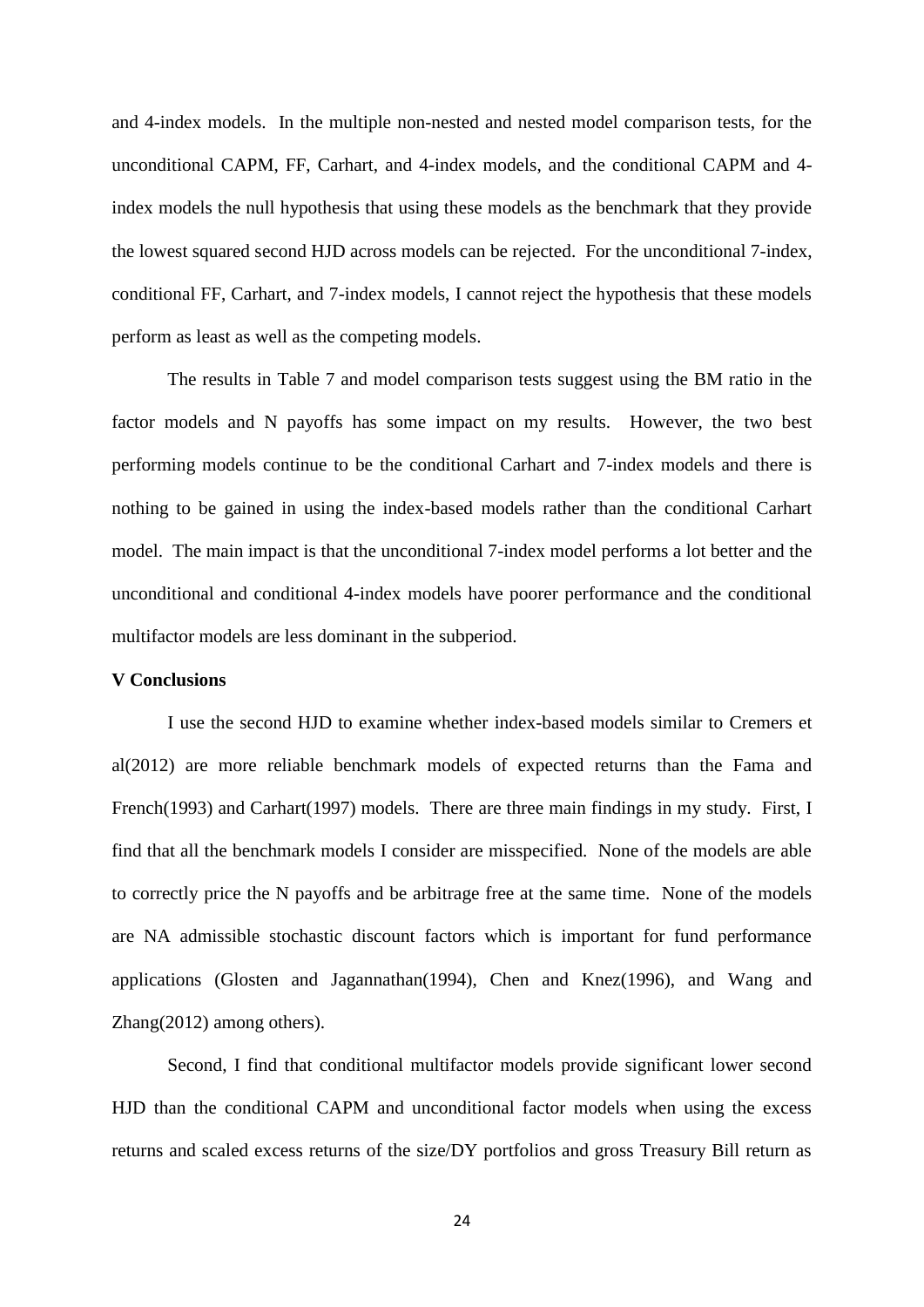the set of N payoffs. This result supports the superior performance of conditional models in Hodrick and Zhang(2001) and Lettau and Ludvigson(2001) in U.S. stock returns and Fletcher and Hillier, and Fletcher(2010) in U.K. stock returns. This result is interesting in that it suggests that conditional multifactor models outperform unconditional models using the second HJD even when adjusting for potential model misspecification in the test statistics. This result differs from Kan and Robotti(2009) who find using the first HJD that there are a few significant differences between the factor models considered in Hodrick and Zhang(2001) when using test statistics that are robust to potential model misspecification.

The superior performance of some of the conditional multifactor models relative to the unconditional models is sensitive to the use of alternative payoffs and the use of the BM ratio in the July 1981 and December 2010 subperiod. The conditional FF model does not perform so well using the size/beta portfolios. The conditional 4-index model has poorer performance when using the BM ratio to form the value/growth factors and the set of payoffs in the July 1981 and December 2010 subperiod. The unconditional 7-index model performs well in the July 1981 and December 2010 subperiod relative to the other models and none of the conditional multifactor models are able to significantly outperform the unconditional 7 index model in terms of a lower second HJD.

Third, I find that the two best performing models are the conditional Carhart and 7 index models among the set of models I consider. There is no significant difference between the second HJD of the two models. This result suggests that there is nothing to be gained in using the index-based models relative to the conditional Carhart model. This result differs from Cremers et al(2012).

The results of the paper suggest that conditional versions of the Carhart or 7-index models are the most reliable benchmark models to use in evaluating fund performance among the models I consider. There is benefit in using conditional versions of the models rather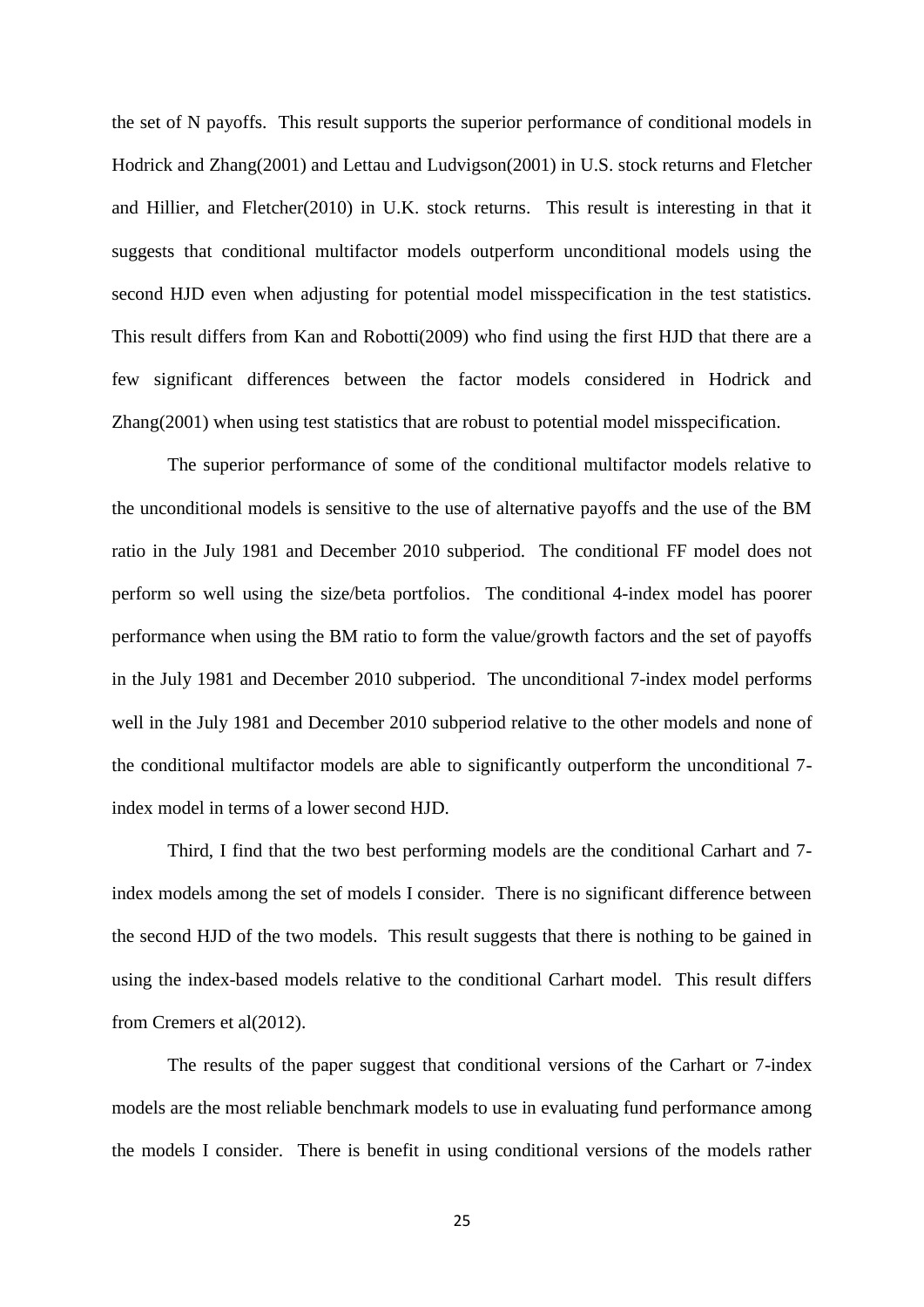than unconditional versions of the models albeit with the caveat in Gospodinov et al(2010) that the second HJD is a lower bound on the maximum pricing error over all contingent claims in complete markets. Given that neither model is an admissible stochastic discount factor in the sample period and N payoffs used, it would be interesting to explore the use of alternative lagged information variables in the conditional models. Given the large number of lagged information variables available, one solution would be to use dynamic factor analysis as in Ludvigson and Ng(2007) to capture conditioning information as a small number of common factors from a large number of lagged information variables.

My study has used the second HJD to estimate and compare alternative models, which as Wang and Zhang(2012) argue is relevant when considering fund performance applications. For other applications, where the focus is on how well the models price the N payoffs, the use of the first HJD is more appropriate. An interesting extension to this study would be to examine how well the index-based models perform relative to the Fama and French(1993) and Carhart(1997) models using the first HJD or the cross-sectional regression  $R^2$  in U.K. stock returns. Davis, Fletcher and Marshall(2012) provide empirical evidence on the models using the cross-sectional  $\mathbb{R}^2$ . I leave a fuller examination of these issues to future research.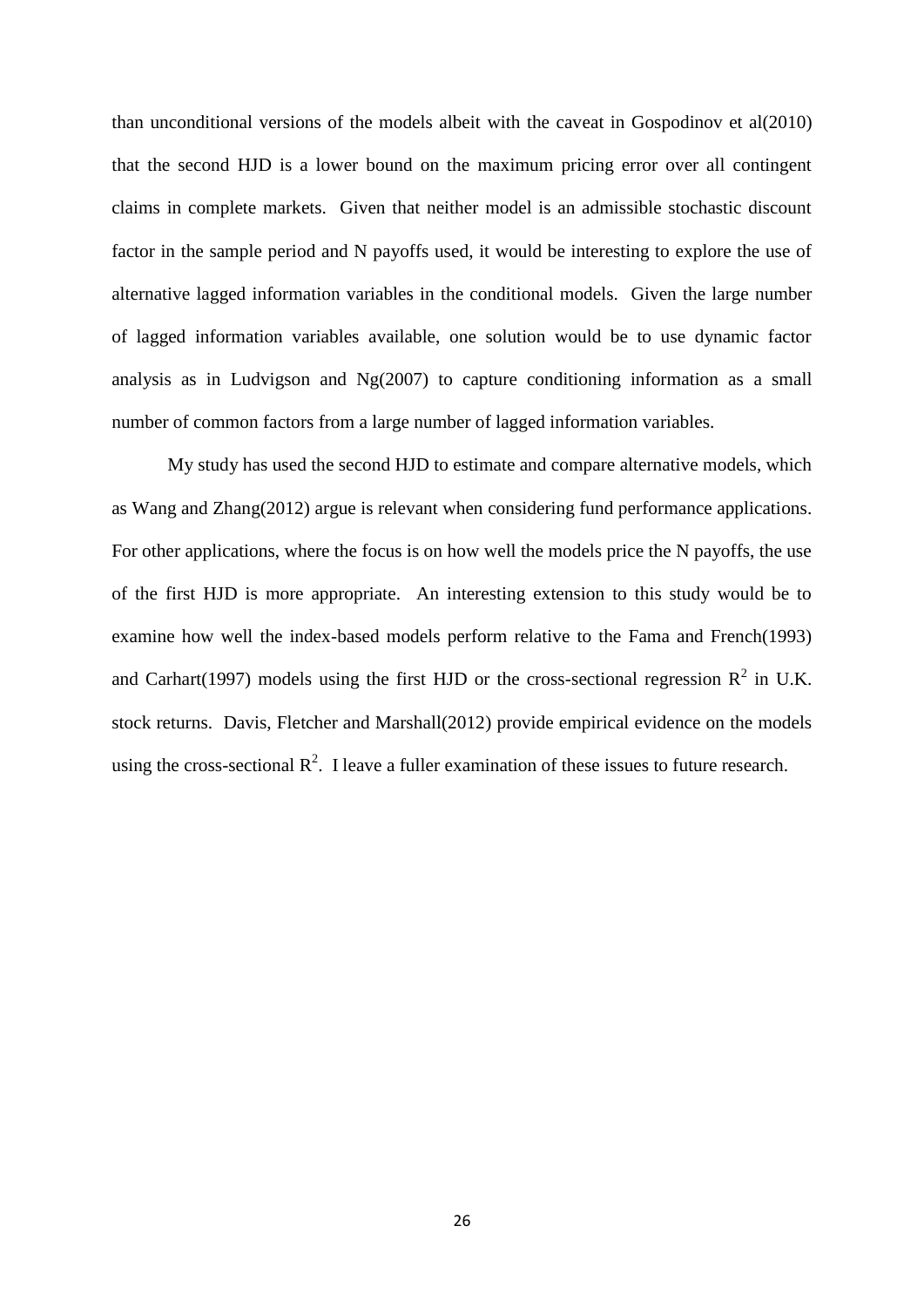#### **Appendix**

### **A) Evaluating Linear Factor Models using the Second HJD**

This subsection provides a more detailed overview of the empirical methods used in the paper. I use the same notation as in Gospodinov et al(2010). I define  $\theta$  as a (KK+N,1) vector of model parameters (γ) and Lagrange Mulitpliers (λ) for a given model, where KK is the number of parameters in the stochastic discount factor model, N is the number of payoffs, and  $\theta^*$  are the true values of the parameters. The M matrix is a (KK+N, KK+N) matrix equal to  $\lim(T \to \infty)$   $\text{Var}[(1/\sqrt{T})\Sigma_{t=1}^T \partial \Phi_t(\theta^*)/\partial \theta]$  and H is a  $(KK+N,KK+N)$  matrix given by lim(T→∞)  $(1/T)\Sigma^T_{t=1} \partial^2 E(\Phi t(\theta^*))/\partial \theta \partial \theta'$ . Gospodinov et al provide explicit expressions for the H and M matrices for the second HJD and Gospodinov et al(2012a) provide explicit expressions for the H and M matrices when using the first HJD. Both studies also provide explicit expressions for  $\partial \Phi_t(\theta^*)/\partial \gamma$  and  $\partial \Phi_t(\theta^*)/\partial \lambda$ . Li et al(2010) provide corresponding expressions but use different notation. Under the null hypothesis that the model is correctly specified, then  $\lambda^* = 0$  and  $y_t(\gamma^*) = m_t(\theta^*)^+$  and both the H and M matrices simplify.

Gospodinov et al(2010) and Li et al(2010) derive the empirical test of a zero second HJD. Gospodinov et al show in Proposition 3 of their paper that under the null of a zero second HJD, Td<sup>+2</sup> has a weighted  $\chi^2(1)$  distribution. The (N-KK) weights in the  $\chi^2(1)$ distribution are the eigenvalues from:

$$
A = P'U^{-1/2}SU^{-1/2}P
$$
 (9)

where P is (N,KK) orthonormal matrix where the columns are orthogonal to  $U^{-1/2}D$ , D is a (N,KK) matrix that equals  $E[x_t(\partial y_t(\gamma)/\partial \gamma')]$ , U is a (N,N) matrix equal to  $E[x_t x_t']$ , and S is a (N,N) matrix equal to  $\Sigma^{\infty}_{j=\infty} E[(x_t y_t(\gamma)-q_{t-1})(x_t y_t(\gamma)-q_{t-1})]$ . All of the eigenvalues in the A matrix are positive. Gospodinov et al point out that the nonzero eigenvalues in the test of a zero second HJD proposed by Li et al(2010) are identical to the eigenvalues in A when the null of a zero second HJD is imposed. Gospodinov et al also note that the same approach is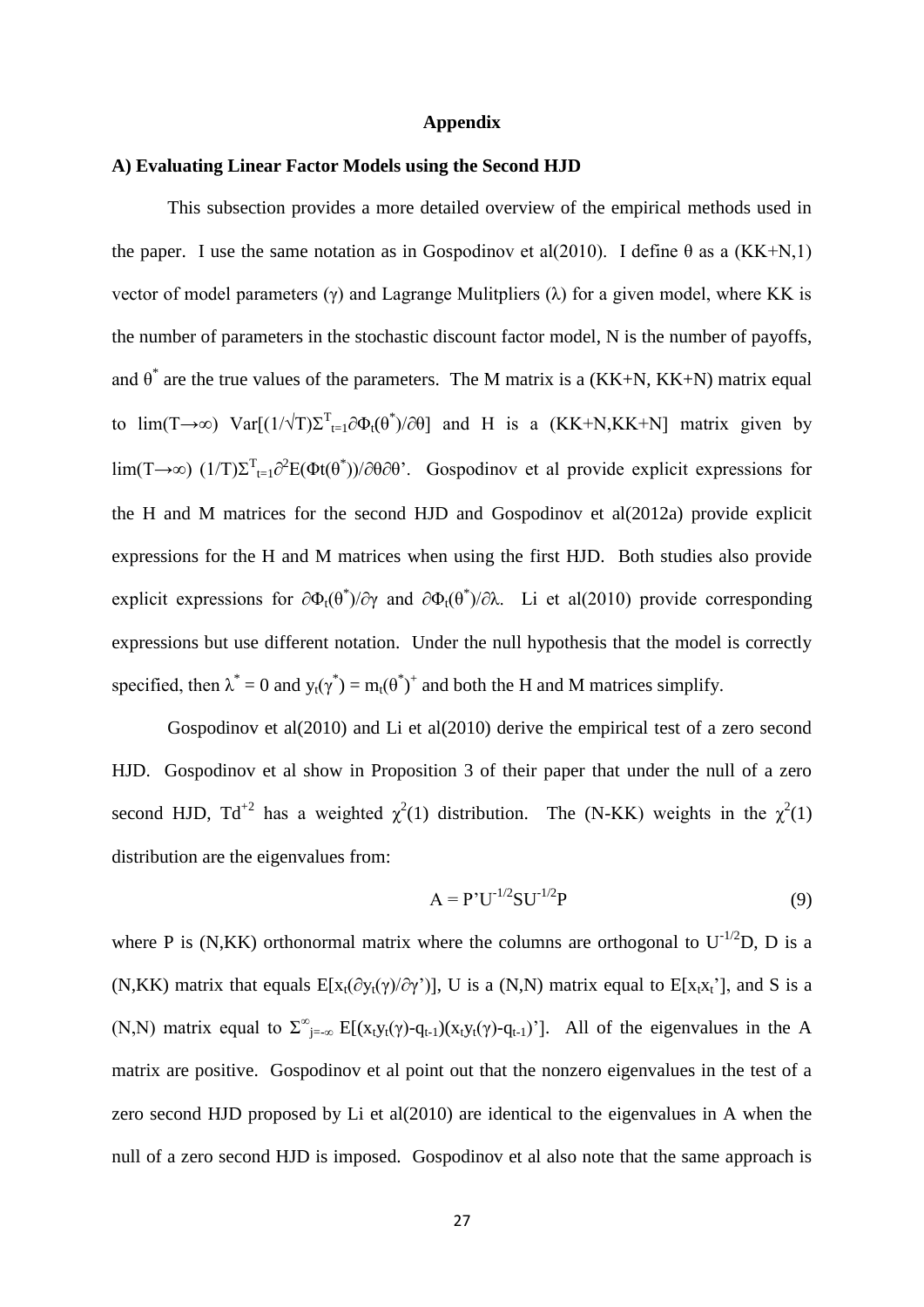used to test for a zero first HJD as in Jagannathan and Wang(1996) (see also Gospodinov et al(2012a)).

One of the problems of testing for a zero first HJD is that the simulation evidence in Ahn and Gadarowski(2004) suggests that the test tends to overreject models when N is large to T due to the use of the eigenvalues of the A matrix. As an alternative test of a zero first HJD, Gospodinov et al(2012a) propose the LM test of  $\lambda=0_N$  which is given by:

$$
T\lambda'U^{1/2}P(P'U^{1/2}SU^{1/2}P)^{-1}P'U^{1/2}\lambda\tag{10}
$$

Under the null hypothesis of a zero first HJD, Theorem 1 of Gospodinov et al shows that the LM test has an asymptotic  $\chi^2$  distribution with N-KK degrees of freedom. Simulation evidence in Gospodinov et al shows that the LM test has good finite sample properties and is not subject to the overrejection problem of the Jagannathan and Wang(1996) test. I adapt the LM test to use as an additional model specification test within the second HJD framework.

Li et al(2010) and Gospodinov et al(2010) show that the model parameters  $\gamma$  and Lagrange Multipliers  $\lambda$  have an asymptotic normal distribution under the null of a misspecified model. Proposition 4 in Gospodinov et al shows that  $\theta$  has an asymptotic normal distribution with covariance matrix given by  $(1/T)\Sigma_{\theta}$  where  $\Sigma_{\theta} = \Sigma_{j=-\infty}^{\infty}E(h_t h_{t+j}^{\dagger})$ . The h<sub>t</sub> series is given by H<sup>-1</sup>(∂Φ<sub>t</sub>( $\theta^*$ )/∂ $\theta$ ). Gospodinov et al point out that the asymptotic distribution of  $\gamma$  is normally distributed under the null hypothesis that the model is correctly specified but the asymptotic distribution of  $\lambda$  is no longer normally distributed. I use the asymptotic distribution of  $\gamma$  to examine hypotheses tests of the stochastic discount factor coefficients.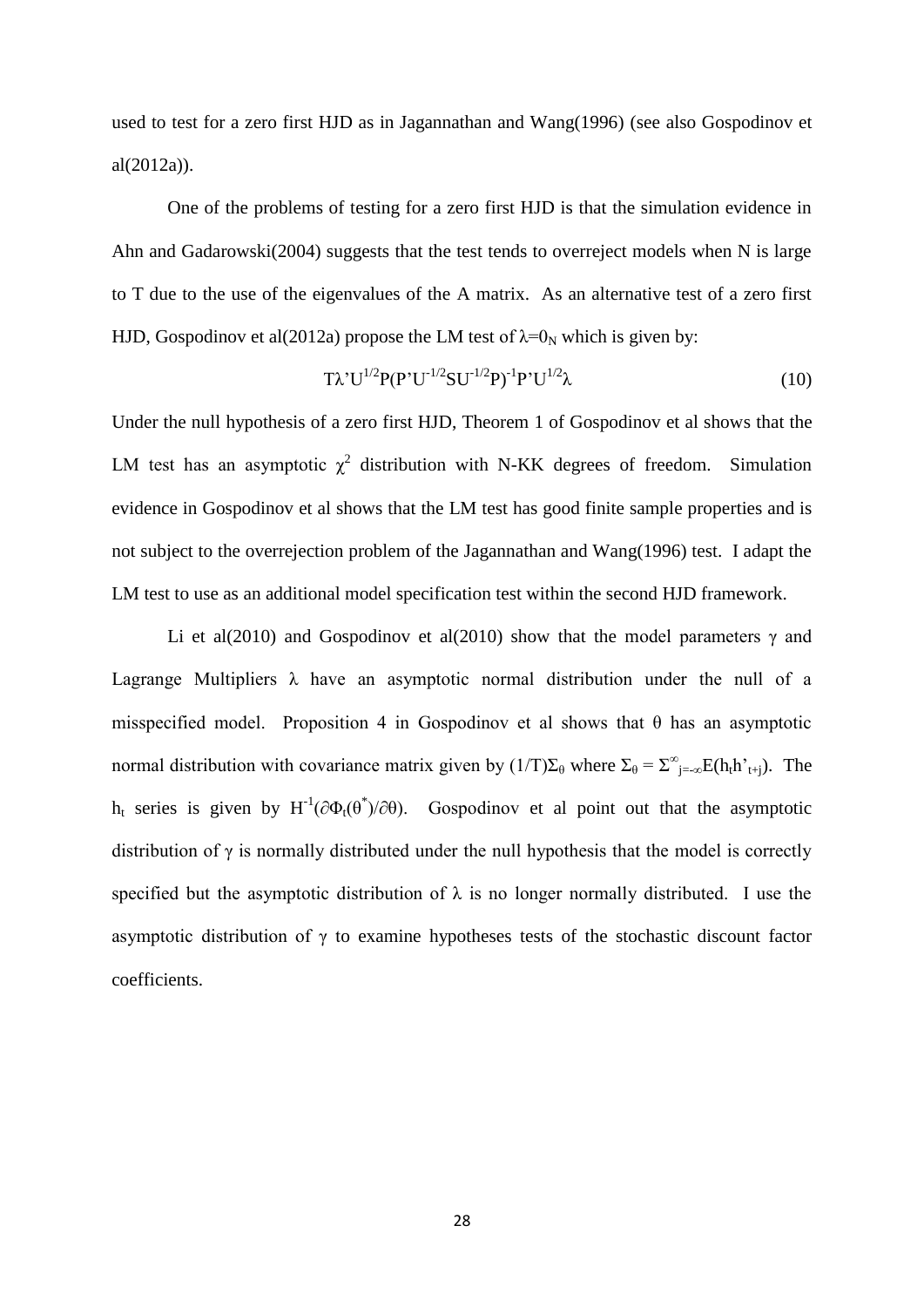Li et al(2010) and Gospodinov et al(2010) develop pairwise model comparison tests of equation  $(7)^{13}$ . Define model F as having K1 parameters to estimate and model G as having K2 parameters to estimate. When model F only contains a subset of factors in model G, then model F is a nested model of model G. When models F and G share some factors in common, then the two models are overlapping models. When models F and G share no factors in common, the two models are strictly non-nested. For the case of linear factor models, all of the models share the constant in common and so there are no strictly nonnested models.

Hansen et al(1995) show that the difference between  $d^{2}$  for two models can be tested using a normal test. The difference between  $d^{2}F$  and  $d^{2}G$  has an asymptotic normal distribution with variance given by  $\sigma^2_{d}$ , where  $\sigma^2_{d} = \sum_{j=-\infty}^{\infty} E(d_i d'_{t+j})$  and  $d_t = [\Phi_t^F(\theta^*_{F}) - \Phi_t^F(\theta^*_{F})]$  $E(\Phi_t^F(\theta^*F_F)) - [\Phi_t^G(\theta^*G) - E(\Phi_t^G(\theta^*G)]$  (see Godpodinov et al(2010)). Gospodinov et al point out that there are cases when we cannot use the normal test as  $\sigma_{d}^{2} = 0$ . The first case is when the two models have equal stochastic discount factor values  $(y_t^F = y_t^G)$  and the second case is when the two stochastic discount factor values are different from one another but both models are correctly specified and so  $\Phi_t^F(\theta^*_{F}) = 0$  and  $\Phi_t^G(\theta^*_{G}) = 0$ .

For the nested model case, where I assume model F is a subset of model G, Gospodinov et al(2010) point out that  $\sigma_d^2 = 0$  under the null hypothesis that the two models have equal second HJD, which occurs only if the two models have equal stochastic discount factor values. As a result, for nested models one only needs to test the null hypothesis of equal stochastic discount factor values. The two models only have equal stochastic discount factor values when the slope coefficients on the (K2-K1) extra factors in model G are jointly

 $\overline{a}$ 

 $13$  Kan and Robotti(2009) and Gospodinov et al(2012a) develop related model comparison tests using the first HJD and Kan et al(2012) develop model comparison tests based on the cross-sectional regression  $\mathbb{R}^2$ .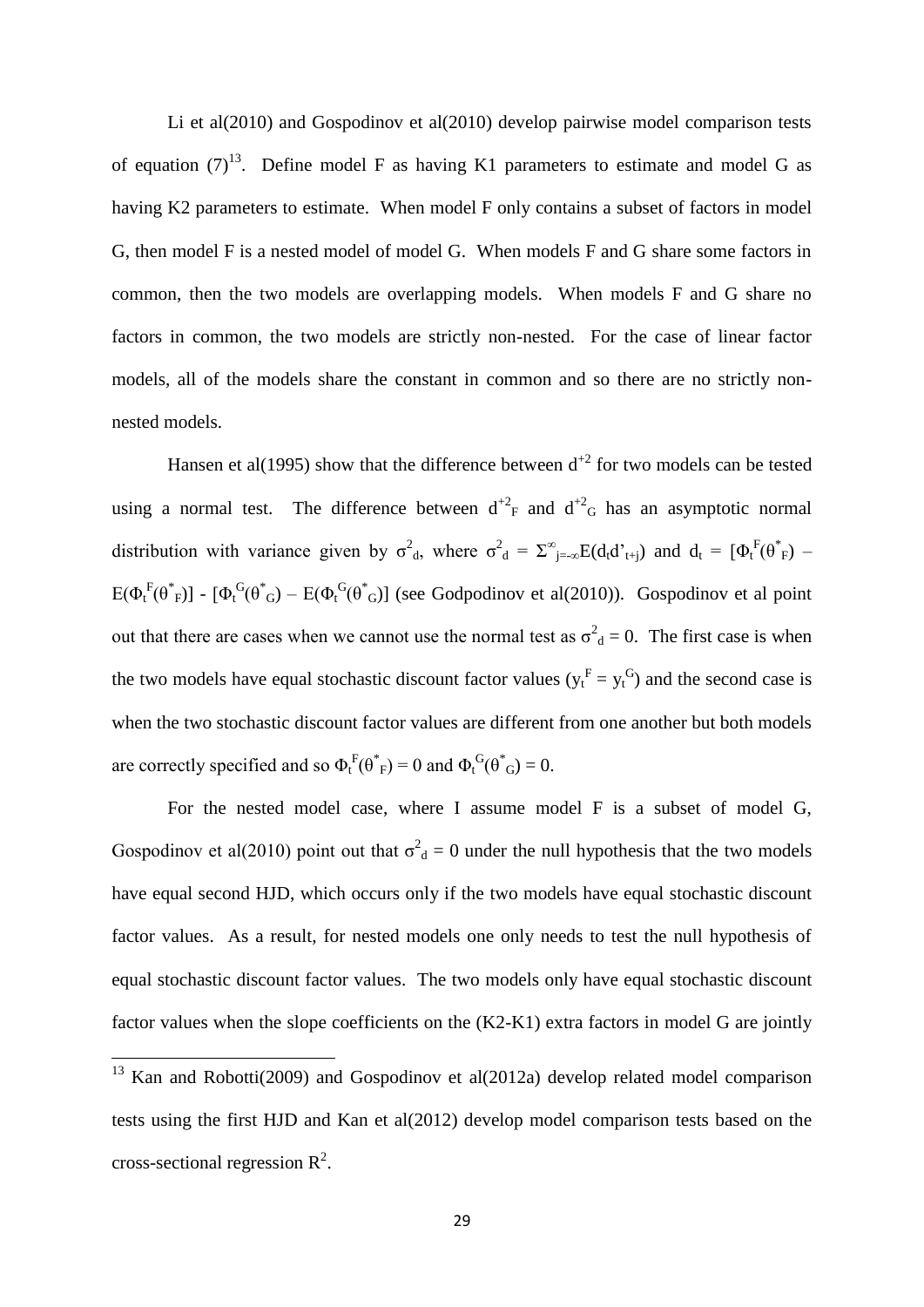equal to zero (see Kan and Robotti(2009)). Li et al(2010) propose a weighted  $\chi^2$  test to test for equal second HJD for nested models. Gospodinov et al show that this test can be simplified by imposing the null hypothesis that  $d^{2}F = d^{2}G$ . Proposition 6 of their paper show that the hypothesis of zero slope coefficients on the (K2-K1) extra factors in model G can be tested by the T( $d^{2}F - d^{2}G$ ) statistic, which has a weighted  $\chi^{2}(1)$  distribution with (K2-K1) weights. An alternative test is to use a Wald test which has an asymptotic  $\chi^2$  distribution with (K2-K1) degrees of freedom. In my study, I use the Wald test to examine if the two nested models have equal second HJD.

For the case where the two models are overlapping models  $\sigma^2_d = 0$  whenever the two models have equal stochastic discount factor values or both models are correctly specified. Gospodinov et al(2010) recommend a sequential approach to test the equality of the second HJD for overlapping models. In the first step, a test of whether the two models have equal stochastic discount factor values is examined. Define K3 as the number of factors the two models F and G share in common. Kan and Robotti(2009) show that for two linear factor models, the stochastic discount factor values will be equal when the slope coefficients on the (K1-K3) factors in model F and the (K2-K3) factors in model G are jointly equal to zero. Gospodinov et al show that this hypothesis can be tested either by the statistic  $T(d^{2}F - d^{2}G)$ , which has a weighted  $\chi^2(1)$  distribution with (K1+K2-2K3) weights in Proposition 7 or by a Wald test which has an asymptotic  $\chi^2$  distribution with K1+K2-2K3 degrees of freedom.

The second step of the sequential approach is to test whether both models are correctly specified  $(d^{2}f = d^{2}g = 0)$ . Gospodinov et al(2010) show in Proposition 5 that under the null that both models are correctly specified then  $T(d^{2}F - d^{2}G)$  has a weighted  $\chi^{2}(1)$ distribution with 2N-K1-K2 weights. Gospodinov et al(2012a) in developing model comparison tests of the first HJD propose an alternative test based on an extension of the LM test in Lemma B2 (b) of their paper. This test examines if  $\lambda_F = \lambda_G = 0_N$  and has asymptotic  $\chi^2$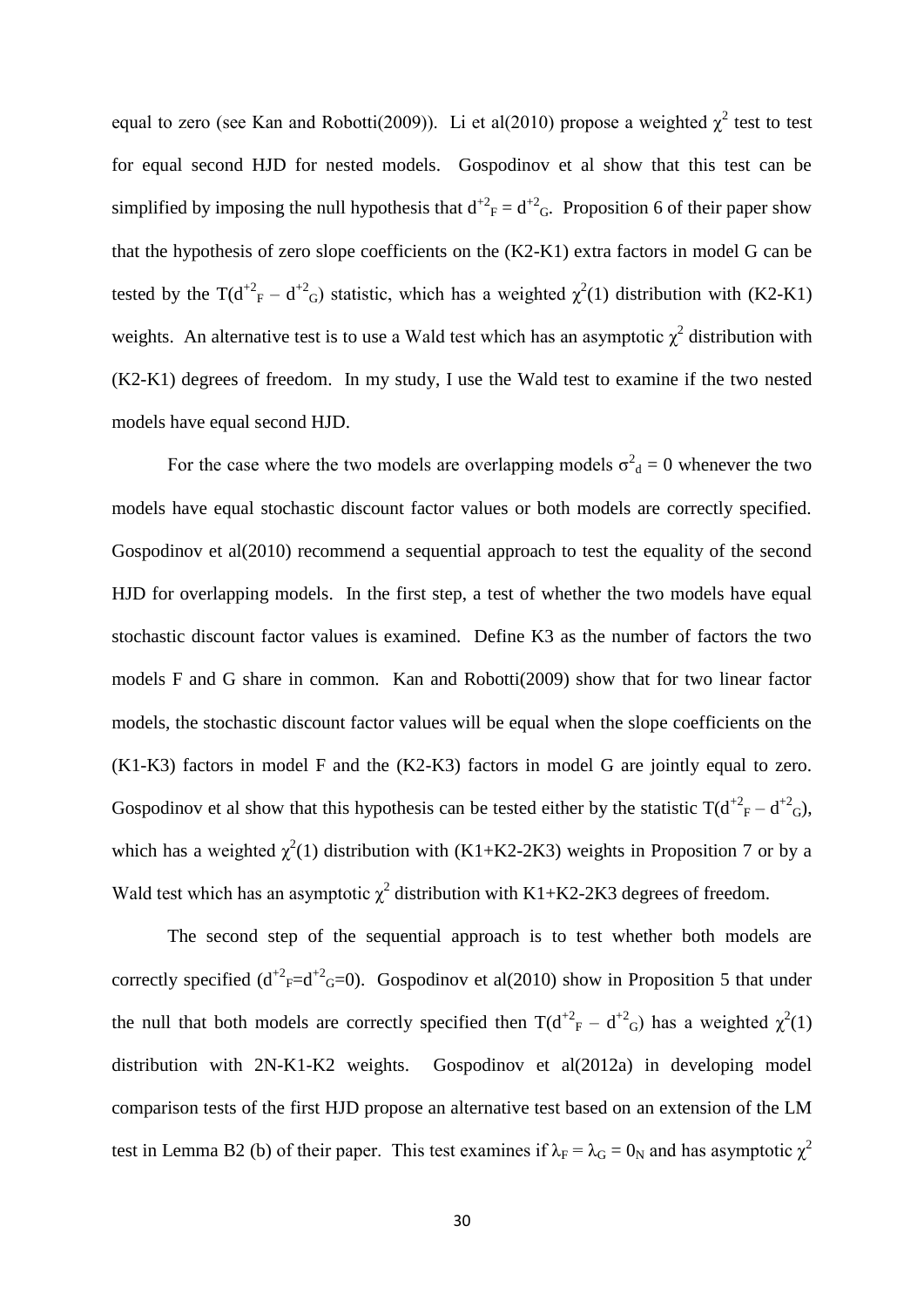distribution with 2N-K1-K2 degrees of freedom. The LM test can be adapted to using the second HJD.

The final step in the sequential approach is to use the normal test. Gospodinov et al(2010) point out that to reject the null hypothesis of the equal second HJD between two models, we have to reject the tests in all three steps in the sequential approach at a specified significance level. In my study, I use the Wald test to examine whether the two overlapping models have equal stochastic discount factor values, use the LM test to examine if both models are correctly specified, and then use the normal test.

The pairwise model comparison tests only consider two models at a time. Gospodinov et al(2012a) develop multiple model comparison tests using the first HJD to evaluate models. The multiple model comparison tests of Gospodinov et al can be adapted to use for the second HJD. Gospodinov et al propose separate tests for multiple non-nested model comparison tests and multiple nested model comparison tests. Gospodinov et al develop a multiple non-nested model comparison test using the multivariate inequality tests of Wolak(1987,1989)<sup>14</sup>. Define p+1 as the number of models in the test where model 1 is the benchmark model and p is the set of alternative models. Model 1 has a squared second HJD given by  $d^{2}$  and  $d^{2}$  is the squared second HJD of model i for the alternative i=1,..,p models. The null hypothesis is that the benchmark model performs as well as the alternative models in terms of the squared second HJD and can be written as  $\delta \leq 0_p$  where  $\delta$  is a (p,1) vector with individual elements equal to  $\delta_i = d^{+2} \cdot d^{+2}$ , and  $0_p$  is a (p,1) vector of zeros. The

**.** 

 $14$  Kan et al(2012) develop related multiple model comparison tests based on the crosssectional regression  $\mathbb{R}^2$ . Chen and Ludvigson(2009) propose an alternative multiple model comparison test using the Hansen and Jagannathan distance measure following the bootstrap approach of White(2000) and Hansen(2005).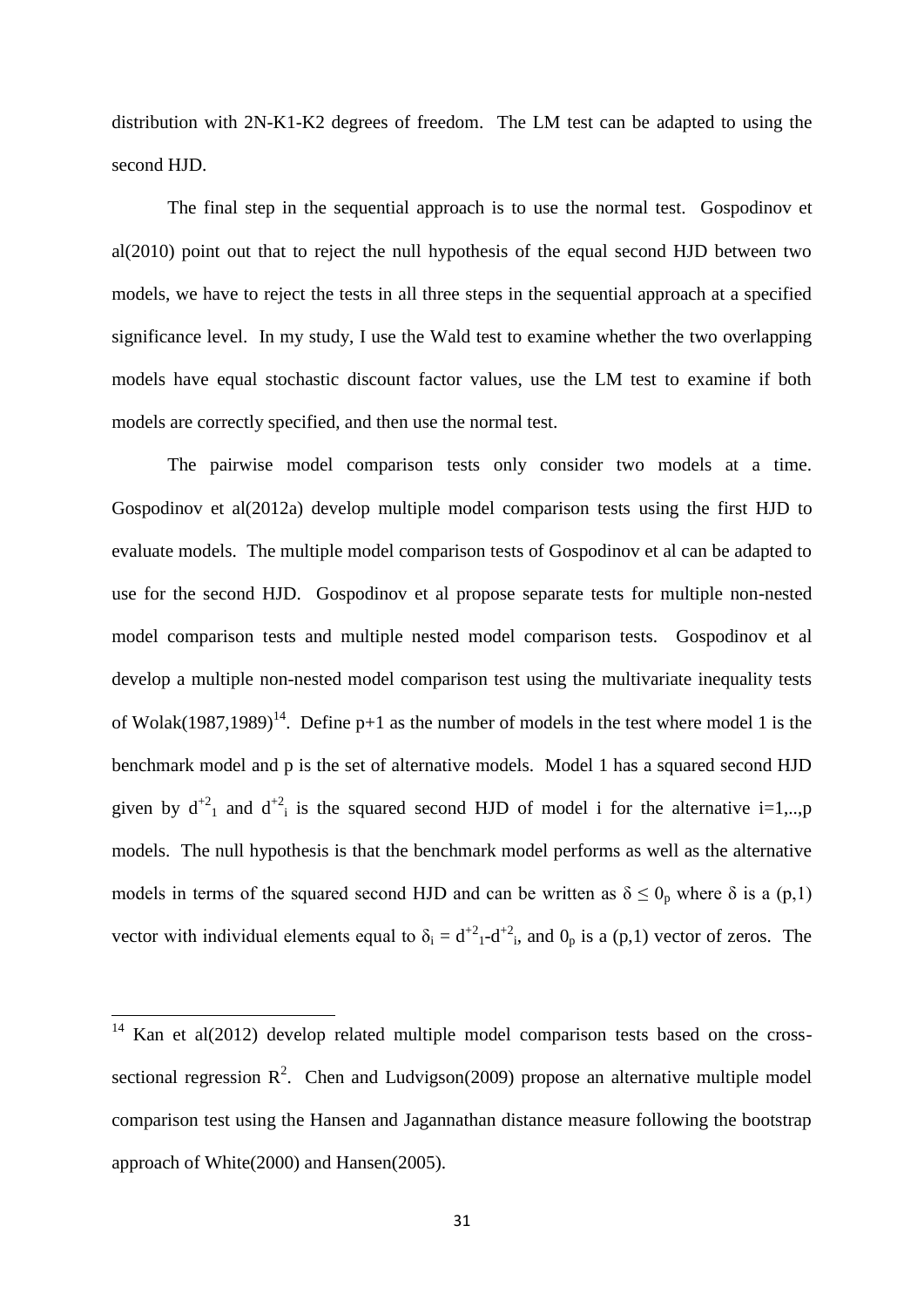alternative hypothesis is that some alternative model has a lower second HJD than the benchmark model.

Assuming that  $\delta$  has an asymptotic multivariate normal distribution models given by  $N(0_p,\Omega_p)$ , Gospodinov et al(2012a) show that a likelihood ratio (LR) test can be used for testing the null hypothesis. The LR test follows a "chi-bar-squared distribution" given by  $\Sigma_{i=0}^{p}$ <sub>i=0</sub>w<sub>p-i</sub>( $\Omega_p$ )*X*<sub>i</sub> where the *X*<sub>i</sub> are independent  $\chi^2$  variables with *i* degrees of freedom. The  $\chi^2$ <sub>0</sub> is defined as 0 and the weights  $w_i$  sum to 1. Gospodinov et al show that the asymptotic  $p$ values of the LR test can be computed through numerical methods. The normality assumption of  $\delta$  requires that  $d^{2}$  > 0 and the stochastic discount factor values of each model are not equal to each other.

When comparing a benchmark model to a set of alternative models, Gospodinov et al(2012a) remove a number of the alternative models from the set. Any alternative models that are nested by the benchmark model are removed since  $\delta_i \leq 0$  by construction. Any alternative model that is nested by another alternative model is also removed as the second HJD of the larger model will at least be as small as the smaller model. Any alternative model that nests the benchmark is removed since the normality assumption does not hold in this case under the null hypothesis that  $\delta_i=0$ . For the remaining alternative models that are left, the LR test is computed and the corresponding *p* value. In my study, I set each model to be the benchmark model and compute the corresponding LR test and *p* value.

For nested multiple model comparison tests, Gospodinov et al(2012a) point out that when the alternative models to the benchmark are nested with one another, then the smaller nested models can be excluded since the squared second HJD of the larger alternative model will be at least as small as the smaller models. In this case, the pairwise model comparison tests can be used. This is the case in all of the nested model comparison tests in my study. For example, when using the CAPM as the benchmark model, the FF, and Carhart models,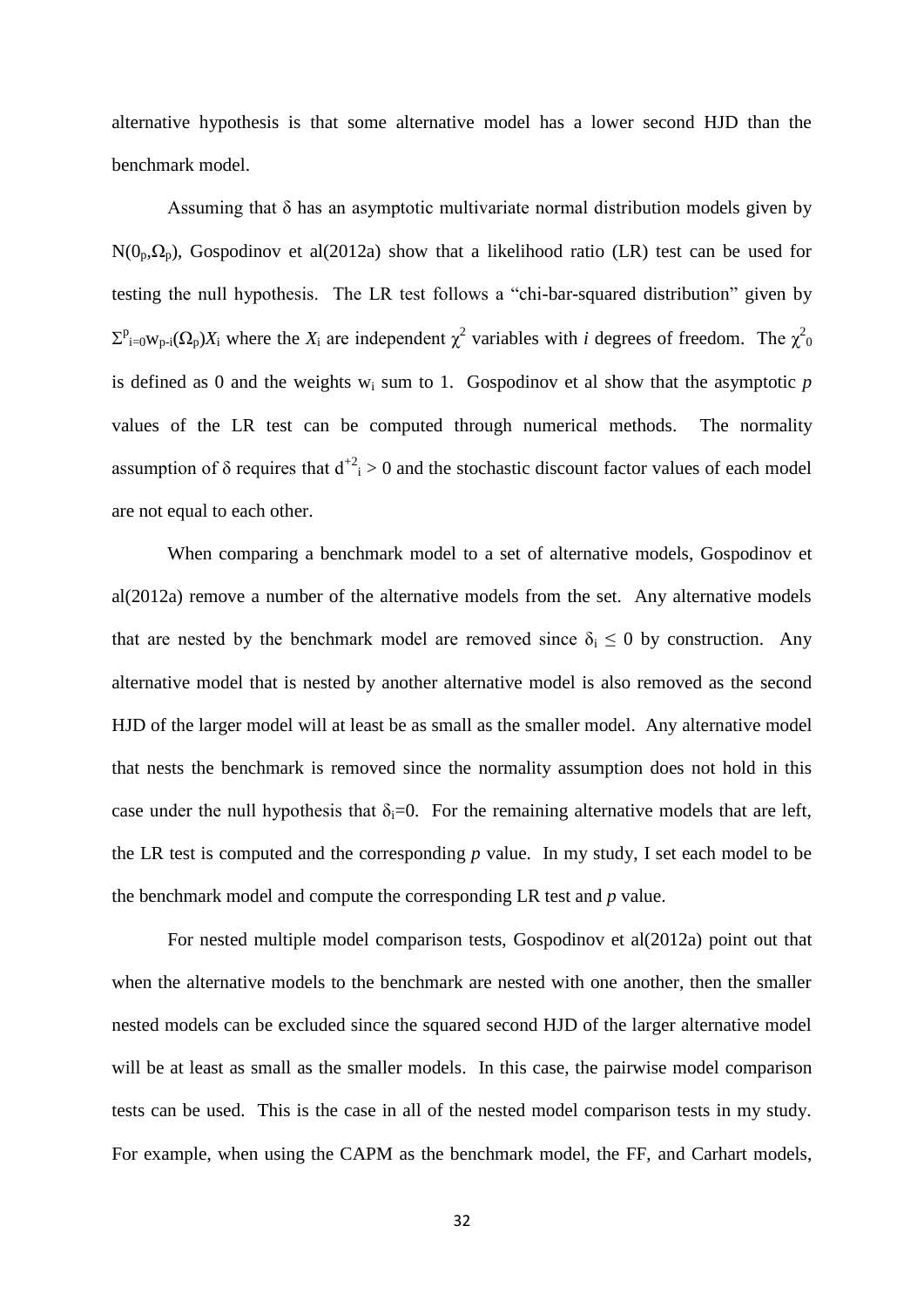and the conditional CAPM and FF models are all nested within the conditional Carhart model and so the pairwise model comparison test between the CAPM and conditional Carhart model can be used for the multiple nested model comparison tests.

Gospodinov et al(2012a) suggest that for each model used as the benchmark, both the multiple non-nested model comparison tests and nested model comparison tests should be conducted separately. Gospodinov et al point out that if the two tests use a significance level of  $\alpha/2$  and the null hypothesis cannot be rejected in either test, then the size of the joint test will be  $\leq \alpha$  by the Bonferroni inequality.

#### **B) Formation of the Primitive Assets**

#### 1) Size/DY Portfolios

I form the eighteen size/DY portfolios using the following approach at the start of each year between 1959 and 2010. All stocks on the LSPD are ranked by their market value at the start of the year and grouped into four portfolios. Within each size portfolio, I rank stocks on the basis of their DY at the start of the year. The DY for each stock is calculated as the sum of gross dividends in ex-div months during the past year divided by the price at the end of the year on LSPD. From July 1997 onwards, I use the net DY due to the abolition of the dividend tax credits by the U.K. government. The dividends and prices are corrected for capital changes using the capital change adjustment factors in LSPD. For companies with a non-zero DY, I form four portfolios where all portfolios contain an equal number of stocks as an approximation. I also form a separate portfolio of companies with a zero DY. For a company to be identified as a zero DY company, I require that companies have continuous monthly return observations during the year over which the DY is calculated. Due to the relatively small number of companies that have a zero DY in many of the years of my sample, I only form a zero DY portfolio for the smallest quartile of companies and form a second portfolio of zero DY companies that includes companies in the other three size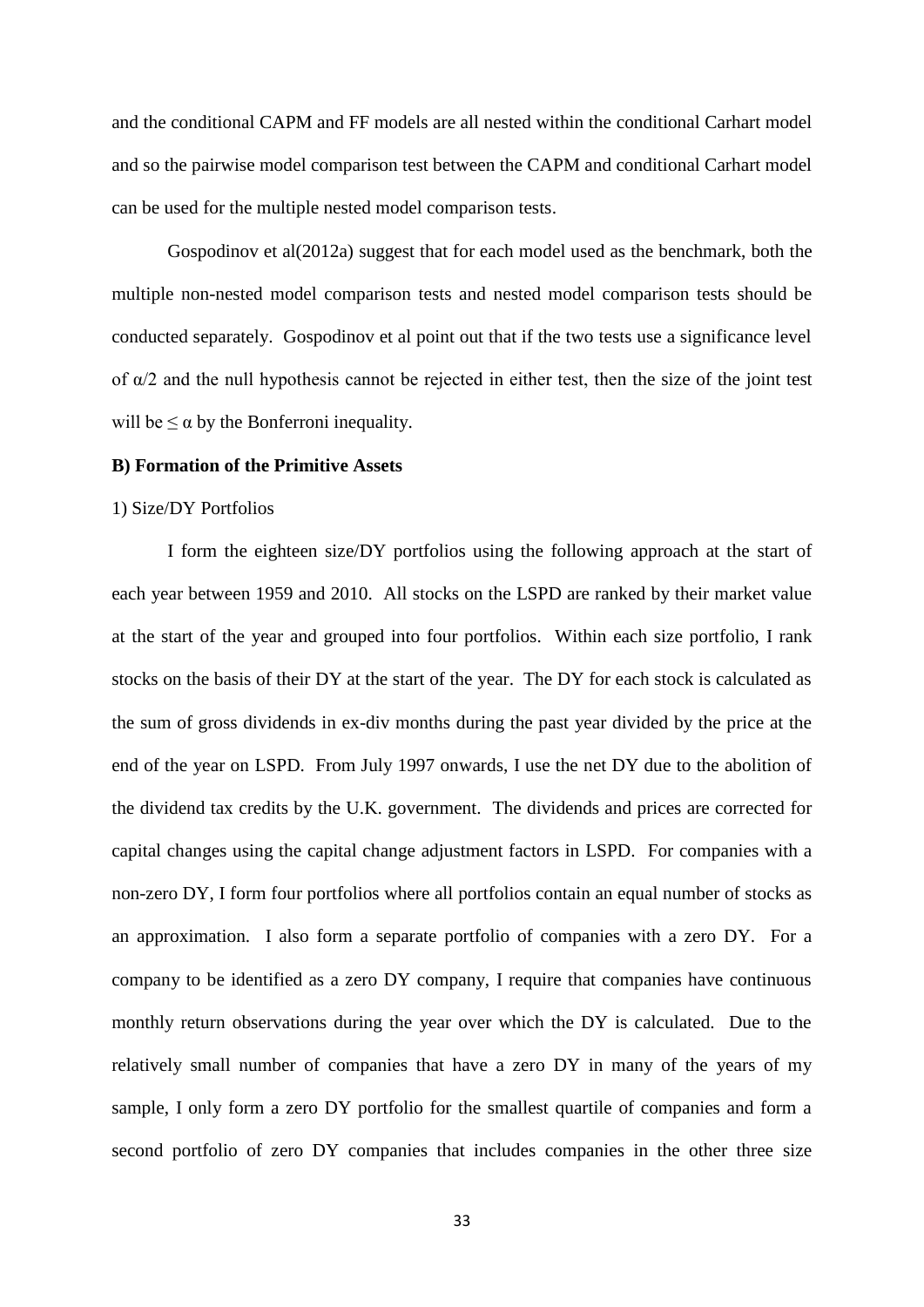quartiles. I exclude companies with zero market values. I then calculate the monthly buy and hold returns during the next year for each portfolio. The initial weights in each portfolio are value weighted using the market value of the security at the start of the year.

I make a number of corrections and exclusions to the portfolio returns which I follow across forming the portfolios and factors. Where a security has missing return observations during the year, I assign a zero return to the missing values as in Liu and Strong(2008). A security can have missing returns if it dies during the year or faces a temporary suspension. I correct for the delisting bias of Shumway(1997) by following the approach of Dimson et al(2003). A –100% return is assigned to the death event date on LSPD where the LSPD code indicates that the death is valueless. Prior to 1975, LSPD does not contain a complete return history of all companies. As a result, I only use the random  $1/3$  sample of companies in forming the portfolios up to 1975. The random 1/3 sample includes a random selection of 1/3 of companies that exist at the start of 1955 and 1/3 of companies that come onto the stock exchange during each of the subsequent years. I exclude investment trusts<sup>15</sup> and from 1980 onwards, I also exclude foreign companies and secondary shares using data from the LSPD archive file.

# 2) Size/Beta Portfolios

**.** 

I form the sixteen size/beta portfolios using the following approach at the start of each year between 1961 and 2010. All stocks on the LSPD are ranked by their market value at the start of the year and grouped into four portfolios. Within each size portfolio, I rank stocks on the basis of their beta relative to the value weighted market index and group into four portfolios. All portfolios contain an equal number of stocks as an approximation. The betas are estimated from the regression of the excess stock returns on a constant and the excess returns of the market index during the prior 60 months. I require companies to have

<sup>&</sup>lt;sup>15</sup> Investment trusts are equivalent to closed-end U.S. mutual funds.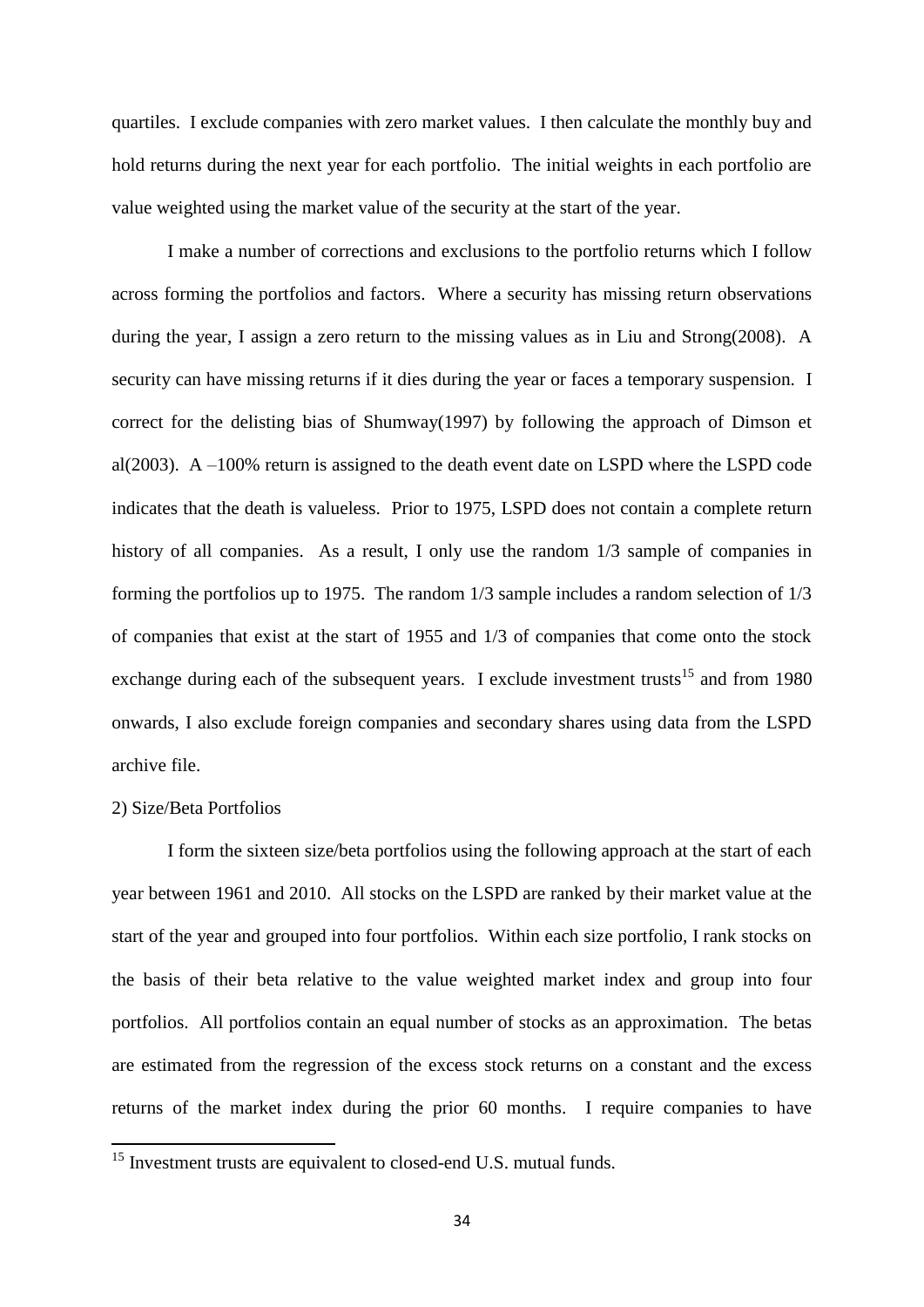continuous return data during the 60 prior months to estimate the betas. I exclude companies with zero market values. I then calculate the monthly buy and hold returns during the next year for each portfolio. The initial weights in each portfolio are value weighted using the market value of the security at the start of the year.

#### 3) Size/BM Portfolios

I form the sixteen size/BM portfolios using the following approach at the start of each July between 1981 and 2010. All stocks on the LSPD are ranked by their market value at the end of June and grouped into four portfolios. Within each size portfolio, I rank stocks on the basis of their price to book (PB) ratio at the end of the previous year and group into four portfolios. All portfolios contain an equal number of stocks as an approximation. The PB ratio is collected from Datastream. I exclude companies with zero market values, zero and negative PB ratios, and financials. I then calculate the monthly buy and hold returns during the next 12 months for each portfolio. The initial weights in each portfolio are value weighted using the market value of the security at the end of June. I use the monthly returns of the size/BM portfolios between July 1981 and December 2010 in my empirical analysis.

The use of 18 size/DY portfolios, 16 size/beta portfolios, and 16 size/BM portfolios is a smaller number of portfolios than what is typically used in U.S. stock returns where 25 size/BM portfolios are frequently used. I form a smaller number of portfolios since it is only from January 1975 that LSPD contains complete return history of all U.K. companies. In addition, Dimson et al $(2003)$  point out that the number of companies in the U.K. on the London Stock Exchange has reduced over time since 1955 in contrast to the increased number of U.S. companies. Due to the smaller number of companies available, I form a smaller number of portfolios for the size/DY, size/beta, and size/BM portfolios.

#### **C) Formation of Factors in the Linear Factor Models**

1) Factors in the Carhart model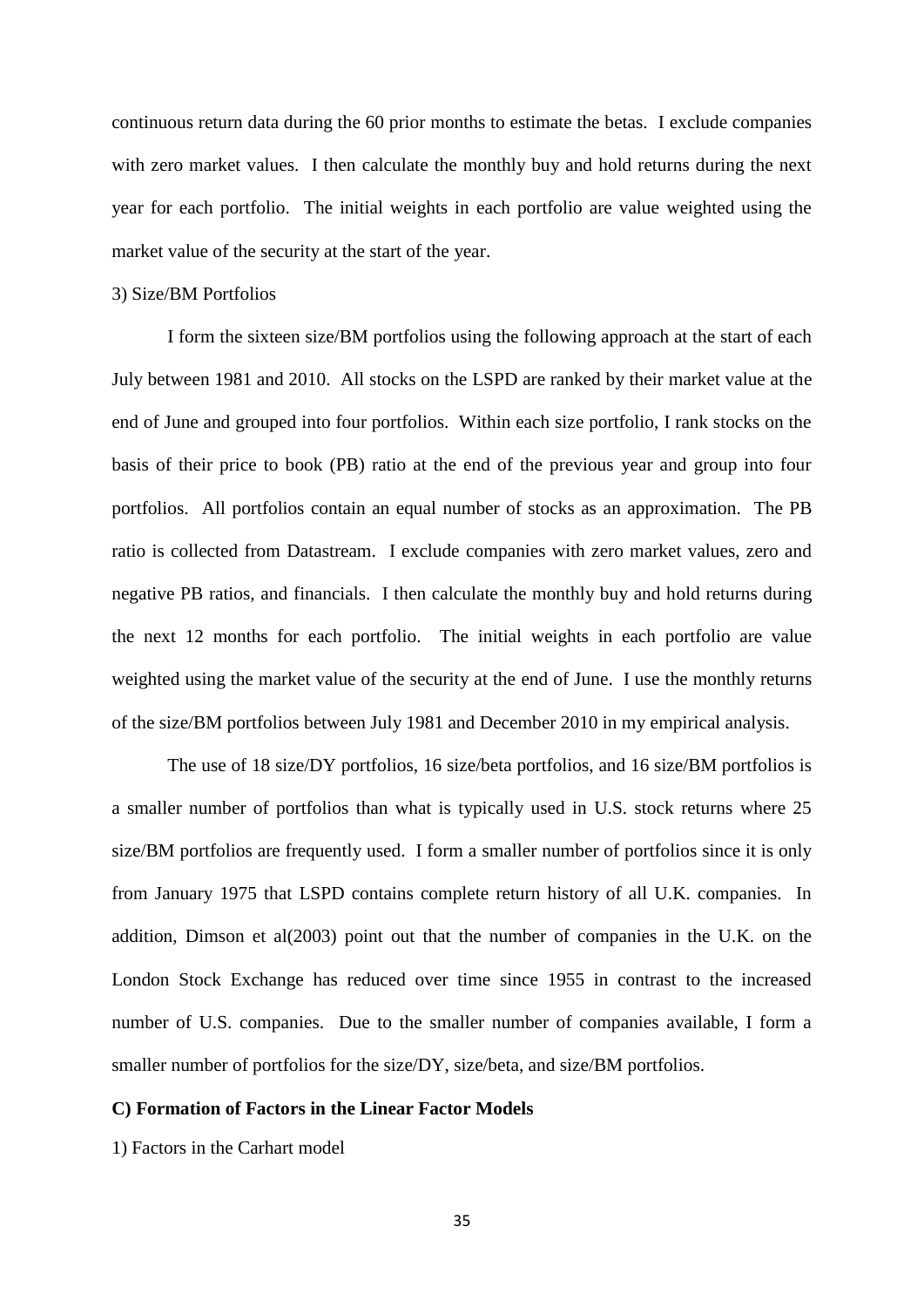I construct the market index for the CAPM, FF, and Carhart models using a similar approach to Dimson and Marsh(2001). At the start of each year between 1959 and 2010, I construct a value weighted portfolio of all stocks on LSPD by their market value at the start of the year. I calculate buy and hold monthly returns during the next year. I exclude companies with a zero market value.

I form the SMB and HML factors in the FF and Carhart models using the following approach. At the start of each year between 1959 and 2010, I rank all stocks on LSPD separately by their market value at the start of the year and by their DY at the start of the year. I next form two size groups (Small and Big) using the  $70<sup>th</sup>$  percentile as the break point and three DY groups (Low, Medium, and High) using break points of the  $40<sup>th</sup>$  and  $60<sup>th</sup>$ percentiles. I then construct six portfolios of securities at the intersection of the size and DY groups (SL, SM, SH, BL, BM, BH). I calculate the monthly buy and hold return for the six portfolios during the next year. The initial weights are set equal to the market value weights at the start of the year. I exclude companies with a zero market value and a zero DY. The SMB factor is the difference in the average return of the three small firm portfolios (SL, SM, SH) and the average return of the three large firm portfolios (BL, BM, BH). The HML factor is the difference in the average return of the two high DY portfolios (SH and BH) and the average return of the two low DY portfolios (SL and BL).

I form the WML factor in the Carhart model using the following approach. At the start of each month between January 1959 and December 2010, all stocks on LSPD are ranked on the basis of their average return during months  $-12$  to  $-2$ . The top  $1/3$  (by average return) of companies is grouped into the Winners portfolio and bottom 1/3 of companies are grouped into the Losers portfolio. I calculate the average return on the Winners and Losers portfolios during the next month. I exclude companies with less than 12 past return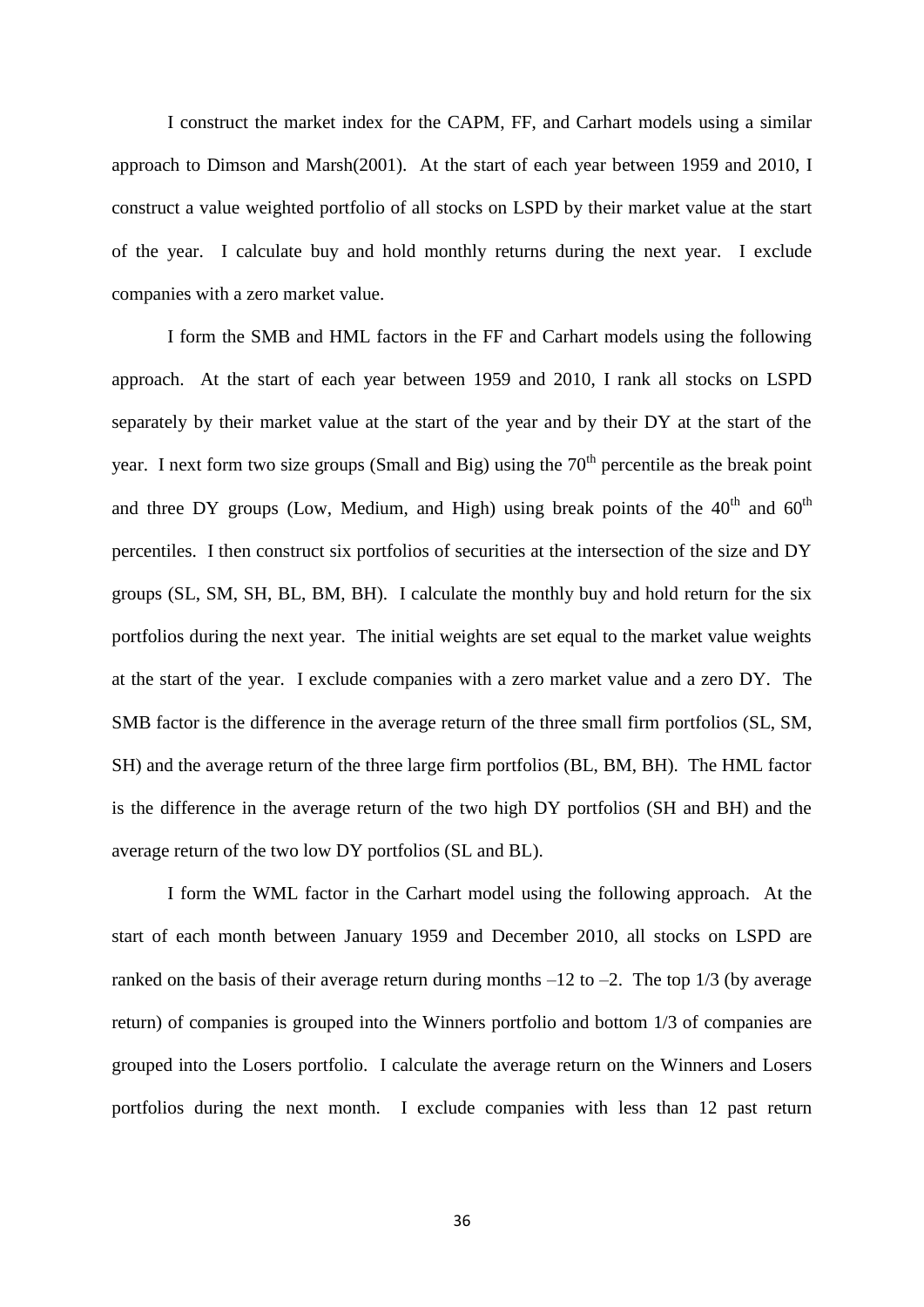observations. The WML factor is the difference between the returns of the Winners and Losers portfolios.

#### 2) Factors in the 4-index and 7-index models

I form the index-based models using a similar approach to Cremers et al(2012). I form the factors from two DY index portfolios, three size index portfolios, and six size/DY index portfolios. I form the index portfolios as follows. At the start of each year between 1959 and 2010, I rank all stocks on LSPD by their market value at the start of the year. I exclude stocks with the smallest  $1\%$ <sup>16</sup> by market value when forming the index portfolios as the Russell indexes used by Cremers et al do not include the very smallest stocks.

I form the two DY index portfolios across all stocks. I rank all companies by their DY at the start of the year and group the top 1/3 (by DY) into a High/All portfolio and the bottom 1/3 into a Low/All portfolio. I exclude companies with a zero DY. I form three size index portfolios across all stocks. The first index (Large) is the portfolio of the largest 100 stocks by market value. The second index (Mid) includes the companies which are ranked 101 to the largest 90% of companies by market value, which captures the mid-cap stocks. The third index (Small) includes smallest 9% of stocks by market value. Dimson and Marsh(2001) refer to these companies as low-cap stocks.

I form six size/DY index portfolios. For each size index, I rank all stocks in the index by their DY at the start of the year. I exclude companies with a zero DY. I group the top 1/3 of companies (by DY) into a High portfolio and the bottom 1/3 of companies into a Low portfolio. The six size/DY portfolios are Large/High, Large/Low, Mid/High, Mid/Low, Small/High, Small/Low.

For each index portfolio, I construct a value weighted portfolio and calculate monthly buy and hold monthly returns during the year. The initial weights are set to the market value

**.** 

<sup>&</sup>lt;sup>16</sup> Dimson and Marsh(2001) refer to these stocks as micro-cap stocks.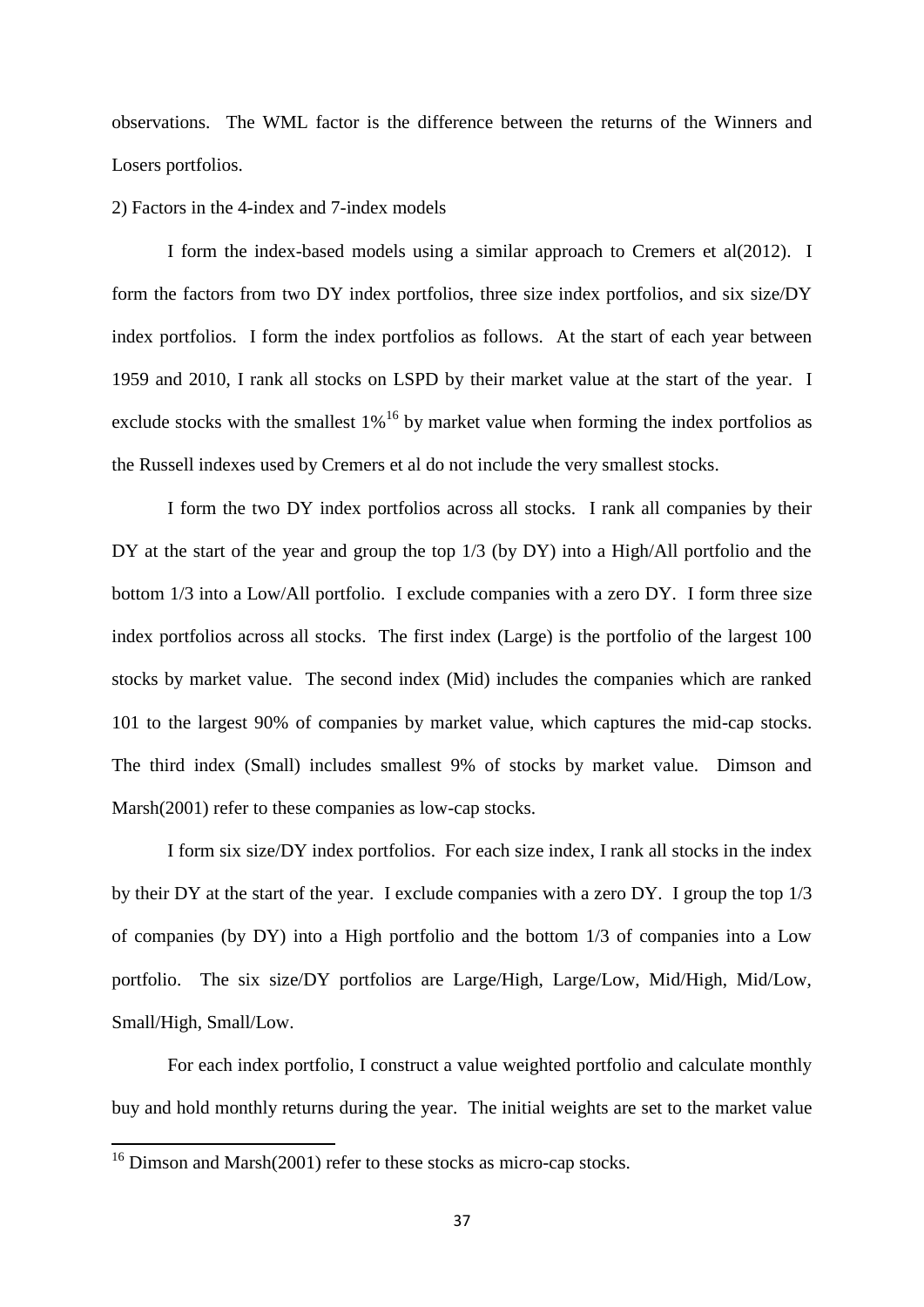weights at the start of the year. I form the 4-index and 7-index models from the index portfolios. The 4-index model includes the excess returns on the Large size index, the difference in returns between the Small and Large size index portfolios (Small-Large), the difference in returns between the High/All and Low/All DY index portfolios (HML (All)), and WML. The 7-index model includes the excess returns on the Large size index, the difference in returns between the Small and Mid size index portfolios (Small-Mid), the difference in returns between the Mid and Large size index portfolios (Mid-Large), the difference in returns between the Large/High and Large/Low size/DY index portfolios (HML (Large)), the difference in returns between the Mid/High and Mid/Low size/DY index portfolios (HML (Mid)), the difference in returns between the Small/High and Small/Low size/DY index portfolios (HML (Small)), and WML.

For the July 1981 and December 2010 subperiod, I also form the value/growth factors in the FF, Carhart, and the index-based models using the BM ratio. I follow a similar approach as above except the portfolios are formed at the start of July each year as in the size/BM portfolios. I exclude companies with negative and zero PB ratios and financials.

#### **D) Information Variable**

I use the lagged term spread as the information variable. The lagged term spread is the difference in the annualized yield of long term government bonds and the three-month Treasury Bill. I collect the long term bond yield from the U.K. country tables provided by the International Financial Statistics of the International Monetary Fund.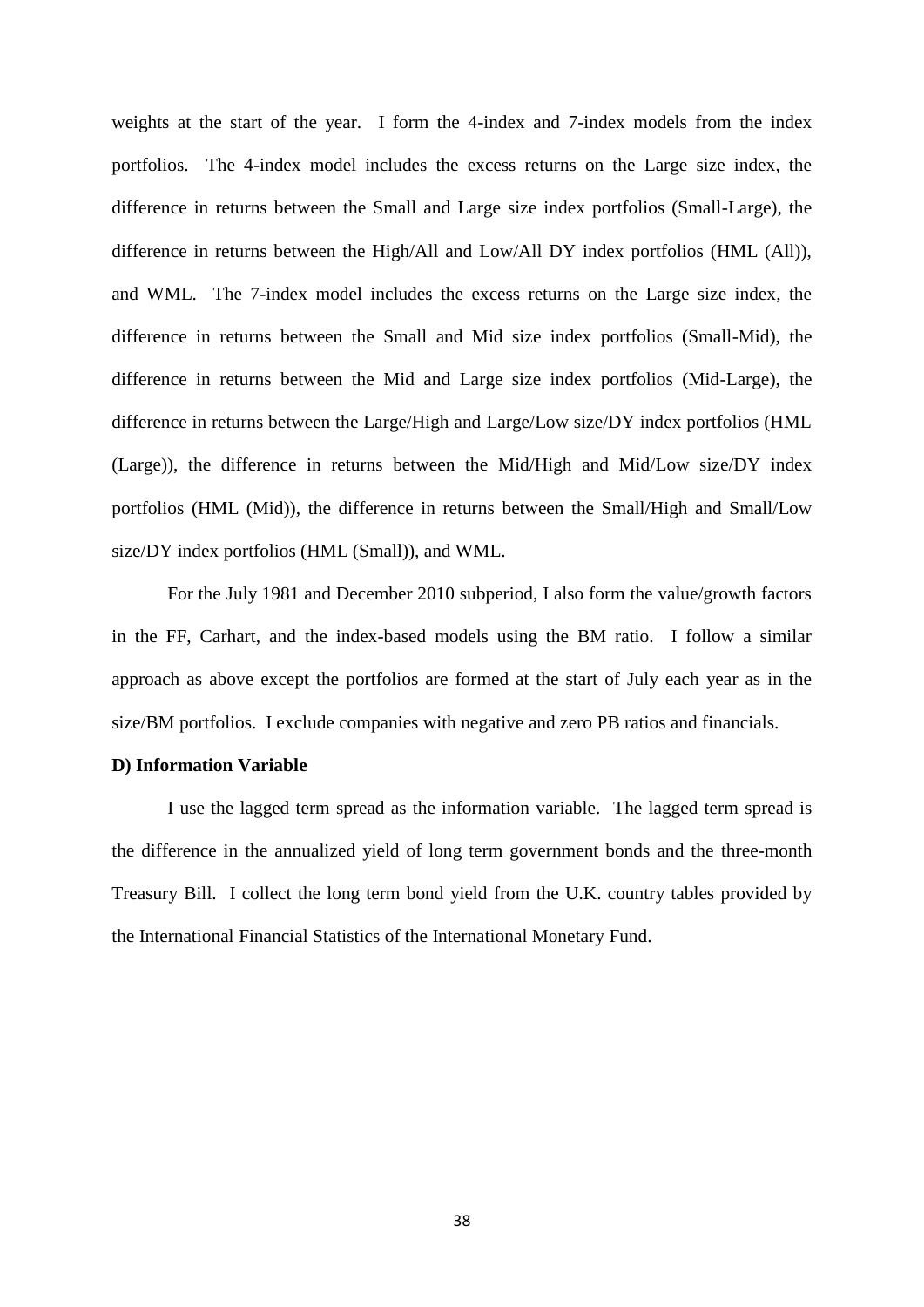|  |  |  | <b>Table 1 Summary Statistics of Primitive Assets</b> |  |
|--|--|--|-------------------------------------------------------|--|
|--|--|--|-------------------------------------------------------|--|

| 0.964                 |
|-----------------------|
| 1.013                 |
| 0.836                 |
| 0.735                 |
|                       |
|                       |
|                       |
| 5.523                 |
| 5.906                 |
| 5.938                 |
| High<br>High<br>6.233 |

The table includes summary statistics of the monthly excess returns of 18 size/dividend yield (DY) portfolios between January 1959 and December 2010. The summary statistics include the mean (Panel A) and standard deviation (Panel B) of monthly excess returns (%). The portfolios of stocks are sorted by size in the rows (Small to Big) and DY in the column (Zero to High).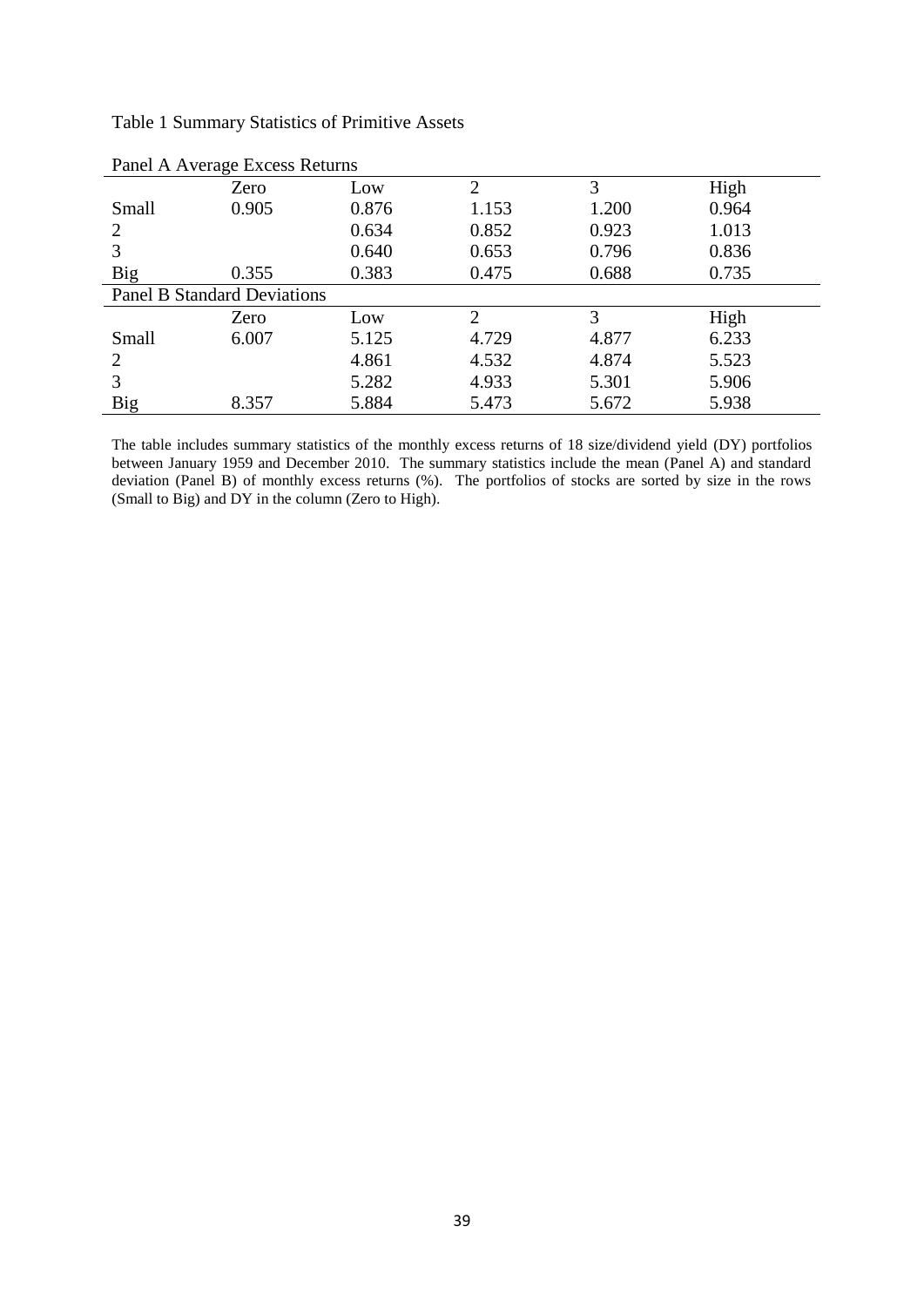| Factors     | Mean     | Standard<br>Deviation | Minimum   | Maximum |
|-------------|----------|-----------------------|-----------|---------|
| Market      | 0.539    | 5.187                 | $-26.005$ | 46.856  |
| <b>SMB</b>  | 0.185    | 3.113                 | $-13.493$ | 11.969  |
| <b>HML</b>  | 0.276    | 2.382                 | $-7.981$  | 23.377  |
| <b>WML</b>  | 0.632    | 3.099                 | $-28.403$ | 12.282  |
| Large       | 0.501    | 5.289                 | $-25.714$ | 49.311  |
| Small-Large | 0.106    | 3.146                 | $-11.443$ | 12.114  |
| HML (All)   | 0.338    | 3.774                 | $-15.703$ | 39.562  |
| Small-Mid   | $-0.023$ | 2.021                 | $-13.190$ | 8.176   |
| Mid-Large   | 0.129    | 2.503                 | $-9.573$  | 10.628  |
| HML (Large) | 0.290    | 3.662                 | $-12.121$ | 16.385  |
| HML (Mid)   | 0.230    | 4.016                 | $-11.742$ | 49.661  |
| HML (Small) | 0.349    | 2.806                 | $-13.665$ | 28.185  |

Table 2 Summary Statistics of Factors

The table includes summary statistics of the monthly excess returns of factors used in the candidate stochastic discount factor models between January 1959 and December 2010. The summary statistics include the mean, standard deviation, minimum, and maximum values (%). Market is the excess returns on the value weighted market index. SMB, HML, and WML are zero-cost portfolios of the size, value/growth, and momentum effects in U.K. stock returns. Large is the excess returns on a value weighted portfolio of the largest 100 companies. Small-Large, Small-Mid and Mid-Large are zero-cost portfolios of the difference in returns between small companies and large companies, small companies and mid-cap companies, and between mid-cap companies and large companies. HML (All), HML (Large), HML (Mid), and HML (Small) are zero-cost portfolios of the value/growth effect in all companies, large companies, mid-cap companies, and small companies.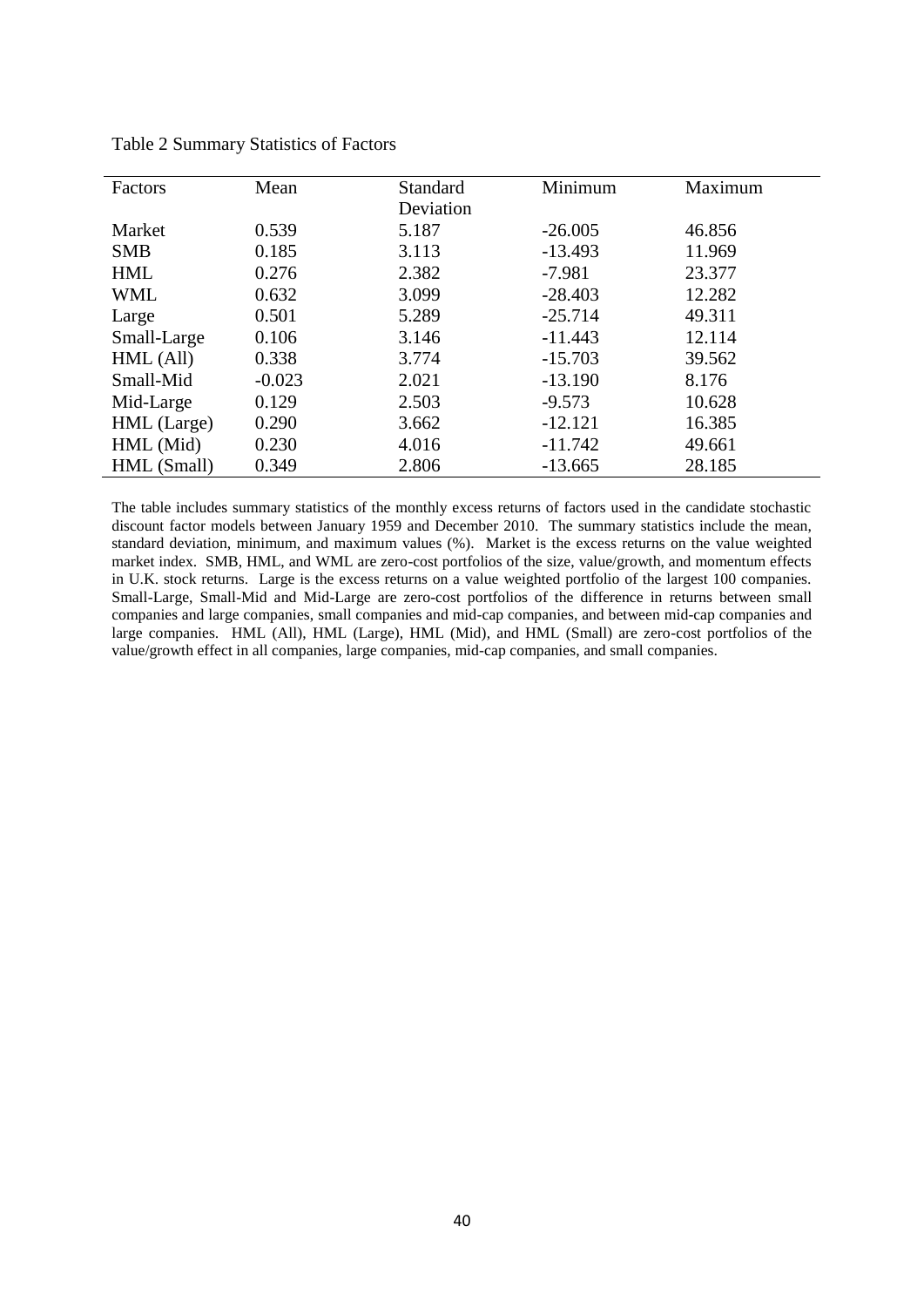|                | E(y)  | $\sigma_{v}$ | Prop(y<0) | $\mathbf{d}^+$ | $p(\lambda)$ | $SE(d^+)$ |
|----------------|-------|--------------|-----------|----------------|--------------|-----------|
| <b>CAPM</b>    | 0.994 | 0.104        | 0.000     | 0.496          | 0.000        | 0.047     |
|                |       |              |           | (0.000)        |              |           |
| FF             | 0.994 | 0.182        | 0.320     | 0.475          | 0.000        | 0.045     |
|                |       |              |           | (0.000)        |              |           |
| Carhart        | 0.994 | 0.239        | 0.160     | 0.468          | 0.000        | 0.045     |
|                |       |              |           | (0.000)        |              |           |
| $4$ -index     | 0.994 | 0.183        | 0.160     | 0.479          | 0.000        | 0.045     |
|                |       |              |           | (0.000)        |              |           |
| $7$ -index     | 0.994 | 0.311        | 0.160     | 0.458          | 0.000        | 0.048     |
|                |       |              |           | (0.000)        |              |           |
| <b>CAPM</b>    | 0.994 | 0.292        | 0.160     | 0.472          | 0.000        | 0.050     |
|                |       |              |           | (0.000)        |              |           |
| FF             | 0.994 | 0.324        | 1.762     | 0.424          | 0.000        | 0.046     |
|                |       |              |           | (0.000)        |              |           |
| <b>Carhart</b> | 0.994 | 0.445        | 2.884     | 0.402          | 0.000        | 0.046     |
|                |       |              |           | (0.000)        |              |           |
| 4-index        | 0.994 | 0.394        | 1.282     | 0.418          | 0.000        | 0.046     |
|                |       |              |           | (0.000)        |              |           |
| 7-index        | 0.994 | 0.494        | 2.564     | 0.392          | 0.000        | 0.049     |
|                |       |              |           | (0.000)        |              |           |

Table 3 Summary Statistics of Fitted Stochastic Discount Factor Models and Model Specification Tests

The table reports the second Hansen and Jagannathan (1997) distance measure (HJD) and summary statistics of the fitted values of the candidate stochastic discount factors of linear factor models between January 1959 and December 2010. The conditional versions of the models are in bold. The N payoffs are the excess returns on 18 size/dividend yield (DY) portfolios, scaled excess returns of the size/DY portfolios, and the gross return on a three-month Treasury Bill. The model parameters in the linear factor models are estimated to minimize the second HJD. The summary statistics are the mean (E(y)) and standard deviation ( $\sigma_y$ ) of the fitted stochastic discount factor values. The Prop $(y<0)$  column is the proportion  $(\%)$  of the fitted values of the stochastic discount factor that are negative. The  $d^+$  column is the second HJD and the  $p$  value that tests the null hypothesis of a zero second HJD is in parentheses below. The  $p(\lambda)$  column is the *p* value of the LM test, which examines if  $\lambda=0_N$ . The SE(d<sup>+</sup>) column is the standard error of the second HJD under the null of a misspecified model. The test statistics are corrected for the effects of heteroskedasticity and serial correlation using the automatic lag selection (without prewhitening) method of Newey and West(1994).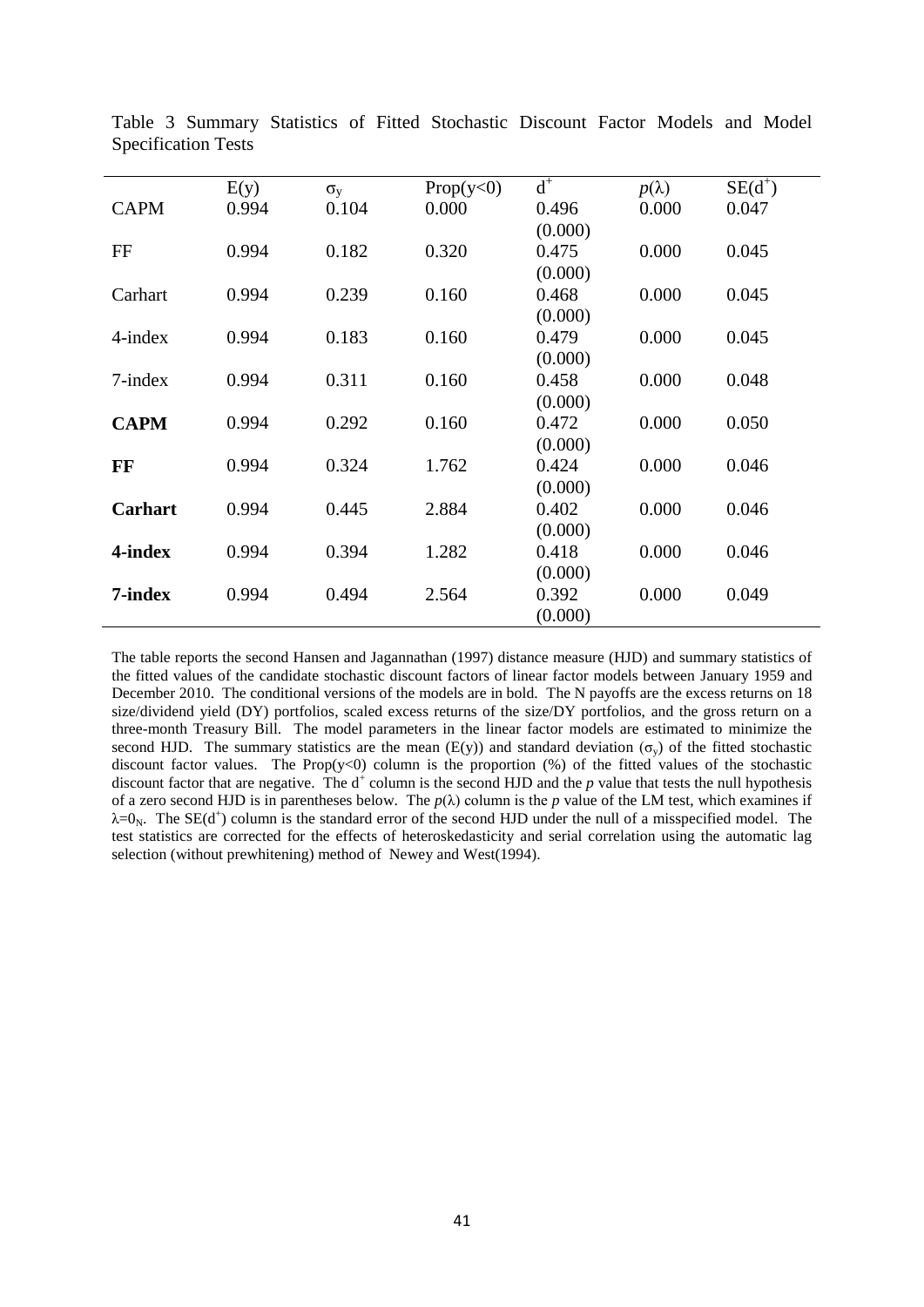| <b>Table 4 Model Comparison Tests</b> |  |  |
|---------------------------------------|--|--|
|                                       |  |  |

| Panel A                | FF                 | Carhart            | $4$ -index | $7$ -index | <b>CAPM</b>        | FF                 | Carhart              | 4-index              | 7-index              |
|------------------------|--------------------|--------------------|------------|------------|--------------------|--------------------|----------------------|----------------------|----------------------|
| <b>Pairwise</b>        |                    |                    |            |            |                    |                    |                      |                      |                      |
| <b>CAPM</b>            | 0.021 <sup>1</sup> | 0.027 <sup>1</sup> | 0.017      | $0.037^2$  | 0.024 <sup>1</sup> | 0.067 <sup>1</sup> | $0.085^1$            | 0.072 <sup>1</sup>   | 0.093 <sup>1</sup>   |
| FF                     |                    | 0.006              | $-0.003$   | 0.016      | 0.004              | 0.046 <sup>1</sup> | 0.064 <sup>1</sup>   | $0.051$ <sup>1</sup> | 0.072 <sup>1</sup>   |
| Carhart                |                    |                    | $-0.010$   | 0.009      | $-0.003$           | 0.039 <sup>1</sup> | 0.058 <sup>1</sup>   | $0.045^1$            | $0.066$ <sup>1</sup> |
| $4$ -index             |                    |                    |            | 0.020      | 0.008              | 0.050 <sup>1</sup> | 0.068 <sup>1</sup>   | $0.055^1$            | 0.076 <sup>1</sup>   |
| $7$ -index             |                    |                    |            |            | $-0.012$           | 0.030              | $0.048$ <sup>1</sup> | 0.035                | $0.056$ <sup>1</sup> |
| <b>CAPM</b>            |                    |                    |            |            |                    | 0.043 <sup>1</sup> | 0.061                | $0.047$ <sup>1</sup> | 0.069 <sup>1</sup>   |
| FF                     |                    |                    |            |            |                    |                    | 0.018 <sup>1</sup>   | 0.005                | 0.026                |
| Carhart                |                    |                    |            |            |                    |                    |                      | $-0.013$             | 0.008                |
| 4-index                |                    |                    |            |            |                    |                    |                      |                      | 0.021                |
| Panel B                |                    |                    | LR         |            |                    |                    | $p$ -value           |                      |                      |
| <b>Multiple models</b> |                    |                    |            |            |                    |                    |                      |                      |                      |
| <b>CAPM</b>            |                    |                    | 12.801     |            |                    | 0.000              |                      |                      |                      |
| FF                     |                    |                    | 11.727     |            |                    | 0.001              |                      |                      |                      |
| Carhart                |                    |                    | 9.769      |            |                    | 0.002              |                      |                      |                      |
| 4-index                |                    |                    | 14.755     |            |                    | 0.000              |                      |                      |                      |
| $7$ -index             |                    |                    | 4.938      |            |                    | 0.018              |                      |                      |                      |
| <b>CAPM</b>            |                    |                    | 7.379      |            |                    | 0.005              |                      |                      |                      |
| $\bf FF$               |                    |                    | 2.556      |            |                    | 0.094              |                      |                      |                      |
| Carhart                |                    |                    | 0.343      |            |                    | 0.424              |                      |                      |                      |
| 4-index                |                    |                    | 3.861      |            |                    | 0.054              |                      |                      |                      |
| 7-index                |                    |                    | 0.000      |            |                    | 0.605              |                      |                      |                      |

<sup>1</sup> Significant at 5%

<sup>2</sup> Significant at 10%

The table reports the model comparison tests of Gospodinov et al(2010). The tests examine whether the squared second Hansen and Jagannathan(1997) distance measures (HJD) between two models are equal to each other between January 1959 and December 2010. The conditional versions of the models are in bold. The N payoffs are the excess returns on 18 size/dividend yield (DY) portfolios, scaled excess returns of the size/DY portfolios, and the gross return on a three-month Treasury Bill. The model parameters in the linear factor models are estimated to minimize the second HJD. Panel A of the table reports the difference in the squared second HJD between every pair of models in the pairwise modle comparison tests. Where the difference is positive (negative), the model in the row has a higher (lower) second HJD than the model in the column. Panel B reports the multiple non-nested model comparison tests using each of the factor models as the benchmark model. The panel reports the Likelihood Ratio (LR) test and corresponding *p* value of the null hypothesis that the benchmark model performs as well as other models in terms of the lowest second HJD. The test statistics are corrected for the effects of heteroskedasticity and serial correlation using the automatic lag selection (without prewhitening) method of Newey and West(1994).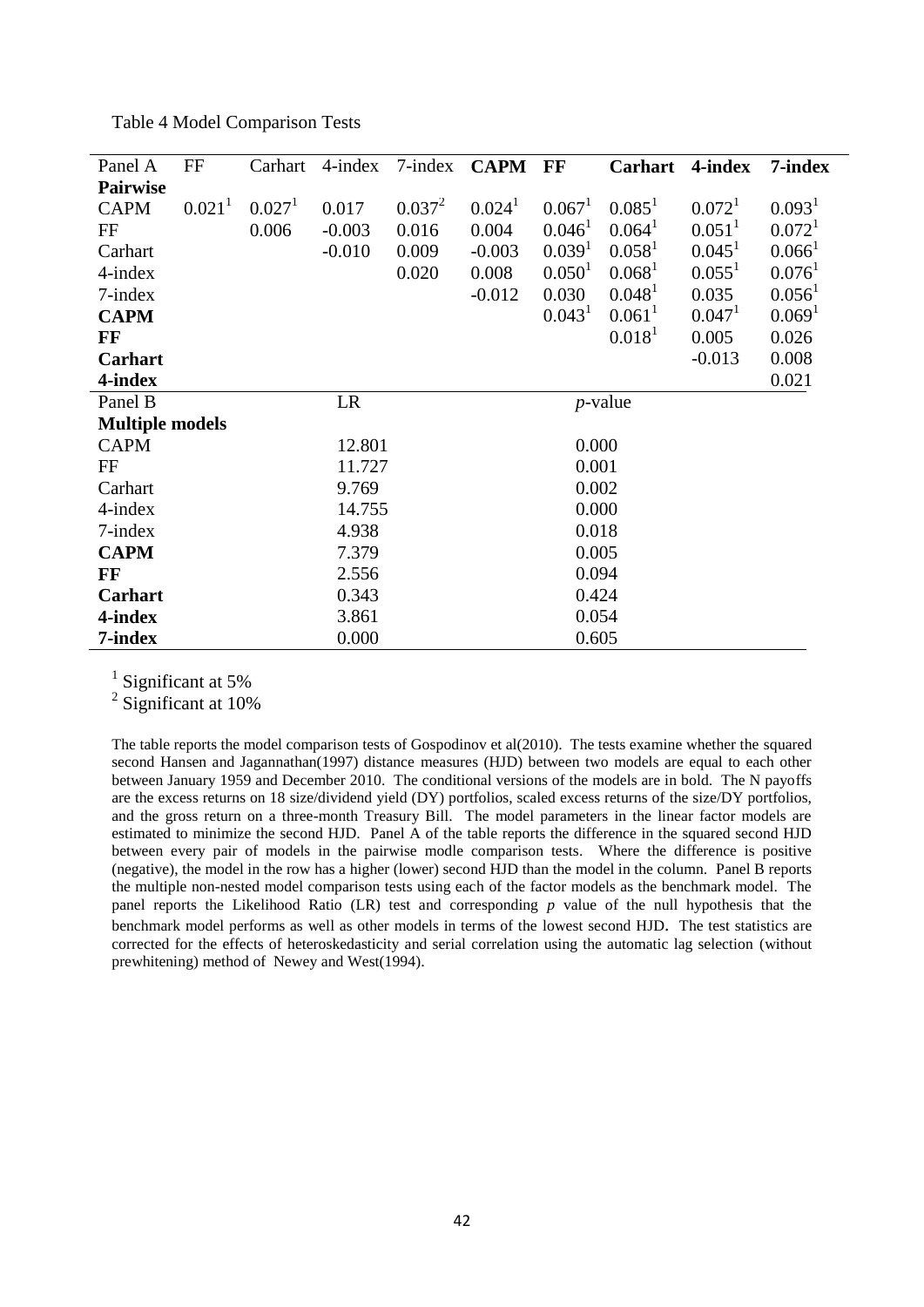| <b>Panel A Model Parameters</b>     |             |             |                |                |              |             |                |             |
|-------------------------------------|-------------|-------------|----------------|----------------|--------------|-------------|----------------|-------------|
| FF                                  | Constant    | Market      | <b>SMB</b>     | <b>HML</b>     |              |             |                |             |
| $\gamma_0(\gamma_{0k})$             | 1.027       | $-2.693$    | $-3.641$       | $-4.307$       |              |             |                |             |
|                                     | $(53.67)^1$ | $(-2.27)^1$ | $(-1.92)^2$    | $(-1.88)^2$    |              |             |                |             |
| Carhart                             | Constant    | Market      | <b>SMB</b>     | <b>HML</b>     | <b>WML</b>   |             |                |             |
| $\gamma_0(\gamma_{0k})$             | 1.305       | $-3.002$    | $-0.277$       | $-12.409$      | $-13.287$    |             |                |             |
|                                     | $(16.63)^1$ | $(-1.83)^2$ | $(-0.11)$      | $(-3.27)^1$    | $(-3.25)^1$  |             |                |             |
| $\gamma_1$ ( $\gamma_{1k}$ )        | $-15.054$   | $-41.965$   | $-295.212$     | 176.612        | 244.277      |             |                |             |
|                                     | $(-2.47)^1$ | $(-0.71)$   | $(-3.15)^1$    | (1.39)         | $(2.43)^1$   |             |                |             |
| Wald                                | 0.000       |             |                |                |              |             |                |             |
| 7-index                             | Constant    | Large       | Small-         | Mid-           | <b>HML</b>   | <b>HML</b>  | <b>HML</b>     | <b>WML</b>  |
|                                     |             |             | Mid            | Large          | (Large)      | (Mid)       | (Small)        |             |
| $\gamma_0$ ( $\gamma_{0k}$ )        | 1.303       | $-3.636$    | $-2.629$       | 1.774          | $-6.631$     | 6.992       | $-11.755$      | $-12.793$   |
|                                     | $(14.66)^1$ | $(-1.46)$   | $(-0.25)$      | (0.28)         | $(-2.84)^1$  | (1.18)      | $(-2.05)^1$    | $(-2.78)^1$ |
| $\gamma_1$ ( $\gamma_{1k}$ )        | $-15.294$   | $-1.831$    | $-235.796$     | $-332.880$     | 157.159      | $-154.077$  | 137.89         | 214.870     |
|                                     | $(-2.21)^1$ | $(-0.02)$   | $(-0.86)$      | $(-1.47)$      | (1.63)       | $(-0.79)$   | $\overline{4}$ | $(1.81)^2$  |
|                                     |             |             |                |                |              |             | (0.65)         |             |
| Wald                                | 0.000       |             |                |                |              |             |                |             |
| <b>Panel B Lagrange Multipliers</b> |             |             |                |                |              |             |                |             |
| FF                                  | $\rm FF$    |             | <b>Carhart</b> | <b>Carhart</b> | 7-index      | 7-index     |                |             |
| Portfolio                           | λ           |             | Portfolio      | λ              | Portfolio    | λ           |                |             |
| Big/Low-                            |             | $-264.070$  | $3/3$ -scaled  | $-543.967$     | $2/Low-$     | $-8.160$    |                |             |
| scaled                              | $(-3.38)^1$ |             |                | $(-2.70)^1$    | unscaled     | $(-3.06)^1$ |                |             |
| Big/3-scaled                        |             | 409.037     | $2/High-$      | 502.970        | $2/High-$    | 449.287     |                |             |
|                                     | $(3.42)^1$  |             | scaled         | $(2.93)^1$     | scaled       | $(3.08)^1$  |                |             |
| $2/High-$                           |             | 555.313     | $Big/3-$       | 451.528        | Big/3-scaled | 475.616     |                |             |
| scaled                              | $(3.55)^1$  |             | scaled         | $(4.32)^1$     |              | $(4.98)^1$  |                |             |
| Big/High-                           |             | $-427.781$  | Big/High-      | $-365.396$     | Big/High-    | $-283.099$  |                |             |
| scaled                              | $(-3.91)^1$ |             | scaled         | $(-4.68)^1$    | scaled       | $(-5.25)^1$ |                |             |
| T.Bill                              | $-0.226$    |             | T. Bill        | $-0.162$       | T. Bill      | $-0.153$    |                |             |
|                                     | $(-6.43)$   |             |                | $(-8.32)$      |              | $(-8.27)$   |                |             |

Table 5 Model Parameters and Lagrange Multipliers for a Subset of Models

<sup>1</sup> Significant at 5%

<sup>2</sup> Significant at 10%

The table reports the model parameters (panel A) and the Lagrange Multipliers (panel B) for the unconditional FF model and the conditional Carhart and 7-index models between January 1959 and December 2010. The conditional versions of the models are in bold. The factors in the model are described in Table 2. The N payoffs are the excess returns on 18 size/dividend yield (DY) portfolios, scaled excess returns of the size/DY portfolios, and the gross return on a three-month Treasury Bill. The model parameters in the linear factor models are estimated to minimize the second HJD. Panel A of the table reports the coefficients in the stochastic discount factor (γ) and misspecification-robust *t*-statistics in parentheses. The  $\gamma_0$  ( $\gamma_{0k}$ ) row refers to the constant and slope coefficients on the factor excess returns. The  $\gamma_1$  ( $\gamma_{1k}$ ) row refers to the slope coefficients on the lagged term spread and the scaled factor excess returns. The Wald test examines the null hypothesis that the slope coefficients on the lagged information variable and scaled factor excess returns are jointly equal to zero. Panel B of the table reports the Lagrange Multipliers (λ) and *t*-statistics in parentheses of the five payoffs with the highest absolute *t*-statistics of λ. The Lagrange Multiplier of the gross Treasury Bill return is not normally distributed and so cannot be used to assess statistical significance. The Portfolio column in panel B refers to the corresponding payoff. The test statistics are corrected for the effects of heteroskedasticity and serial correlation using the automatic lag selection (without prewhitening) method of Newey and West(1994).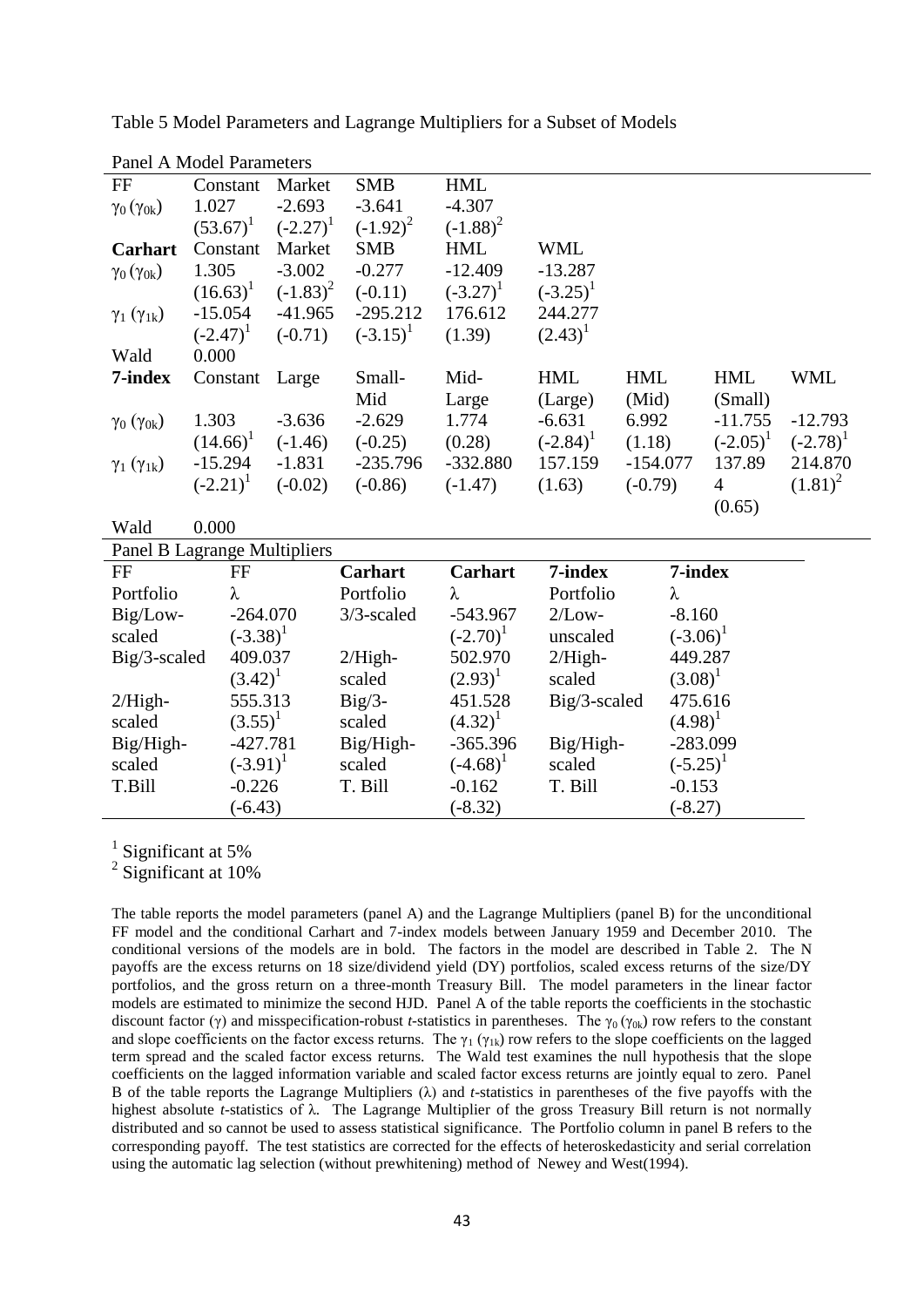|                | E(y)  | $\sigma_{v}$ | Prop(y<0) | $d^+$   | $p(\lambda)$ | $SE(d^+)$ |
|----------------|-------|--------------|-----------|---------|--------------|-----------|
| <b>CAPM</b>    | 0.994 | 0.099        | 0.000     | 0.440   | 0.001        | 0.058     |
|                |       |              |           | (0.000) |              |           |
| FF             | 0.994 | 0.175        | 0.000     | 0.422   | 0.000        | 0.058     |
|                |       |              |           | (0.000) |              |           |
| Carhart        | 0.994 | 0.411        | 1.833     | 0.385   | 0.000        | 0.056     |
|                |       |              |           | (0.001) |              |           |
| $4$ -index     | 0.994 | 0.404        | 1.167     | 0.389   | 0.000        | 0.055     |
|                |       |              |           | (0.001) |              |           |
| $7$ -index     | 0.994 | 0.454        | 2.000     | 0.377   | 0.000        | 0.050     |
|                |       |              |           | (0.001) |              |           |
| <b>CAPM</b>    | 0.994 | 0.263        | 0.166     | 0.421   | 0.000        | 0.068     |
|                |       |              |           | (0.001) |              |           |
| FF             | 0.994 | 0.296        | 1.166     | 0.369   | 0.001        | 0.058     |
|                |       |              |           | (0.000) |              |           |
| <b>Carhart</b> | 0.994 | 0.520        | 3.000     | 0.311   | 0.001        | 0.061     |
|                |       |              |           | (0.018) |              |           |
| 4-index        | 0.994 | 0.551        | 2.500     | 0.314   | 0.001        | 0.063     |
|                |       |              |           | (0.021) |              |           |
| 7-index        | 0.994 | 0.561        | 3.666     | 0.292   | 0.016        | 0.061     |
|                |       |              |           | (0.011) |              |           |

Table 6 Summary Statistics of Fitted Stochastic Discount Factor Models and Model Specification Tests: Size/Beta Portfolios

The table reports the second Hansen and Jagannathan (1997) distance measure (HJD) and summary statistics of the fitted values of the candidate stochastic discount factors of linear factor models between January 1961 and December 2010. The conditional versions of the models are in bold. The N payoffs are the excess returns on 16 size/beta portfolios, scaled excess returns of the size/beta portfolios, and the gross return on a three-month Treasury Bill. The model parameters in the linear factor models are estimated to minimize the second HJD. The summary statistics are the mean (E(y)) and standard deviation ( $\sigma_y$ ) of the fitted stochastic discount factor values. The Prop(y<0) column is the proportion  $(\%)$  of the fitted values of the stochastic discount factor that are negative. The  $d^+$  column is the second HJD and the  $p$  value that tests the null hypothesis of a zero second HJD is in parentheses below. The  $p(\lambda)$  column is the p value of the LM test, which examines if  $\lambda=0_N$ . The SE(d<sup>+</sup>) column is the standard error of the second HJD under the null of a misspecified model. The test statistics are corrected for the effects of heteroskedasticity and serial correlation using the automatic lag selection (without prewhitening) method of Newey and West(1994).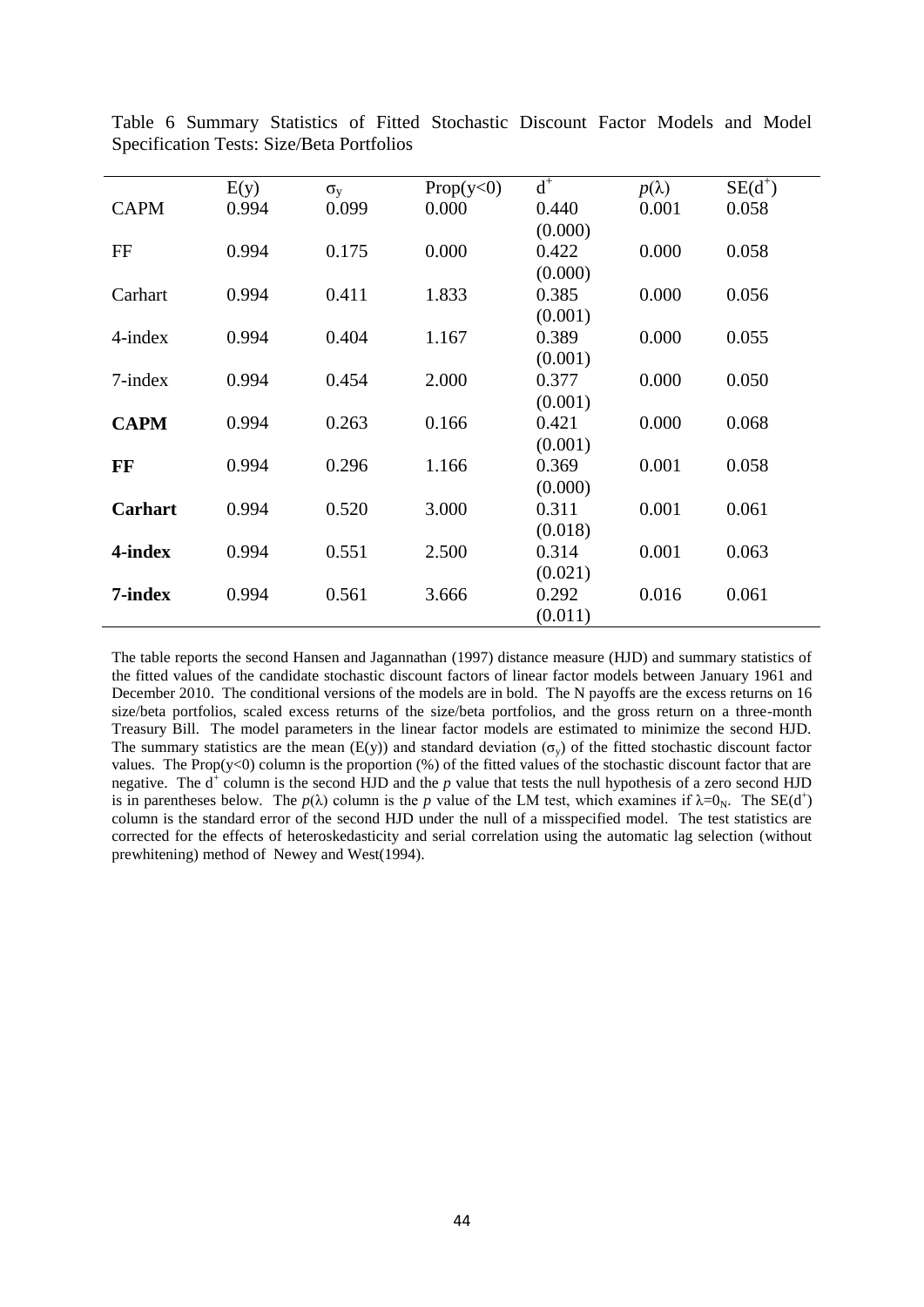|                | E(y)  | $\sigma_{v}$ | Prop(y<0) | $\mbox{\bf d}^+$ | $p(\lambda)$ | $SE(d^+)$ |
|----------------|-------|--------------|-----------|------------------|--------------|-----------|
| <b>CAPM</b>    | 0.994 | 0.100        | 0.000     | 0.516            | 0.011        | 0.088     |
|                |       |              |           | (0.000)          |              |           |
| FF             | 0.994 | 0.242        | 0.000     | 0.470            | 0.000        | 0.077     |
|                |       |              |           | (0.003)          |              |           |
| Carhart        | 0.994 | 0.297        | 0.000     | 0.463            | 0.002        | 0.078     |
|                |       |              |           | (0.002)          |              |           |
| $4$ -index     | 0.994 | 0.135        | 0.000     | 0.508            | 0.004        | 0.086     |
|                |       |              |           | (0.000)          |              |           |
| $7$ -index     | 0.994 | 0.425        | 2.825     | 0.415            | 0.000        | 0.072     |
|                |       |              |           | (0.010)          |              |           |
| <b>CAPM</b>    | 0.994 | 0.143        | 0.000     | 0.509            | 0.001        | 0.088     |
|                |       |              |           | (0.000)          |              |           |
| FF             | 0.994 | 0.313        | 0.847     | 0.429            | 0.003        | 0.072     |
|                |       |              |           | (0.004)          |              |           |
| <b>Carhart</b> | 0.994 | 0.434        | 1.695     | 0.413            | 0.002        | 0.074     |
|                |       |              |           | (0.005)          |              |           |
| 4-index        | 0.994 | 0.276        | 1.129     | 0.464            | 0.000        | 0.088     |
|                |       |              |           | (0.000)          |              |           |
| 7-index        | 0.994 | 0.492        | 3.107     | 0.369            | 0.000        | 0.072     |
|                |       |              |           | (0.006)          |              |           |

Table 7 Summary Statistics of Fitted Stochastic Discount Factor Models and Model Specification Tests: Subperiod Results

The table reports the second Hansen and Jagannathan (1997) distance measure (HJD) and summary statistics of the fitted values of the candidate stochastic discount factors of linear factor models between July 1981 and December 2010. The conditional versions of the models are in bold. The N payoffs are the excess returns on 16 size/book-to-market (BM) portfolios, scaled excess returns of the size/BM portfolios, and the gross return on a three-month Treasury Bill. The model parameters in the linear factor models are estimated to minimize the second HJD. The summary statistics are the mean (E(y)) and standard deviation ( $\sigma_y$ ) of the fitted stochastic discount factor values. The Prop(y<0) column is the proportion  $%$  of the fitted values of the stochastic discount factor that are negative. The  $d^+$  column is the second HJD and the  $p$  value that tests the null hypothesis of a zero second HJD is in parentheses below. The  $p(\lambda)$  column is the *p* value of the LM test, which examines if  $\lambda=0_N$ . The SE(d<sup>+</sup>) column is the standard error of the second HJD under the null of a misspecified model. The test statistics are corrected for the effects of heteroskedasticity and serial correlation using the automatic lag selection (without prewhitening) method of Newey and West(1994).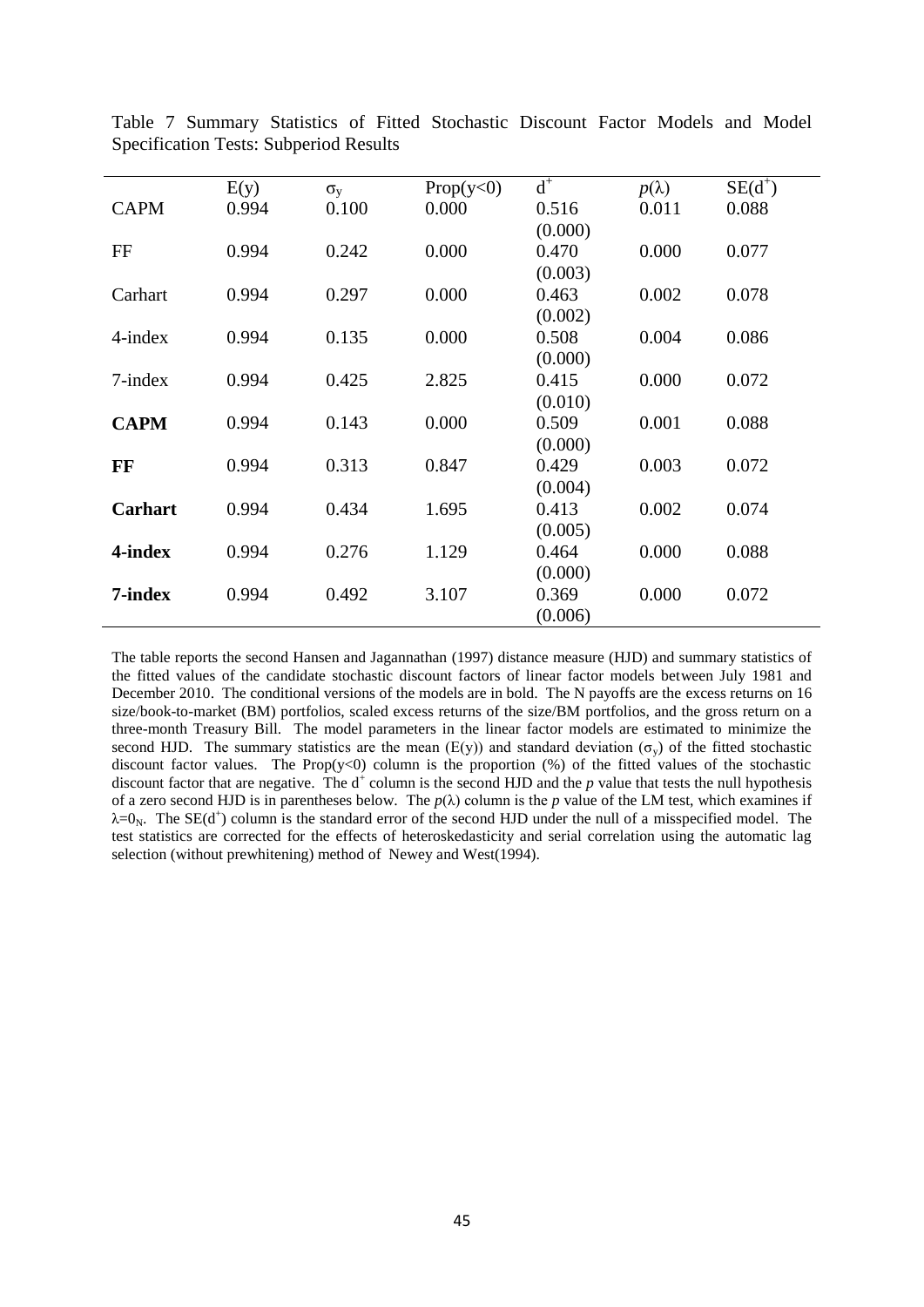# **Acknowledgements**

I am also grateful to C. Robotti, R. Kan, and N. Gospodinov for the use of their Matlab programs to implement some of the tests in the paper. Helpful comments received from an anonymous reviewer.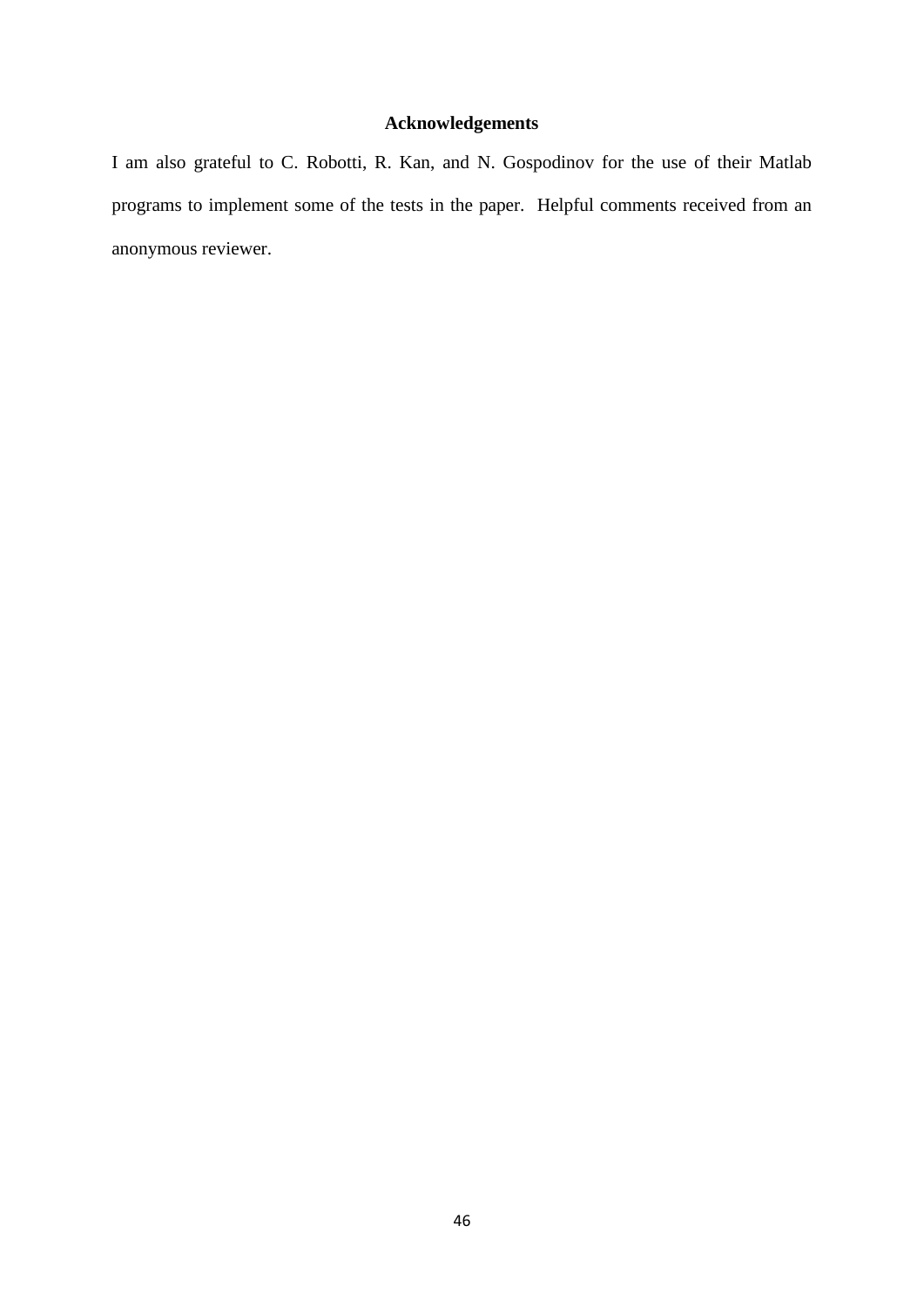#### **References**

Ahn, D.H., Cao, H.H. and S. Chretien, 2009, Portfolio performance measurement: A no arbitrage bounds approach, *European Financial Management*, 15, 298-339.

Ahn,S.C., and C. Gadarowski, 2004, Small sample properties of the model specification test based on the Hansen-Jagannathan distance, *Journal of Empirical Finance*, 11, 109-132.

Almeida, C. and R. Garcia, 2012, Assessing misspecified asset pricing models with empirical likelihood estimators, *Journal of Econometrics*, 170, 519-537.

Alwathainani, A.M., 2012, Consistent winners and losers, *International Review of Economics and Finance*, 21, 210-220.

Carhart, M. M., 1997. Persistence in mutual fund performance. *Journal of Finance*, 52, 57-82.

Chan, L.K.C., Dimmock, S.G. and J. Lakonishok, 2009, Benchmarking money manager performance: Issues and evidence, *Review of Financial Studies*, 22, 4553-4599.

Chan, K.C., Karceski, J., and J. Lakonishok, 1998, The risk and return from factors, *Journal of Financial and Quantitative Analysis*, 33, 159-188.

Chen, Z. and P.J. Knez, 1996, Portfolio performance measurement: Theory and applications, *Review of Financial Studies*, 9, 511-555.

Chen, X. and S. Ludvigson, 2009, Land of addicts? An empirical investigation of habit-based asset pricing models, *Journal of Applied Econometrics*, 24, 1057-1093.

Cochrane, J.H., 1996, A cross-sectional test of an investment based asset pricing model, *Journal of Political Economy*,104, 572-621.

Cochrane, J. H., 2005, *Asset pricing: Revised Edition* (Princeton NJ: Princeton University Press).

Cremers, M., Petajisto, A. and E. Zitzewitz, 2012, Should benchmark indices have alpha? Revisiting performance evaluation, *Critical Finance Review*, forthcoming.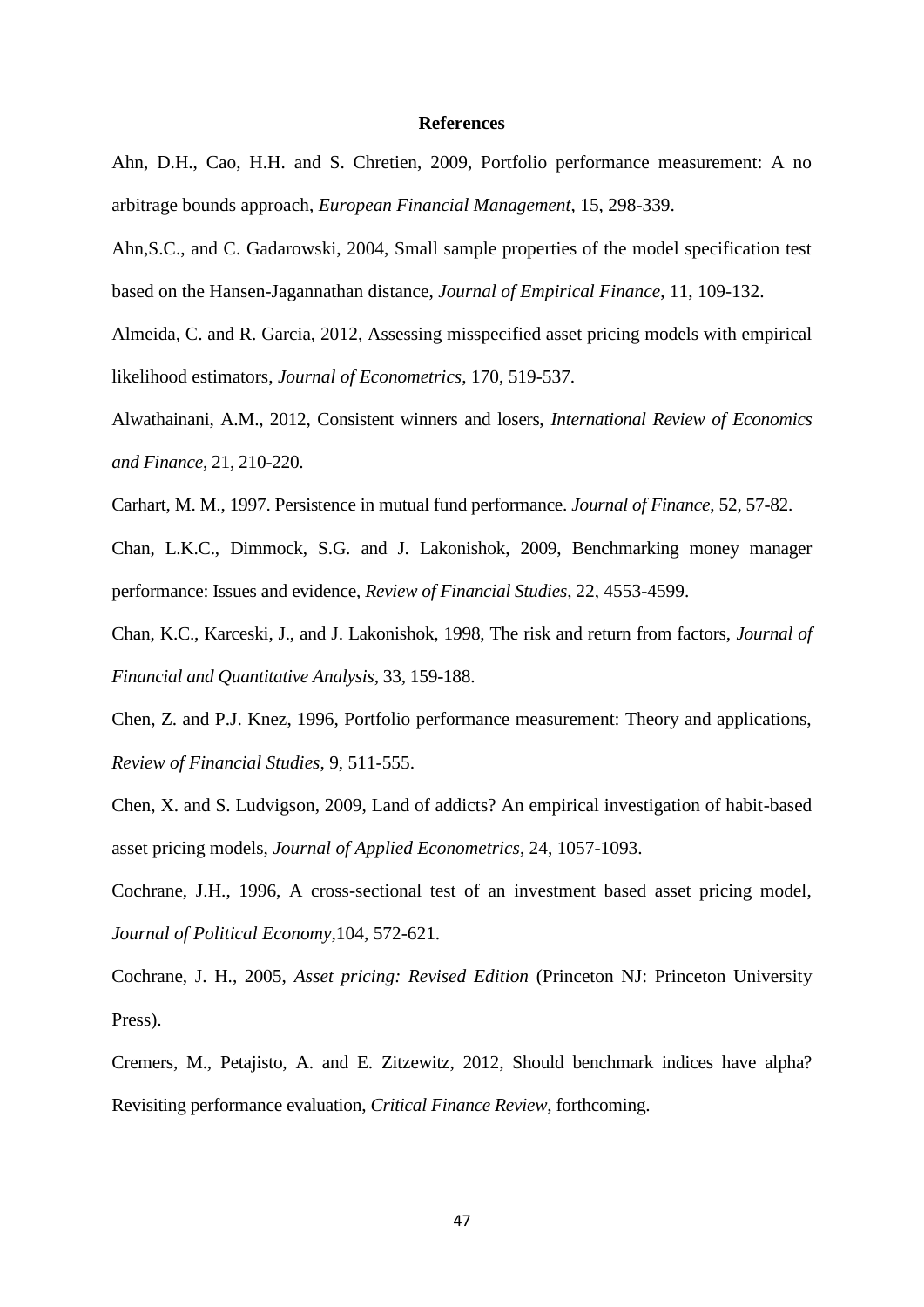Cuthbertson, K., Nitzsche, D. and N. O'Sullivan, 2008, Mutual fund performance: Skill or luck?, *Journal of Empirical Finance*, 15, 613-634.

Cuthbertson, K., Notzsche, D. and N. O'Sullivan, 2010, Mutual fund performance: Measurement and evidence, *Financial Markets, Institutions, and Instruments*, 19, 95-187.

Davis, J.R., Fletcher, J. and A. Marshall, 2012, Testing index-based models in U.K. stock returns, *Working Paper*, University of Strathclyde.

Dimson, E. and P.R. Marsh, 2001, U.K. financial market returns 1955-2000, *Journal of Business* 74, 1-31.

Dimson, E., Nagel, S. and G. Quigley, 2003, Capturing the value premium in the U.K. 1955- 2001, *Financial Analysts Journal*, 59, 35-45.

Dybvig, P. and S.A. Ross, 1985, Differential information and performance measurement using a security market line, *Journal of Finance*, 40, 383-399.

Fama, E.F. and K.R. French, 1993, Common risk factors in the returns on stocks and bonds. *Journal of Financial Economics* 33, 3-56.

Fama, E.F. and K.R. French, 2010, Luck versus skill in the cross section of mutual fund returns, *Journal of Finance*, 65, 1915-1947.

Farnsworth, H., Ferson, W.E., Jackson, D. and S. Todd, 2002, Performance evaluation with stochastic discount factors, *Journal of Business*, 75, 473-504.

Ferson, W.E., 2003, Tests of mulitfactor pricing models volatility bounds and portfolio performance, In Constantinides GM, Harris M, Stultz R(eds) Handbook of the Economics of Finance, Elsevier Science Publishers, North Holland, 743-800.

Ferson, W.E., 2012, Investment performance: A review and synthesis, In Constantinides, G.M., Harris, M., and R. Stultz (eds) Handbook of the Economics of Finance, Elsevier Science Publishers, North Holland, forthcoming.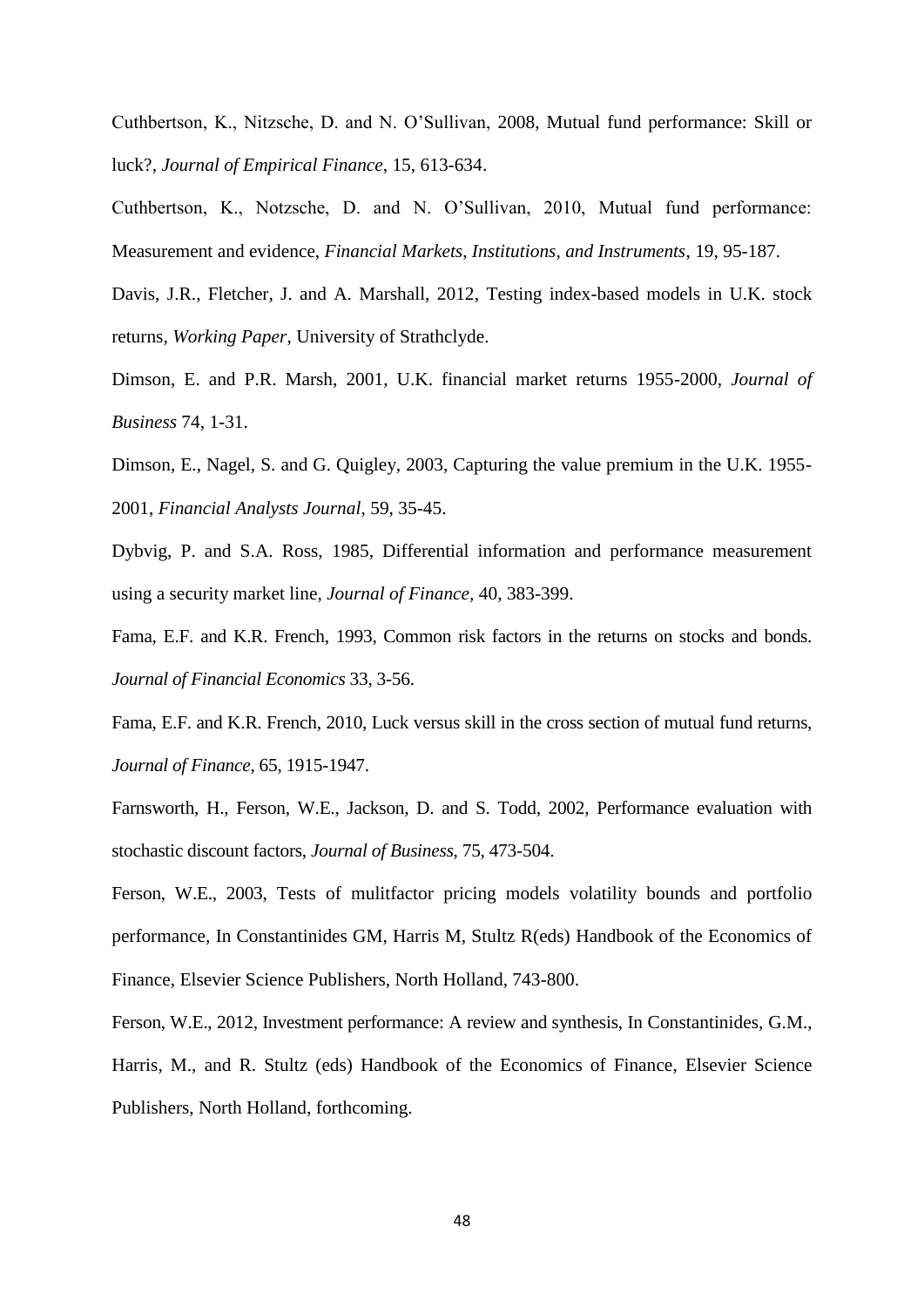Fletcher, J., 1994, The mean-variance efficiency of benchmark portfolios: UK evidence, *Journal of Banking and Finance*, 18, 673-685.

Fletcher, J., 2010, Arbitrage and the evaluation of linear factor models in U.K. stock returns, *Financial Review*, 45, 449-468.

Fletcher, J. and J. Hillier, 2002, An examination of the economic significance of stock return predictability in U.K. stock returns, *International Review of Economics and Finance*, 11, 373- 392.

Glosten, L. and R. Jagannathan, 1994, A contingent claims framework for analyzing the performance of portfolio managers, *Journal of Empirical Finance*, 1, 133-160.

Gospodinov, N., Kan, R. and C. Robotti, 2010, On the Hansen-Jagannathan distance with a noarbitrage constraint, *Working Paper*, Federal Reserve Bank of Atlanta.

Gospodinov, N., Kan, R. and C. Robotti, 2012a, Chi-squared tests for evaluation and comparison of asset pricing models, *Working Paper*, Concordia University.

Gospodinov, N., Kan, R. and C. Robotti, 2012b, Further results on the limiting distribution of GMM sample moment conditions, *Journal of Business and Economic Statistics*, forthcoming.

Hansen, P.R., 2005, A test for superior predictive ability, *Journal of Business and Economic Statistics*, 23, 365-380.

Hansen, L.P., Heaton, J. and E.G. Luttmer, 1995, Econometric evaluation of asset pricing models, *Review of Financial Studies*, 8, 238-274.

Hansen, L.P. and R. Jagannathan, 1997. Assessing specification errors in stochastic discount factor models, *Journal of Finance* 52, 591-607.

Hansen, L.P. and S.F.R. Richard, 1987. The role of conditioning information in deducing testable restrictions implied by dynamic asset pricing models, *Econometrica* 55, 587-613.

Harrison, M and D. Kreps, 1979. Martingales and arbitrage in multi-period securities markets, *Journal of Economic Theory* 20, 381-408.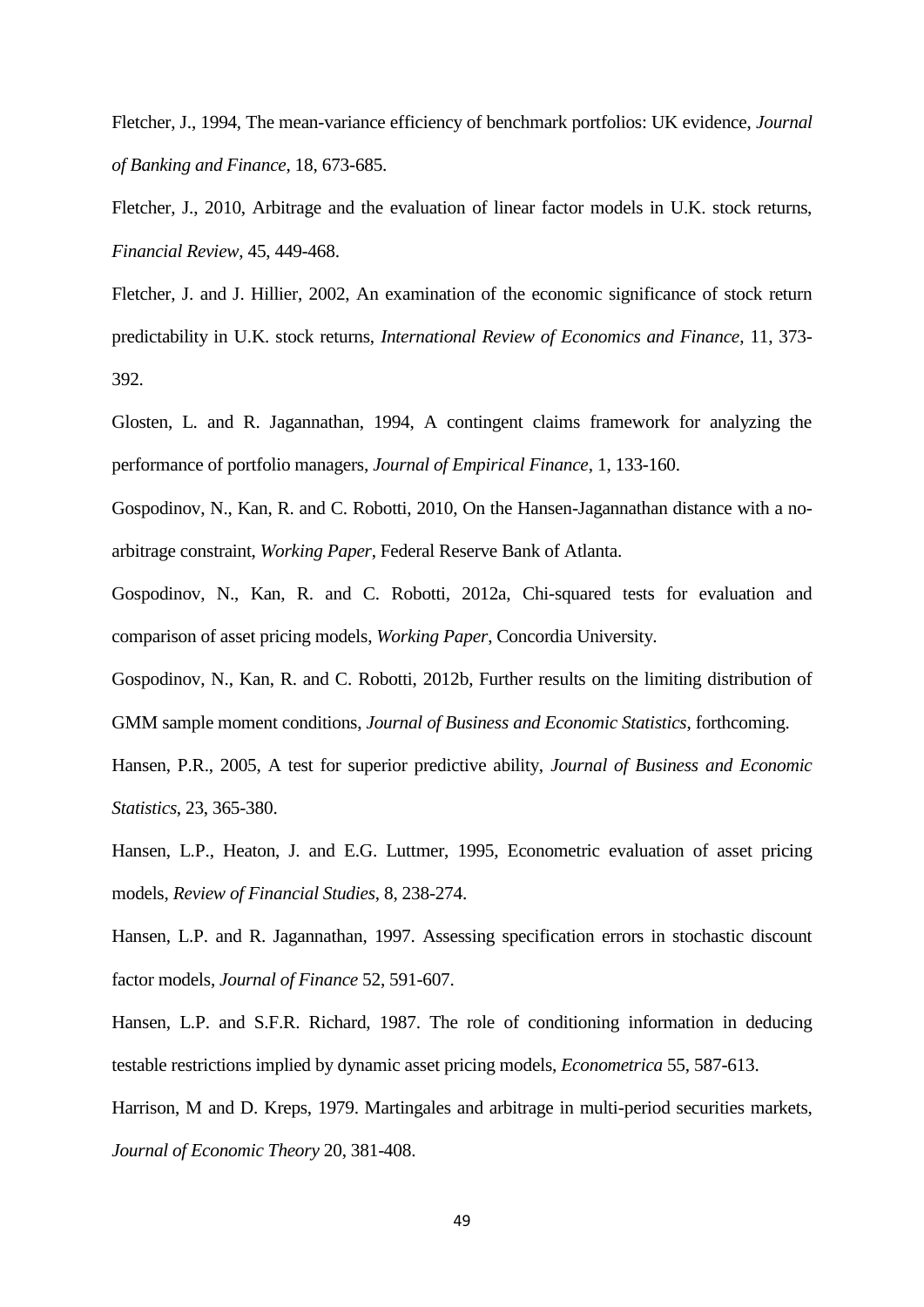Hodrick, R.J. and X. Zhang, 2001. Evaluating the specification errors of asset pricing models, *Journal of Financial Economics* 62, 327-376.

Jagannathan, R. and Z. Wang, 1996. The conditional CAPM and the cross-section of expected returns, *Journal of Finance* 51, 3-53.

Kan, R. and C. Robotti, 2008, Specification tests of asset pricing models using excess returns, *Journal of Empirical Finance*, 15, 816-838.

Kan, R. and C. Robotti, 2009, Model comparison using the Hansen-Jagannathan distance, *Review of Financial Studies*, 22, 3449-3490.

Kan, R., Robotti, C. and J. Shanken, 2012, Pricing model performance and the two-pass crosssectional regression methodology, *Journal of Finance*, forthcoming.

Lettau, M. and S. Ludvigson, 2001, Resurrecting the (C)CAPM: A cross-sectional test when risk premia are time-varying, *Journal of Political Economy*, 109, 1238-1287.

Lewellen, J.W., Nagel, S. and J. Shanken, 2010, A sceptical appraisal of asset-pricing tests, *Journal of Financial Economics*, 96, 175-194.

Li, H., Xu, Y, and X. Zhang, 2010, Evaluating asset pricing models using the second Hansen-Jagannathan distance, *Journal of Financial* Economics, 97, 279-301.

Liu, W. and N. Strong, 2008, Biases in decomposing holding period portfolio returns, *Review of Financial Studies*, 21, 2243-2274.

Ludvigson, S., 2012, Advances in consumption-based asset pricing: Empirical tests, in Constantinides, G., Harris, M. and R. Stulz (Eds), Handbook of the Economics of Finance, forthcoming.

Ludvigson, S. and S. Ng, 2007, The empirical risk-return tradeoff: A factor analysis approach, *Journal of Financial Economics*, 83, 171-222.

Merton, R.C., 1981, On market timing and investment performance. I. An equilibrium theory of value for market forecasts, *Journal of Business*, 54, 363-406.